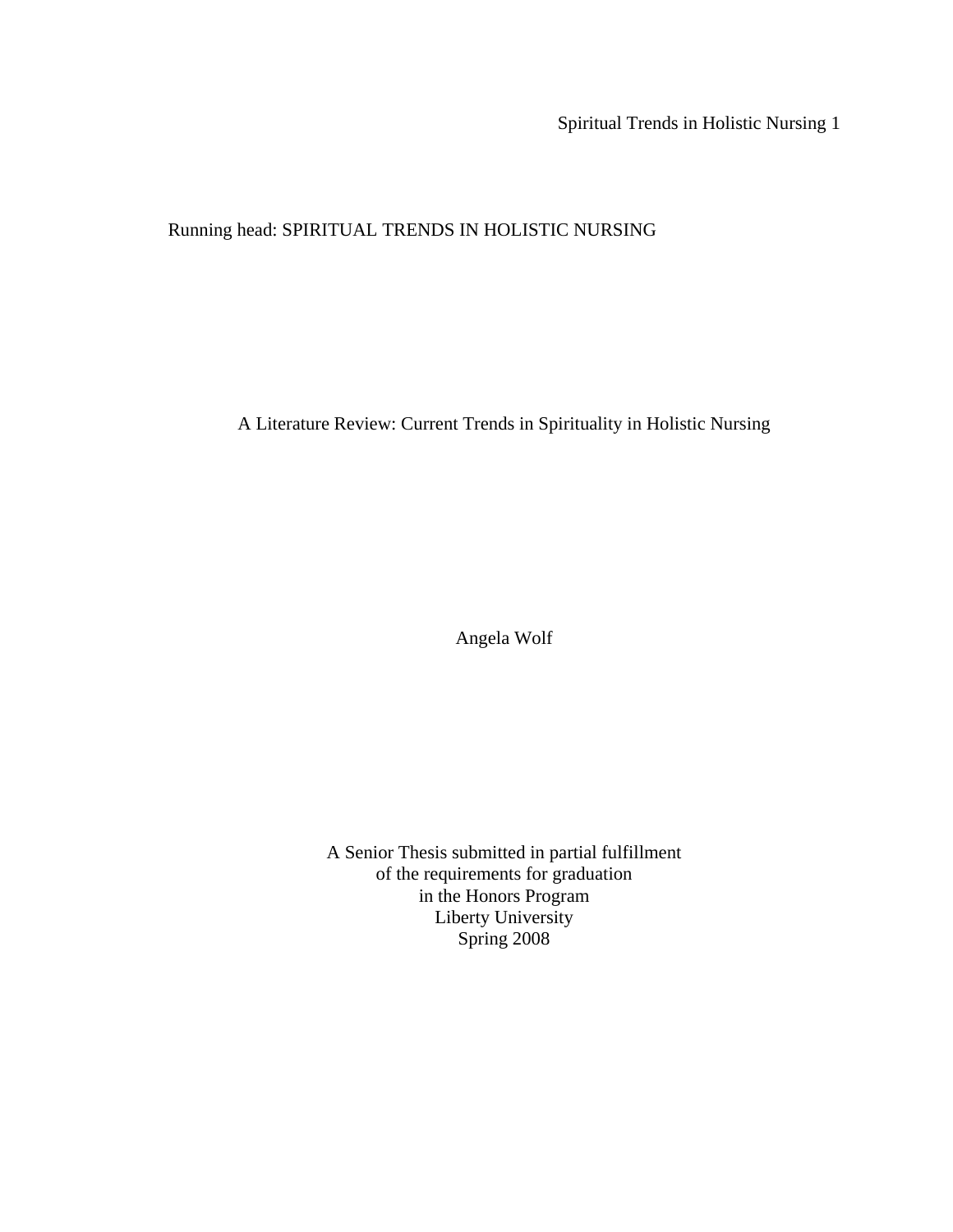Spiritual Trends in Holistic Nursing 2

Acceptance of Senior Honors Thesis

This Senior Honors Thesis is accepted in partial fulfillment of the requirements for graduation from the Honors Program of Liberty University.

> Jean St. Clair, Ph.D. Chairman of Thesis

\_\_\_\_\_\_\_\_\_\_\_\_\_\_\_\_\_\_\_\_\_\_\_\_\_\_\_\_\_\_

\_\_\_\_\_\_\_\_\_\_\_\_\_\_\_\_\_\_\_\_\_\_\_\_\_\_\_\_\_\_ Rosie Taylor-Lewis, M.S. Committee Member

\_\_\_\_\_\_\_\_\_\_\_\_\_\_\_\_\_\_\_\_\_\_\_\_\_\_\_\_\_\_ Donald Fowler, Th.D. Committee Member

> James Nutter, D.A. Honors Director

\_\_\_\_\_\_\_\_\_\_\_\_\_\_\_\_\_\_\_\_\_\_\_\_\_\_\_\_\_\_

\_\_\_\_\_\_\_\_\_\_\_\_\_\_\_\_\_\_\_\_\_\_\_\_\_\_\_\_\_\_ Date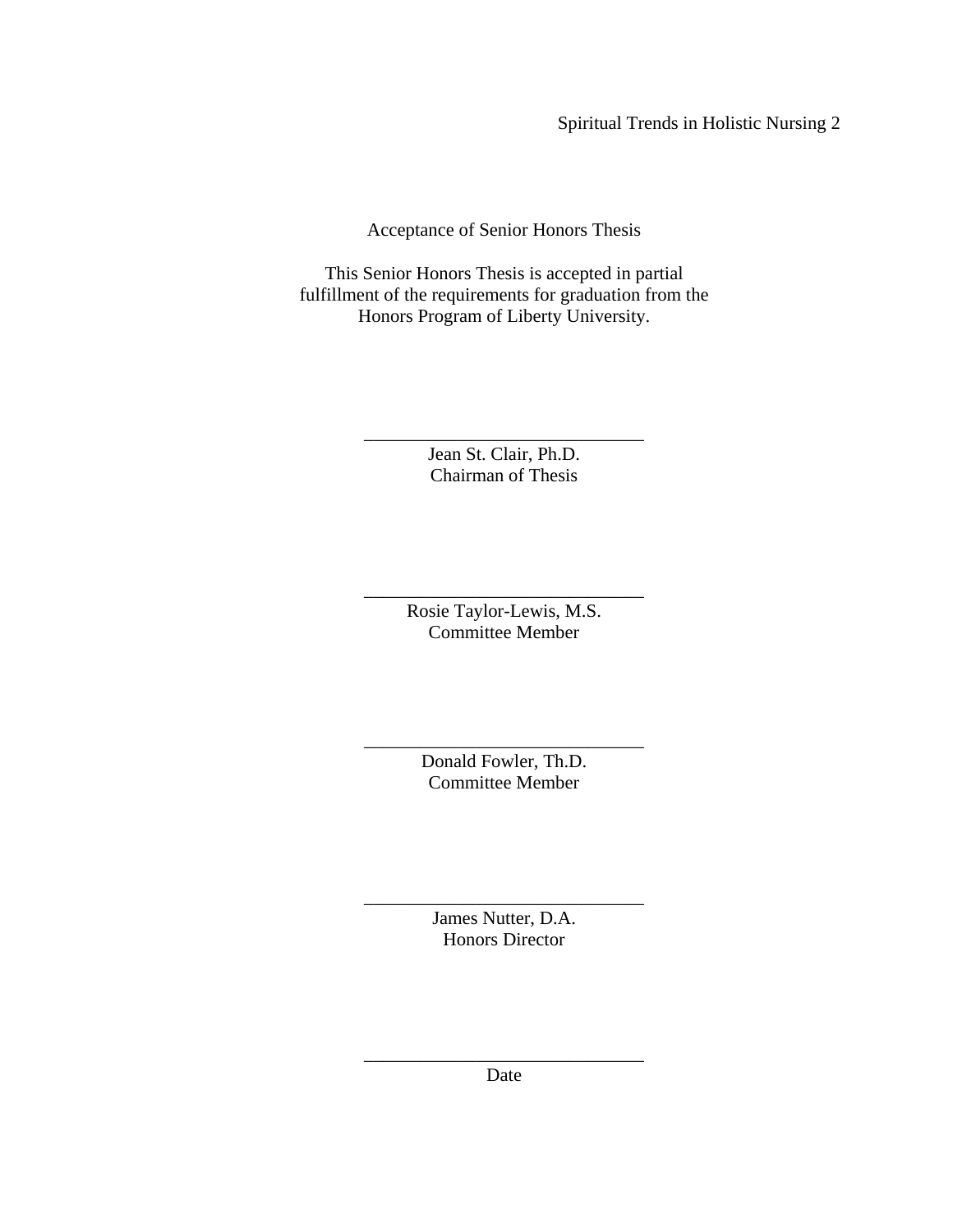# Abstract

There is scarcity of documentation that seeks to define spirituality relating to holistic nursing; consequently, a literature review was formulated to define spirituality and guide nursing practice towards recognizing the importance of and implementation of spiritual care. By researching the current trends in peer-reviewed journals from the past three years and analyzing associated articles, this paper addresses the need for a comprehensive definition of spirituality. Key concepts such as belief, values, interconnectedness with self, others and God, energy, hope and transcendence will be analyzed, and the accumulated data will be complied into a framework that is easy for a nurse to understand and use. This thesis strives to validate the necessity of spiritual care through the mechanism of holistic nursing and equip nurses to assess and implement care for the ever-present spiritual needs of one's patients.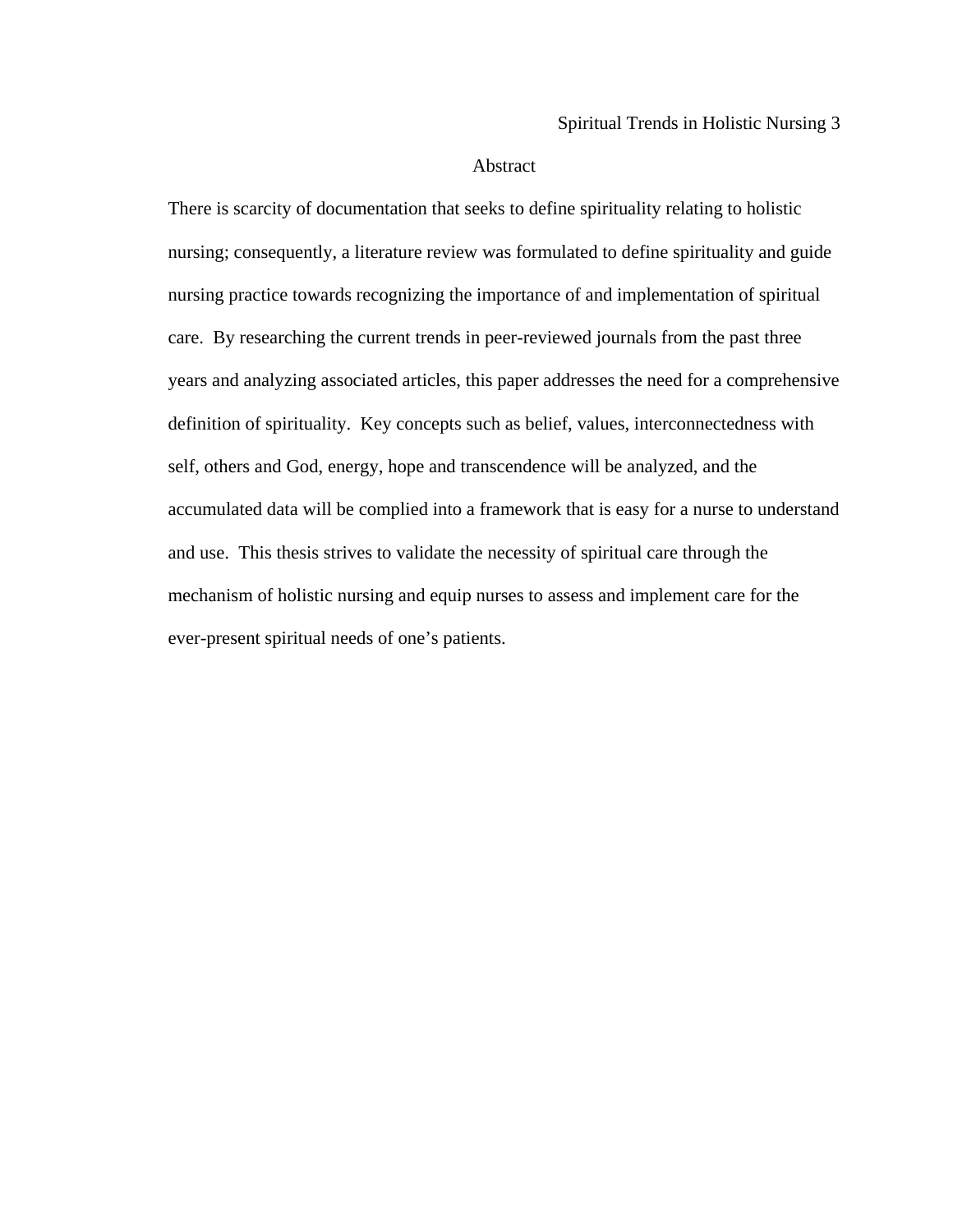A Literature Review: Current Trends in Spirituality in Holistic Nursing

# Literature Review

# *Current Increased Interest in Spirituality*

 An elevated interest of spirituality within the general public has catalyzed the publication of related literature. According to Muller et al. (2001; as cited in Miner-Williams 2006), surveys indicate that more than 90% of people believe in a higher being. In the research that Miner-Williams conducted, a study by King and Bushwick (1994) surveyed 203 patients, and among these patients 77% wanted their physicians to consider their spiritual needs, and 94% of patients thought that spiritual and physical health were equally important (2006). In times of great hardship, such as that of an illness or difficult life circumstances, patients have an innate tendency to reevaluate what in their life brings purpose and provokes a sense of importance, and often spiritual avenues provide a network of resources that produce resilience (Baldacchino, 2006). As a majority of the patient population is desiring and needing proper spiritual care, nurses need to understand the nature of, evaluate and provide spiritual care. However, the difficulty, as examined by Narayanasamy and Owens, lies the fact that nurses today are uninformed due to the vague nature of spirituality and lack of sufficient education and guidance in giving spiritual care (Grant, 2004). Thus as one ventures to understand how to provide this essential aspect of care—spiritual care, understanding the essence of spirituality is vital.

 The spirit of a person can be their stamp of vitality—their life source. Although a concept like spirituality usually is understood in general conversation, to actually define the "spirit" or "spirituality" indeed requires contemplation and precise articulation, and to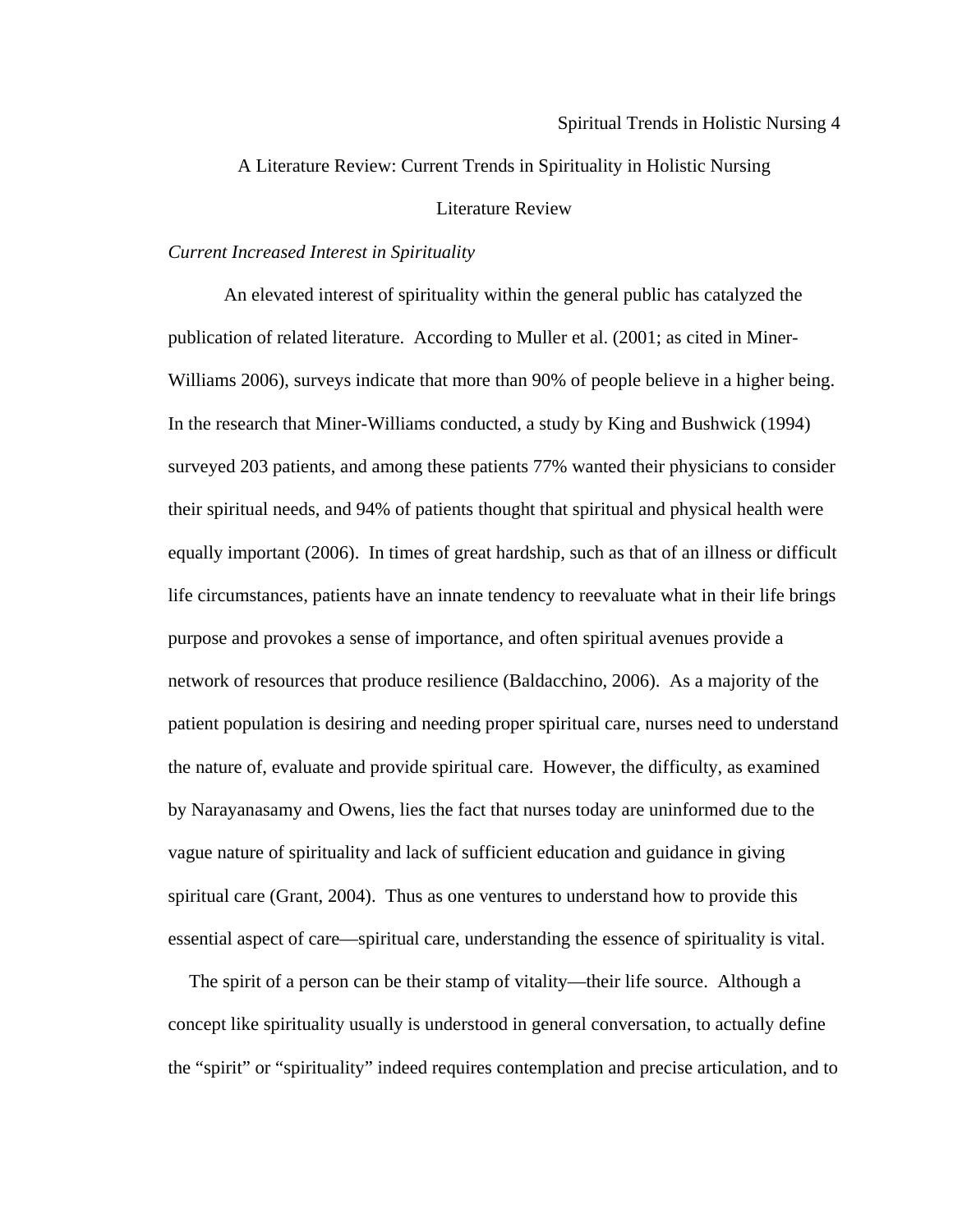some, the concept of "spirituality" is beyond words—ineffable. As the nature of spirituality is difficult to articulate, likewise, research on the subject is equally difficult to perform and interpret. Many researchers have sought to form a comprehensive definition, appropriate frameworks, and practical knowledge that seek to understand and to gain knowledge of the spirit. Despite the vagueness of the concept, holistic nursing has acknowledged its importance and has incorporated it as an essential component in its theory. As there is a lack of research on the subject of "spirituality" in the framework of holistic nursing, a literature review was preformed to define spirituality (by elucidating common themes), present available theories, and to provide a practical guide for assessment, planning, intervention, and evaluation. This literature review has been compiled in hopes of enabling nurses to provide appropriate spiritual care in a manner that is effective, needed, and meaningful to patients to promote therapeutic healing. *Definitions of Holistic Nursing* 

 The word *nurse* is derived from the Latin words *nutrire* which means "to nourish." Holistic nursing embraces any practice that is purposed to heal the entirety of a person, and the schema of holistic nursing draws on nursing knowledge, theories, evidence-based practice, the expertise of seasoned nurses, and intuition. In this literature review, the focus centers on the concept of spirituality and this term's implications in the life and the care of a nurse. The idea of holism is derived from the basic concept that the sum of the parts is greater than its entities. In the handbook, Holistic Nursing, by Dossey (1995) et al., holism is defined as all the intricate, integrated parts that fashion the whole person (i.e.physical, emotion, social, spiritual aspects). When these components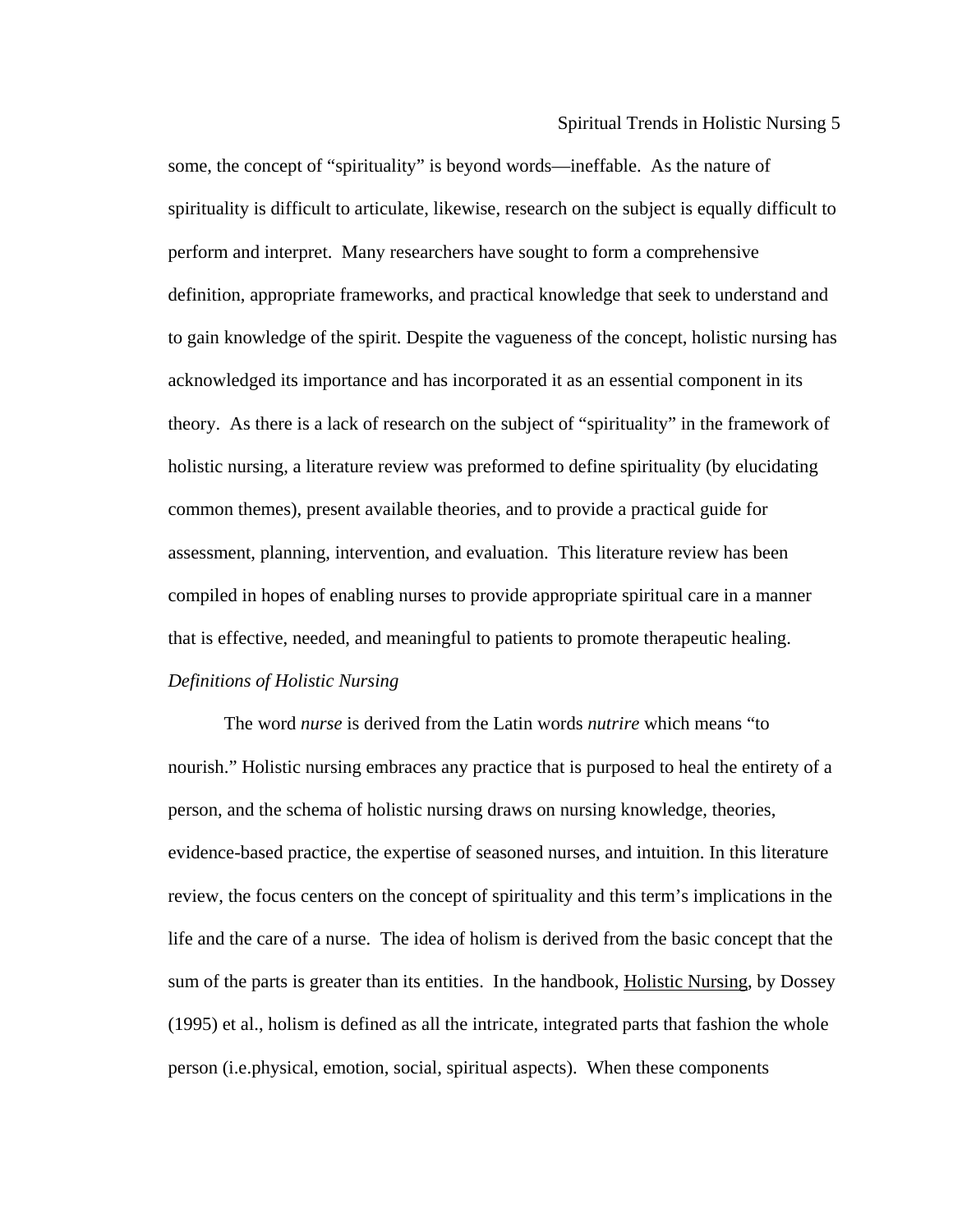combine, they together have a synergy that is far superior to that of the individual parts. To better understand the concept of holistic nursing, different paradigms have been composed by a variety of theorists. While paradigms of holism have been reviewed for a basic comprehension of holism, the most applicable paradigm for all intensive purposes is the bio-psycho-social-spiritual model. In this model, all these components: biological, psychological, social, and spiritual are incorporated to understand a patient's symptoms and disease pathway that influence the variety of manifestations that occur in each patient. All four concepts are unique, yet interconnected, and all, regardless of the etiology of the disease, need to be involved for optimal healing (Dossey et al., 1995). As holistic nursing acknowledges the connectedness of mind, body, and spirit, modern-day holistic healthcare should be compelled to pay attention to the concerns and deficits of the spirit as well as to the medical needs of the mind and body (Clark et al., 2004). In fact, the human spirit can cross the chasm between death and life and conquer the barrier that separates sickness and health. The spirit can conquer the devastation of great injustices and can deliver hope as a towering source of strength. As the importance of spirituality has been established in the context of holistic nursing, one can recognize the importance of its role in therapeutic healing. Therefore, to understand the subject on a greater level, one needs to understand the prevalent themes in literature. As we begin to discuss spirituality and its implications in holistic nursing care, one must first distinguish the difference between the spiritual and the religious.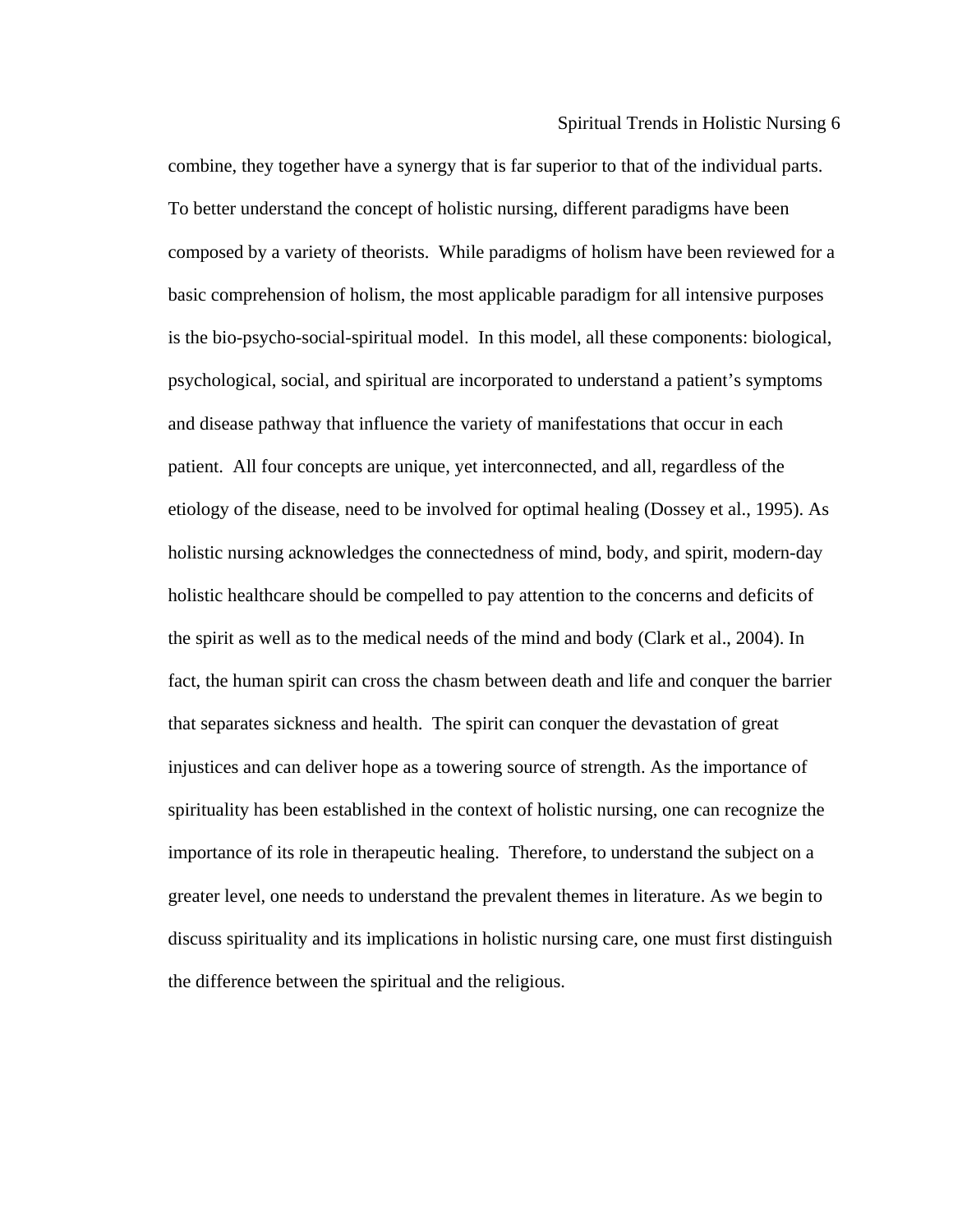Difference between Spirituality and Religion

As Johnson (2004) states, "Although they are related, spirituality is different from informal" (p. 79). Spirituality and religion are separate concepts; yet often, the terms are for those people for whom religion is the means of expressing their spirituality" (p. 814). with their spirit. In contrast, a person could be spiritual yet lack a religious affiliation. For instance, although an atheist professes that no deity exists, one continues to interact with the universal phenomenon of spirituality. Their personage still possesses a potential religion. While religion is formal, communal, more visible, and often communicated through a process of socialization, spirituality is individual, subjective, less visible, and used synonymously. Religion can act as a mechanism that allows for the nurturing and fostering of one's spirit. As Miner-Williams (2006) states, "the two constructs overlap In contrast, a person can be religious yet lack spirituality. For example, religious persons could follow certain rituals and attend ceremonies yet could potentially neglect to connect for interaction with their integrative energy although this manifestation does not involve religion (Miner-Williams, 2006).

# Method

## *Procedure*

Initially, research was performed to analyze the existing knowledge base regarding spirituality. Galek et al. (2005) performed a preliminary MEDLINE (National Library of Medicine) search to determine the time range in which published articles in 88% of the articles were published after 1990. Since a majority of studies were published relation to spirituality were prevalent. According to Galek's (2005) statistical analysis,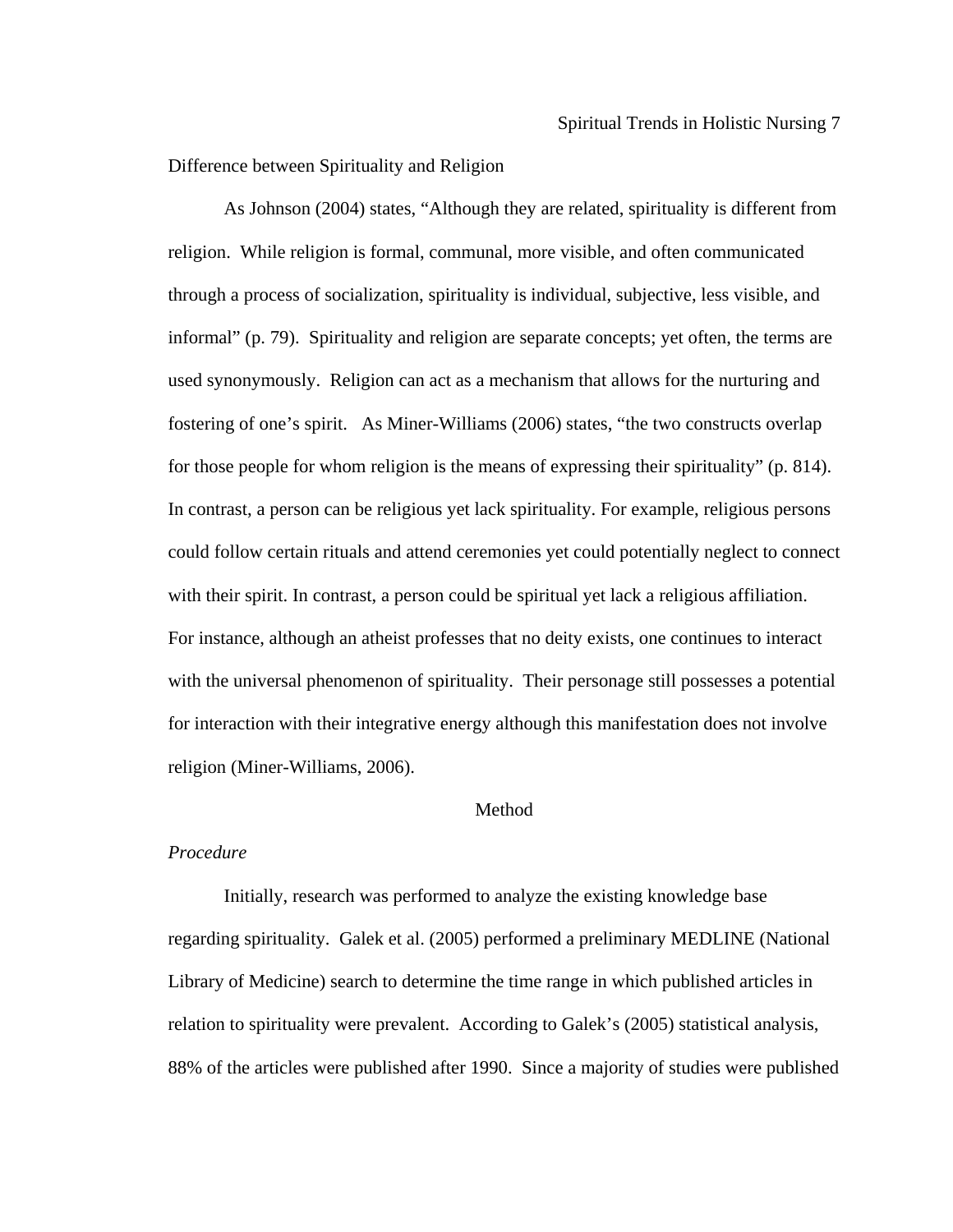Spiritual Trends in Holistic Nursing 8

relevance, and relevant articles were subsequently retrieved. The sample size consisted after 1990, this study focused on more current literature and used searches from 2004- 2008. Electronic databases CINAHL, OVID, and MEDLINE, were used to conduct research using the search terms of *spirituality, spirituality in holistic nursing, spiritual needs, spiritual assessment, spiritual interventions, and spiritual care*. With the consequent search results, article titles and abstracts were reviewed in relation to their of 28 articles. The sample was limited to researched-based, peer-reviewed journal articles written in the English language. In addition, the articles that focused on a specific religion were excluded.

A content analysis was performed for each article. Initially, each article was read to receive a comprehensive understanding of the collective body of research. The concept analysis by asking five key questions: what are the existing theories, what are evidence is lacking? The articles were analyzed, and major elements were recognized. purpose of the first reading was to gain an understanding of prevalent themes in research such as common definitions and concepts in regards to spirituality and spiritual assessment, intervention, and evaluation. The second reading added to the depth of the the characteristics of the key concepts, what are the relationships between these key concepts, are there any short comings or inconsistencies in knowledge, and what

# Results

majority ( $n=17$ ) of the articles were taken from nursing journals, and a majority of these articles were taken from *Holistic Nursing Practice Journal*. On the basis of providing The collective research body consisted of a sample size of n=28 articles. A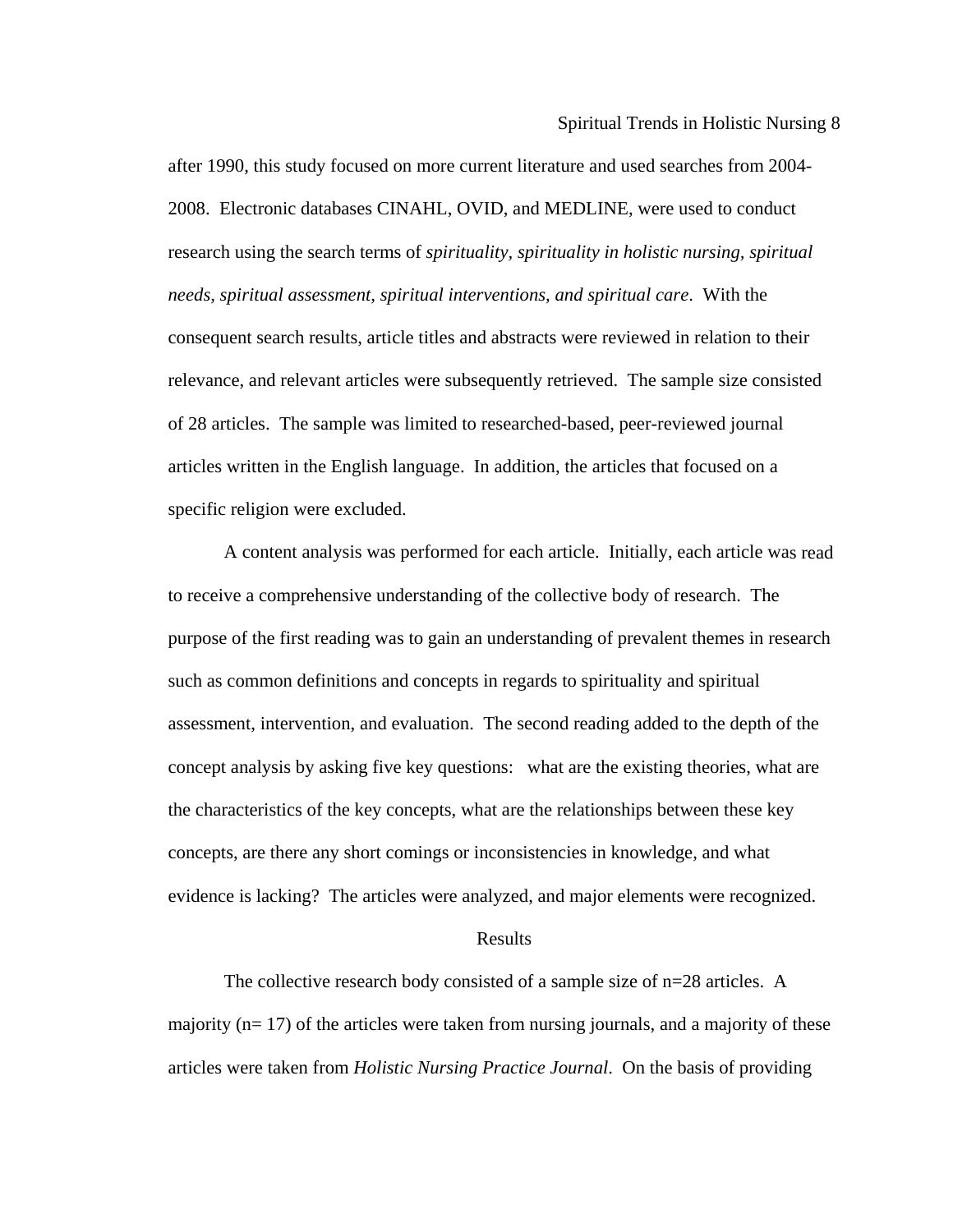articles and 7 quantitative research articles. In addition, a number of the articles focused ranging scope of the definitions of spirituality in a more concise, practical definition that can be easily internalized and therefore, used in practice. In addition, the study surveyed patients thorough-holistic care, articles were chosen, including 17 qualitative research on specific patient aggregate such as hospice patients, cancer patients, MI patients, pediatric patients and psychiatric patients. The study attempted to delineate the widethe common elements of spiritual assessment and intervention to establish effective and pragmatic ways of taking care of spiritual needs.

# **Discussion**

The concept analysis examined each of the 28 articles for the underlying themes in spirituality. From the compilation of data, spirituality is represented by the five concepts of: meaning and purpose, interconnectedness, value and belief systems, energy and transcendence.

# *Definition of Spirituality*

Originally, the word *spiritual* was derived from the late-Latin and middle-English word *spiritus*, which signifies 'to breathe.' Therefore, concisely and simply, spirituality is breathing, cells are no longer able to function and eventually, due to lack of oxygen, die. The function of inspiration and the necessity of oxygen are analogous to the service of that which breathes life and vitality into a person (van Loon, 2004). Breathing is essential to each human. With each breathe, fresh oxygen flows through the blood and rejuvenates the cells in order that they can function and live. Without oxygen or the spirit. As we become more connected with our spirit, humans are able to truly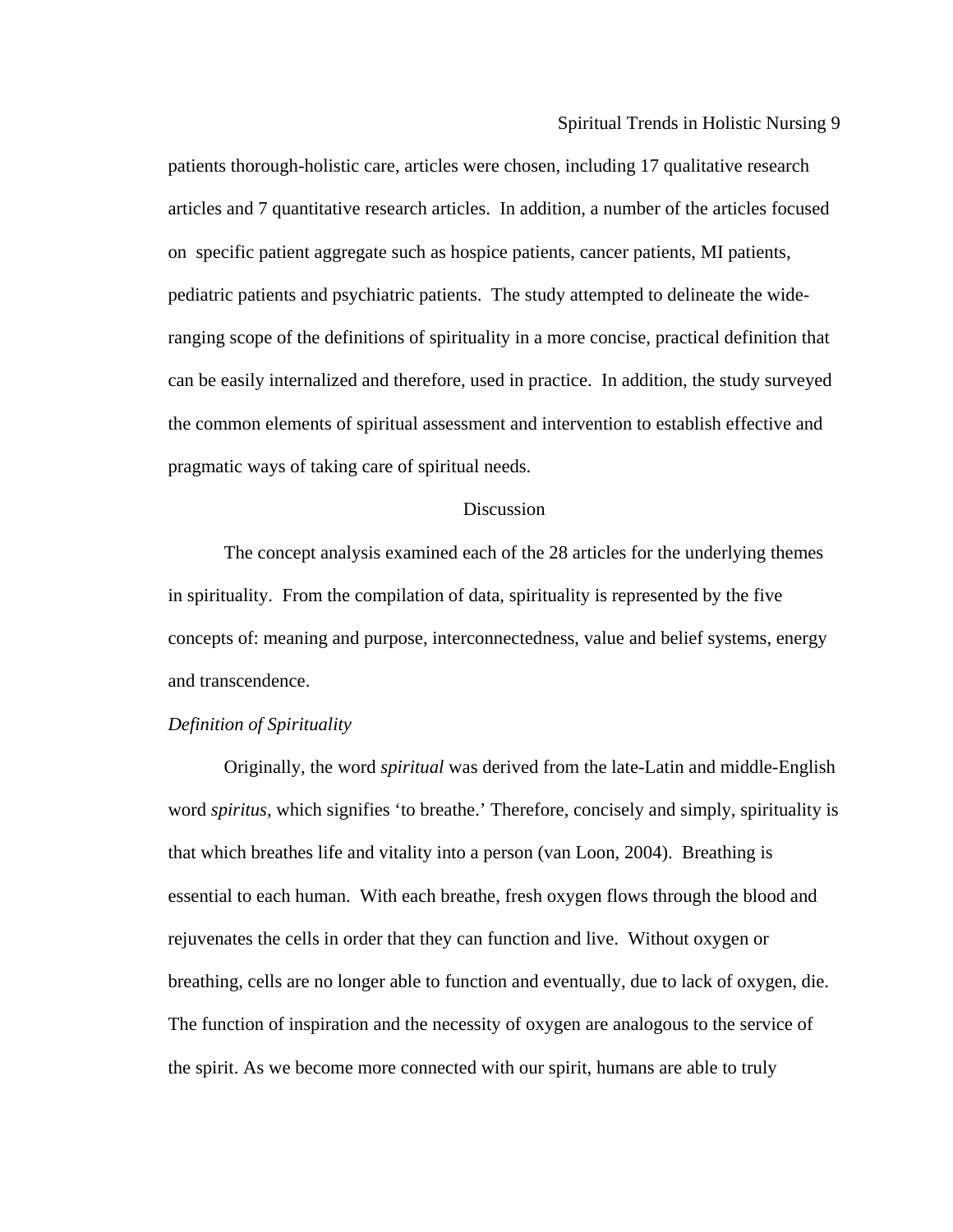Spiritual Trends in Holistic Nursing 10

, *breathe*, which brings rejuvenation and life. Just as breathing is essential to sustain life spirituality is essential for wholeness. Dossey et al. (1995) declares that "ultimately one's soul is the essence of humanity, a link in humans that breaks through the bondage or our atomical structure, and begins to grasp transcendence, which leads to liberation from enslavement from the mortal and perishing to the eternal" (p. 42).

personal, individualized concept. However, spirituality is universal. Every ethnic group, nation, and language can identify with their spirit, but their spirit pervades so many areas Furthermore, as defined by the current nursing literature, spirituality is a very of life and the environment that each individual uniquely identifies with their own spirit. As Dossey (1995) et al. states, "'Spirituality' is a stamp of humanity that differentiates us as a species yet draws and connects our race with a distinct unity. Spirituality is directly related to an inner-knowing and the source of strength that is reflected in one's being, knowing, and doing" (p. 42).

McSherry and Ross (2002) acknowledge that, "the word [spirituality] is not bound by a common set of defining characteristics" (p. 481). In fact, some (Moya and about spirituality would be utterly impossible--futile. Despite the vacillating essence of Murray and Zenter (1985; as cited in Fawcett and Noble, 2004) incorporate many themes Brykezynska, 1992; as cited in Galek et al., 2005) deem that making generalizations spirituality from person to person and the term's ambiguity, current trends in nursing literature have emerged that attempt to grasp the concept of spirituality. For example, of spirituality. They express that 'spirituality' is:

A quality that goes beyond religious affiliation, that strives for inspirations,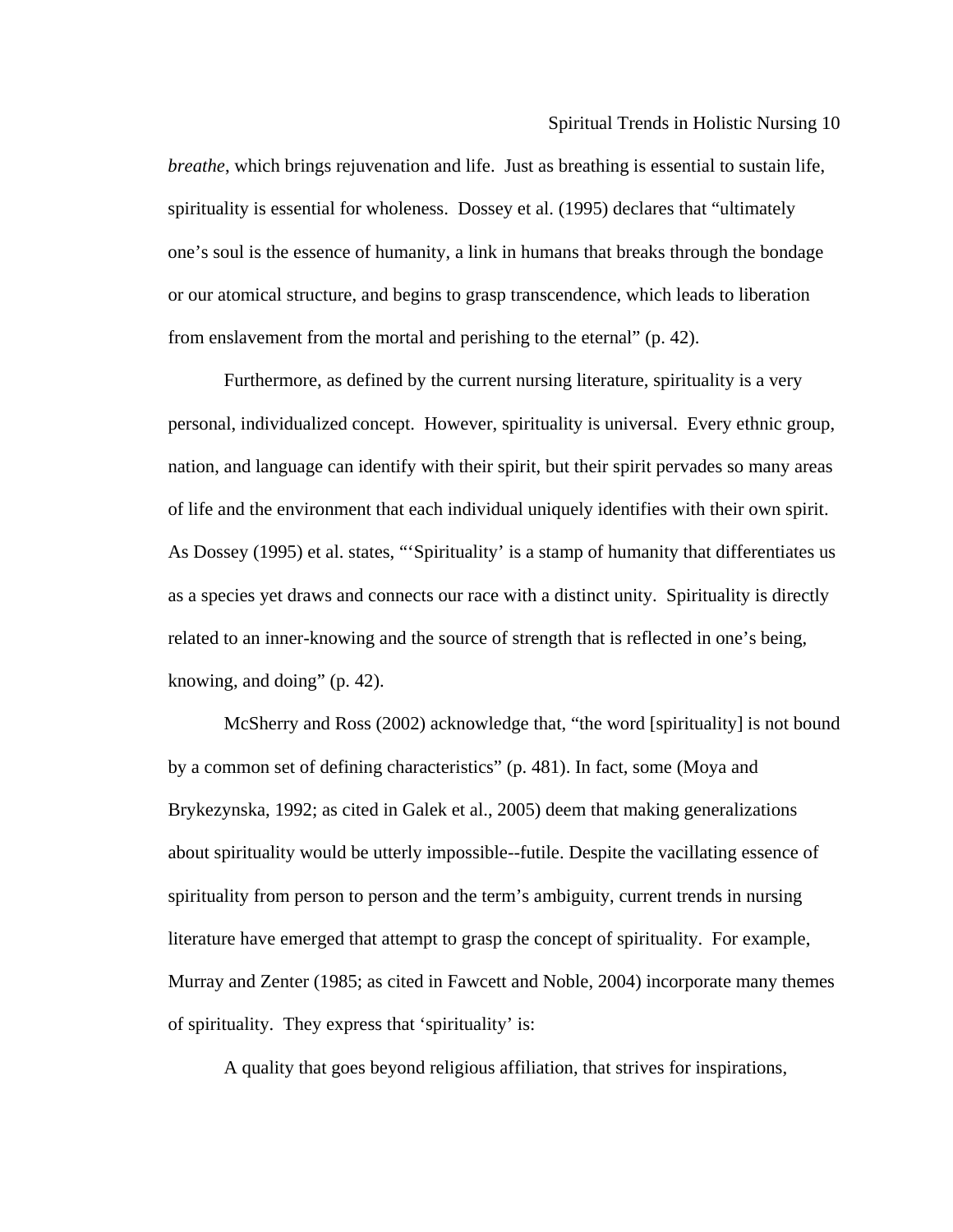reverence, awe, meaning and purpose, even in those who do not believe in any god. The spiritual dimension tries to be in harmony with the universe, and strives for answers about the infinite, and comes into focus when the person faces emotional stress, physical illness or death. (p. 137)

Spirituality transcends the tangible, yet creates authentic experiences that enrich one's purpose. This meaning can be derived by authentic experiences through intrapersonal (as and consequent behavior that develop into personhood (O'Hara, 2002). Fawcett and traits of honesty, love, caring, wisdom, imagination, and compassion. In addition, This guiding spirit is the dynamic balance that allows and creates healing of body-minda connectedness within oneself), interpersonal (in the context of others and the natural environment), and transpersonal relations (referring to a sense of relatedness to the unseen, God, or power greater than the self) (Miner-Williams, 2006). In correlation to the realm of relationships (intrapersonal, interpersonal, and transpersonal), these interactions catalyze and synergize the groundwork for establishing cognition, emotion, Noble (2004) noted that the essential characteristics of spirituality derive a sense of meaning and purpose in life, trust and faith in someone outside the self, and love and relatedness in oneself, others, and the transpersonal, and also establish hope. Furthermore, Dossey (1995) et al. defines spirituality as a turning inward to the human spirituality is the acknowledgement of the existence of a quality of a higher authority. spirit (Dossey et al., 1995). Van Loon (2004) cited Fowler (1981), who stated that "the spiritual dimension gives shape to a person's life, providing hope and helping the person to ascribe meaning and purpose to their life. This in turn shapes how they invest their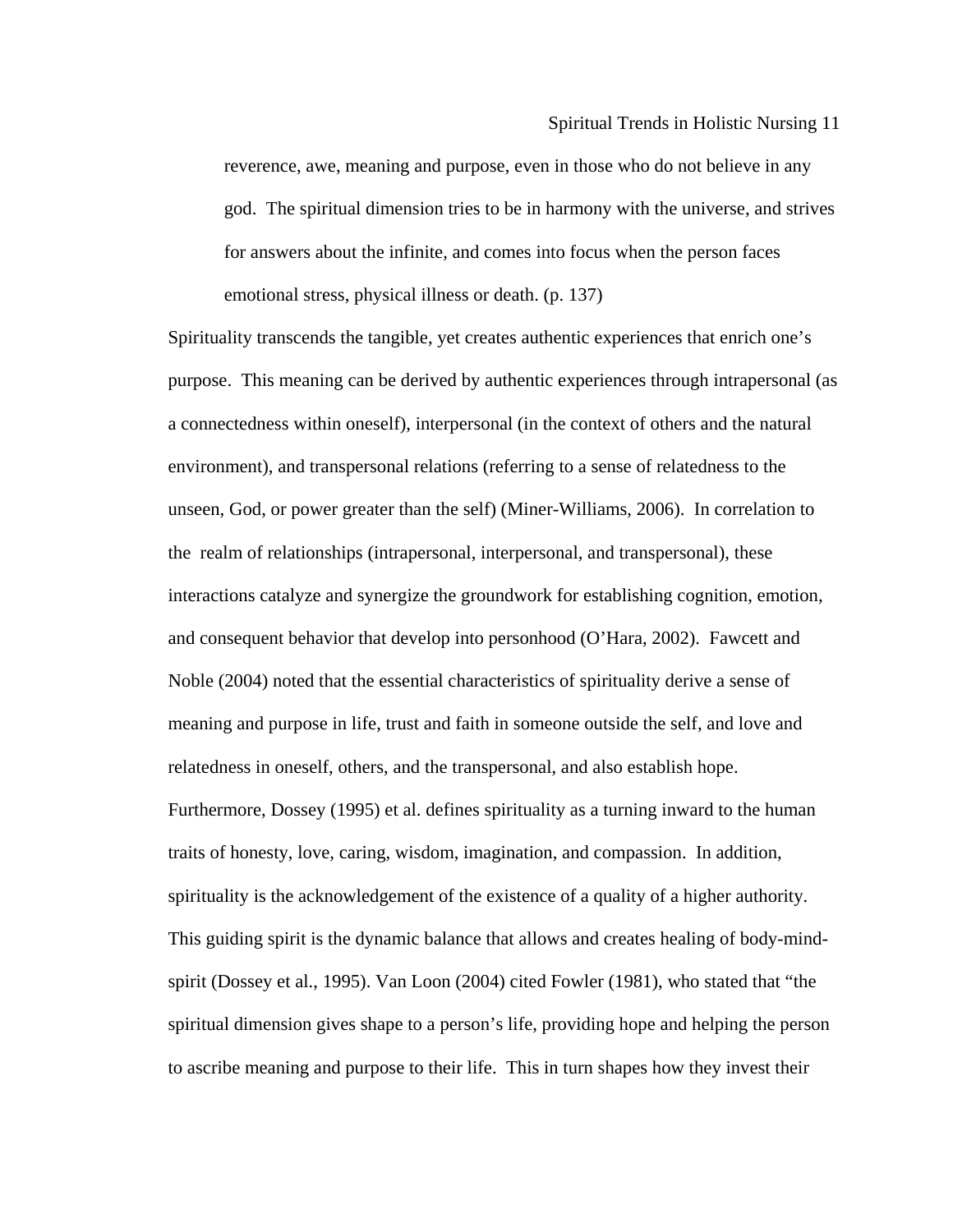Spiritual Trends in Holistic Nursing 12

deepest love" (p. 266). The love that the spirit evokes is powerful and is able to overcome every type of adversity and infidelity. This loving power is stronger than any other (including death). In addition, Seaward (2004) theorizes that the "spirit" is housed in the soul of each human and is a gift of companionship that synergizes a person to have purpose and to possess innate acknowledgement of the transcendent (Miner-Williams, 2006).

#### *Aspects of Spirituality*

While these definitions may be helpful and profound, the depth and intricacy of spirituality may simply be beyond humans' capacity of comprehension. Perhaps, the spirit cannot be defined by words and language which have limitations; however, because the spirit is the center of our nature, we strive, even to no avail, to understand its essence. analogy of a puzzle. For example, to understand a puzzle, one must examine the different pieces and how they are incorporated. Once one has successfully made connections, the (Miner-Williams, 2005). In her research, Miner-Williams noted a study performed by Chiu et al. (2004). In this study, Chiu et al. (2004) reviewed 73 research articles that had been published from 1990 to 2000 on the concepts of spirituality, and upon analysis, the According to Denise Miner-Williams to understand a concept like spirituality, one must understand the different aspects, and as each aspect becomes understandable, one can gain a greater understanding of the whole (2005). To illustrate this point, she uses the picture of the whole puzzle becomes comprehensible, and just like a puzzle, as one examines the different aspects of spirituality, one receives a greater grasp of the whole researchers found four general themes: existential experience, connectedness,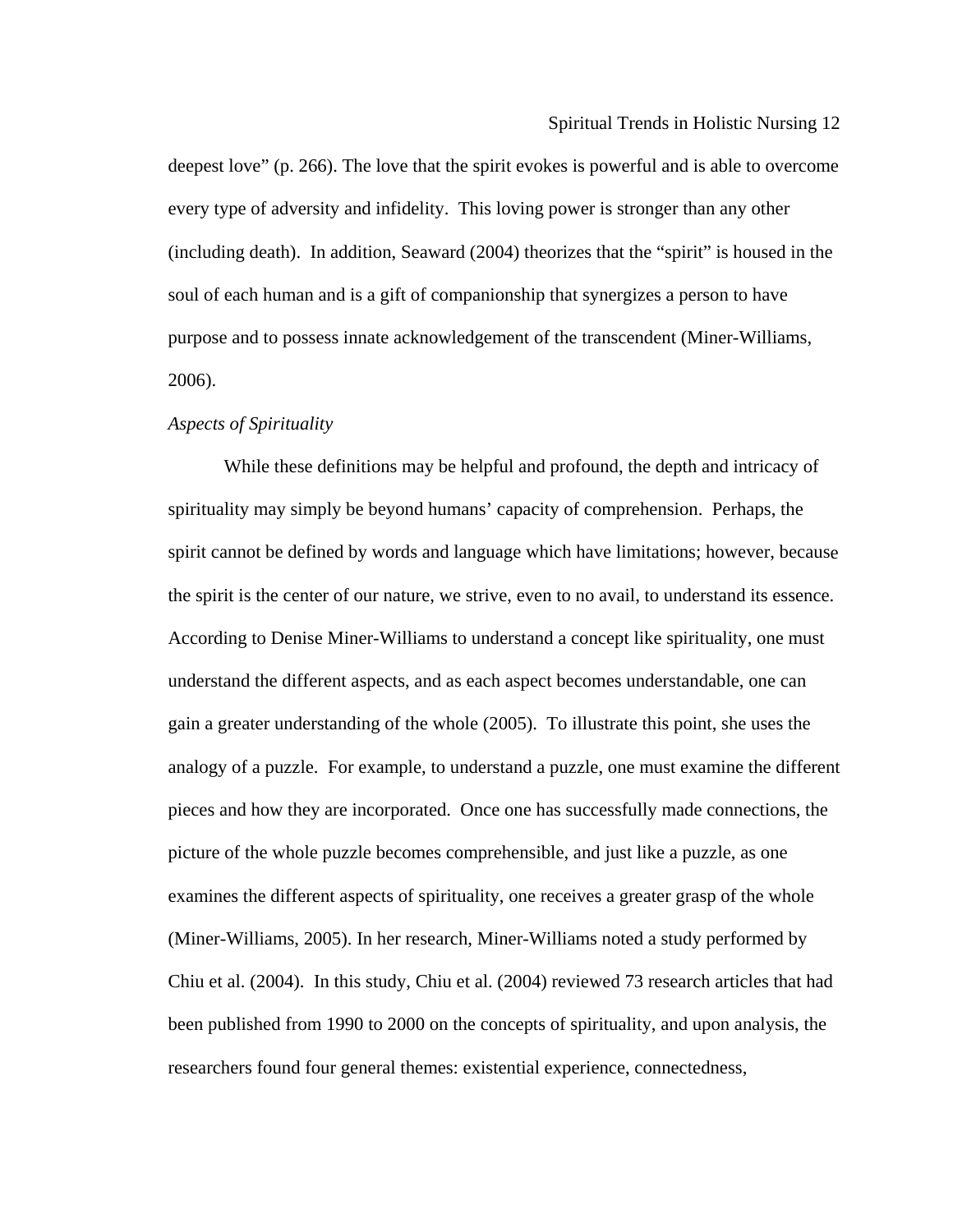$(2004)$  by compiling comprehensive, qualitative research of the existing data (n=28) by transcendence, and an inner energy or force (Miner-Williams, 2006). Like Chiu et al. searching out recurrent themes and integrating the meanings of these concepts, one can derive a better understanding of the whole.

# *Meaning of Life*

Among the articles researched, the theme of "significance" emerged. In Miner-Williams article, she quotes Rolheiser (2001), who accurately describes one's search for signific ance. Rolheiser (2001) defined meaning as:

preciousness, immorality and to have in our lives a great love and great beauty. This ache is congenital, incurable, and obsessive. We are, as Plato said, fired into The deepest root, each of us aches for significance, meaning, uniqueness, life with this divine restlessness in us. (p. 131, cited in Miner-Williams, 2006, p. 815)

As a pe rson acknowledges and understands one's purpose, this new-found significance produces resilience during times of great suffering. Not only does meaning produce Burkhardt's study (1994) found in his statistical analysis that a positive relationship exists between having a rich spirituality and identifying one's purpose in life (Miner-Williams, resilience, but it also brings clarity (McEwen, 2005). A person can understand what items in their life deserve prioritization and what areas are irrelevant. In fact, as one gains understanding of spirituality, one's sense of meaning increases. For example, 2006). In addition, Maeragvilia's critical analysis (1999) was also consistent with Burkhardt's results. Meragvilia's analysis determined that meaning was an associated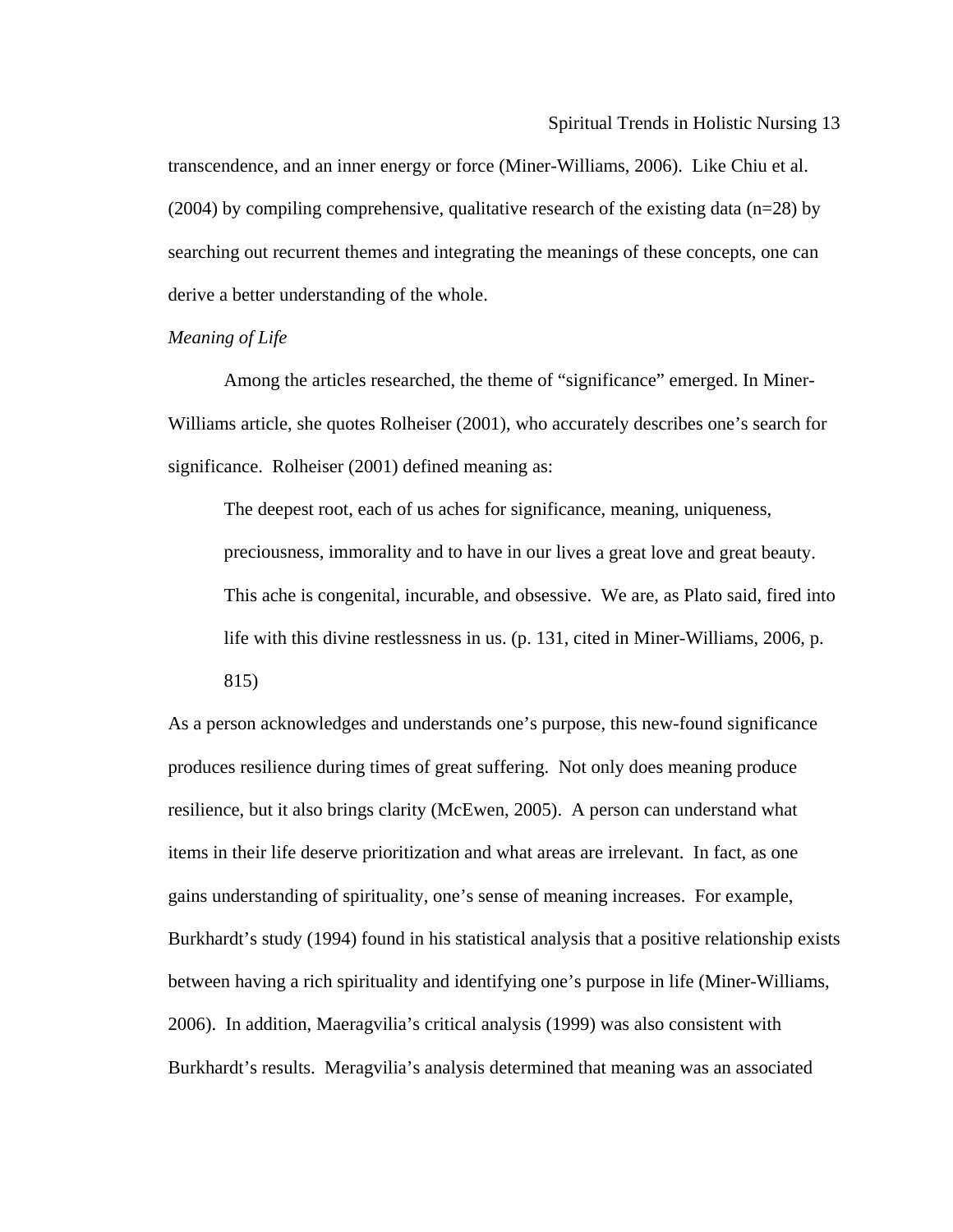outcome of spirituality (Miner-Williams, 2005). Spirituality enlightens a person to one's purpose and to why they desire to live another day.

# *Interconnectedness*

Connectedness is a harmonious interdependence that springs from one's soul and is a component of spiritual well being (McEwen, 2005). To illustrate this concept, one's interpe rsonal relationships often reveal the status of one's spiritual health. Healthy, burdensome relationships or lack of meaningful relationships are indicative of a broken or apathetic spirit. In much of the literature, connectedness is perceived as two levels: "Narayanasamy found that 'reaching out to God' or striving for a vertical relationship was the primary means of coping for chronically ill patients" (McEwen, 2005, p. 166). Certainly, as human beings, our nature, as observed, seems to long for something greater meaningful relationships are often indicative of a healthy spirit. On the contrary, vertical and horizontal. The vertical level is one's perceived relationship to that which is not of this world. The vertical manifests in relationships to persons like God or the transcendent (which will be discussed in greater detail in a forth-coming section). Miner-Williams (2006) suggested that if one's supreme desire is to be a spiritual being by relating intimately with God (the vertical), then consequently, the connection and relatedness one feels with all else will stem from this vertical relationship. In fact, than oneself (Miner-Williams, 2006). Therefore, one's relationship with the vertical is satisfying and can give people a greater fulfillment in the horizontal relationships around them.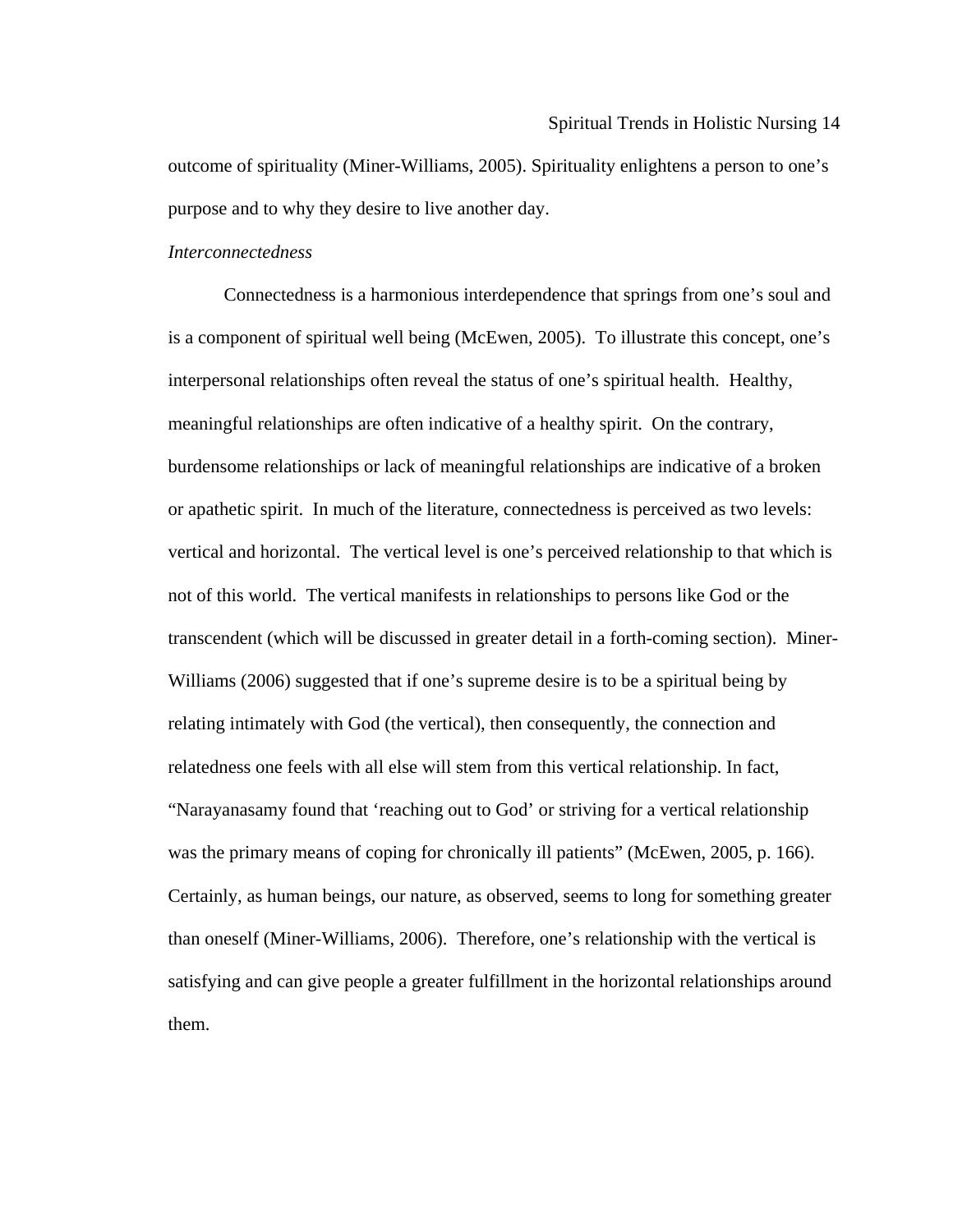whether these interactions involve oneself, others or nature. To be connected, one must engage in the present. Each word, action, and thought that is based on horizontal understands the spirit's connection with the world that is around it, one will understand how the spirit pervades its surrounding. The spirit's bounds are boundless. The human occur. If one is a courteous, attentive listener, a positive connection will most likely and their interrelations facilitate healing for the patient. With greater perception of this e connectedness and ultimately, spirituality. Although throughout this discourse, th interconnection has been relayed in an insensitive tone, Galek et al. (2005) found that the recurring theme of connection was complemented by the emotions of love, respect, and into all aspects of his life, and the spiritual love spurned on a striving for righteousness The horizontal level of relationships is one's perceived relations to the people relationships is forming ties and networks with one's present surroundings. As one spirit endlessly relates, and the spirit relates to itself, the people around it, and the environment-- the spirit is always relating. Influence, whether positive or negative, will form. Consequently, this positive connection is the pathway to developing more links, which will eventually create a network, and as the network of information grows, one will be able to perceive the unique links that comprise the patient. A nurse can then identify the broken and weak links that need healing. Understanding these connections influence, one can understand the patient's involvement with the vertical and the horizontal levels, and can subsequently assist them to achieve a greater level of kindness. In fact, Plato sought to seek after spiritual love above physical. Instead of desiring the temporary elation from physical love, Plato longed for a love that penetrated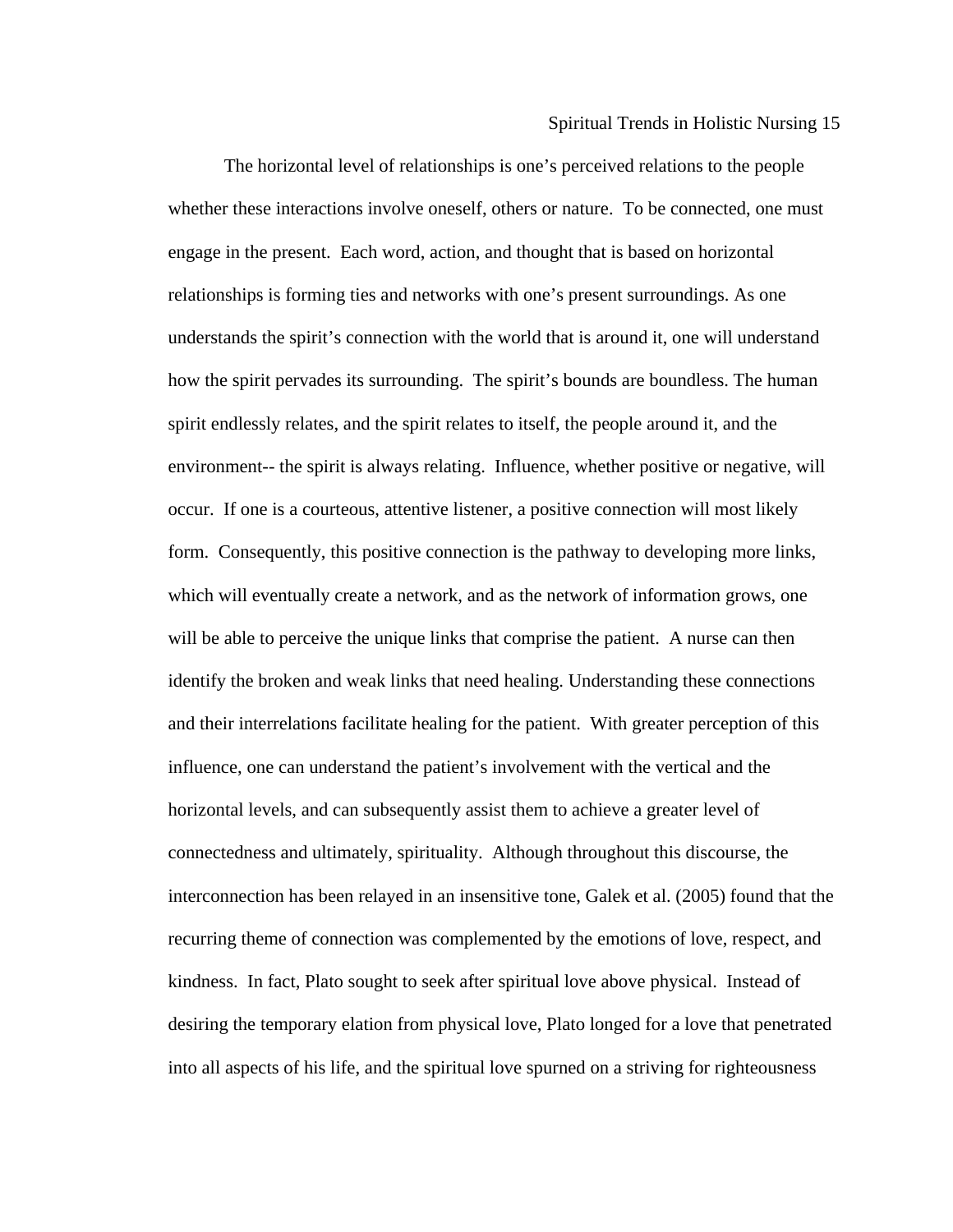and a possession of the self that came from an intimate connection with the spirit. In conclusion, as one increases the connection between the vertical and horizontal relationships, one's spirit will strengthen.

#### *Values and Belief System*

Another concept of spirituality is found in one's beliefs and values. Although one's intellect and logic guide belief, the roots of one's values and beliefs stem from resonan ce with one's soul. Bellingham et al. (1989) affirmed that one's beliefs need to valuable concept of beliefs, the analogy of the relationship of a tree to its branches has connections just as the bark of a tree supports the rings of both old and new growth and can take this analogy further, one can imagine the stems of belief branching further into be congruent to one's soul in order to maintain harmony and obtain an intimate connection as mentioned in the previous section (Miner-William, 2006). To describe the been used. Just as branches stem from a tree, likewise, beliefs stem from one's soul, and as beliefs are consistent with the grains of the core (or the trunk, in this analogy), they produce a tightly, interwoven connection and therefore, harmony. The dense bark of harmony fortifies one's spirituality. The external bark of harmony holds together the older, solidified beliefs as well as fosters the growth of new ideologies and new intimate holds them together. As these truths are congruent with one's soul, these values and beliefs nurture and establish meaning, existence, behavior, and subsequent action. If one consequent behaviors. For behavior is a consequence of belief. Thus, actions and feelings that are congruent with the soul are the logical byproducts of belief.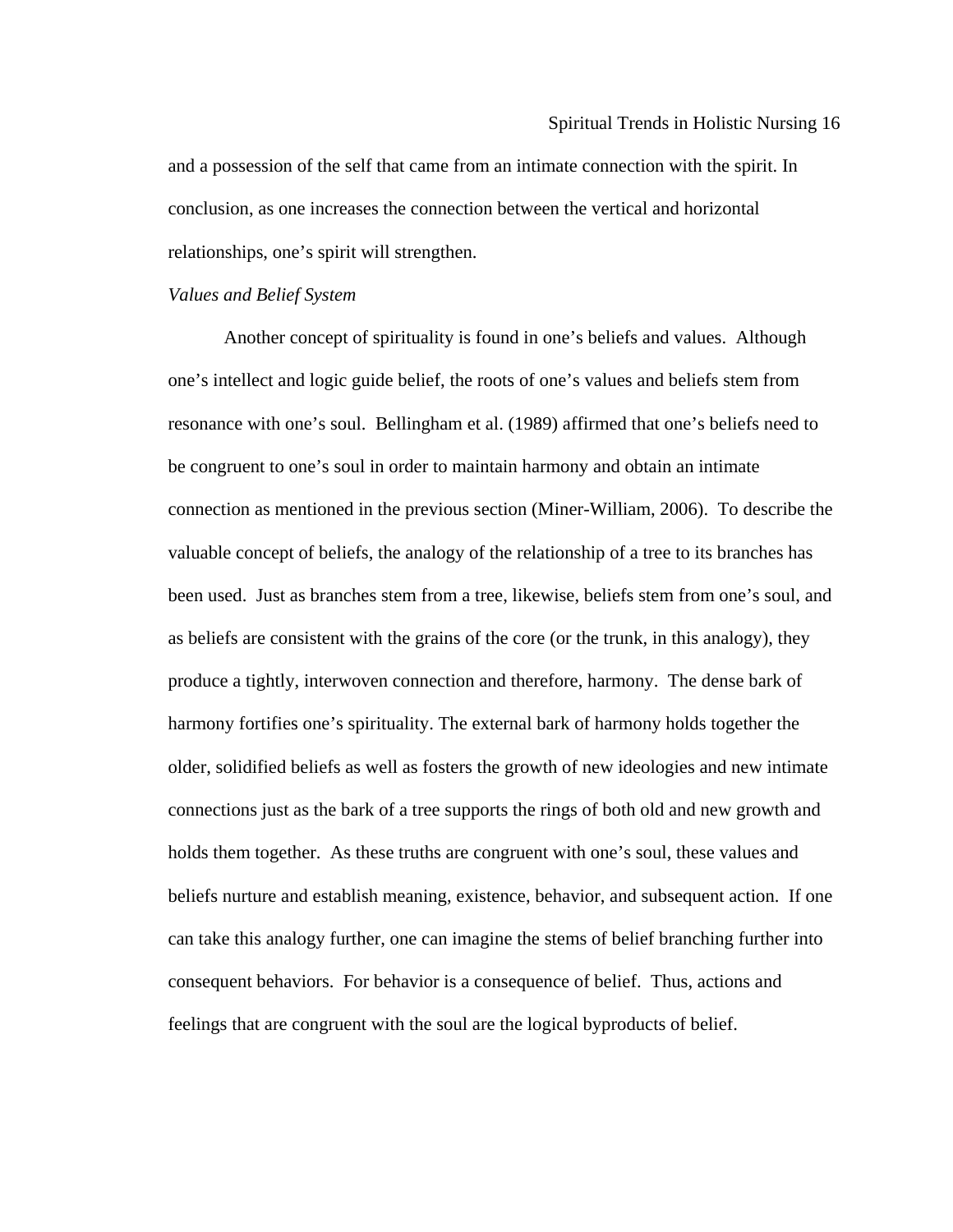In addition, belief systems are mechanisms that enable people to understand their spirituality at a greater level. Often these belief systems establish a foundation that explain s the fundamental problems of existence, the acknowledgement of a higher power, and naming life's purpose. A person's values are their standards that they uphold concerning truth, rationality, and allocation of worth to possessions, ideologies, and behaviors (McEwen, 2006).

### *Energy*

While energy was not frequently mentioned in the literature, the concept is essential to understanding the current-day model of spirituality. The concept of energy stems from the word vitality. Miller and Thorensen (2003) described *energy* as, "the 2005). Her research suggested that the *integrative energy* is an integral and networking connection throughout, and these networks guide and direct the person (Miner-Williams, 2006). For those whose spirituality coincides with their relationship with God, God is the them, it's God who loves, and the source of their energy is a response to his initial act of notion of being concerned with life's most animating and vital principle" (p. 27). In addition, Goddard (1995) defined spirituality as *integrative energy* (Miner-Williams, catalyst of their energy. God initiated their relationship. In fact to them, all human thoughts and actions are in response to an understanding or encounter of God's love. To love. Therefore, as one forms connections with both the vertical and horizontal relationships, this energy has more sources to flow to and from, and the strength and value of each connection is a determinant of the power of the allocated energy.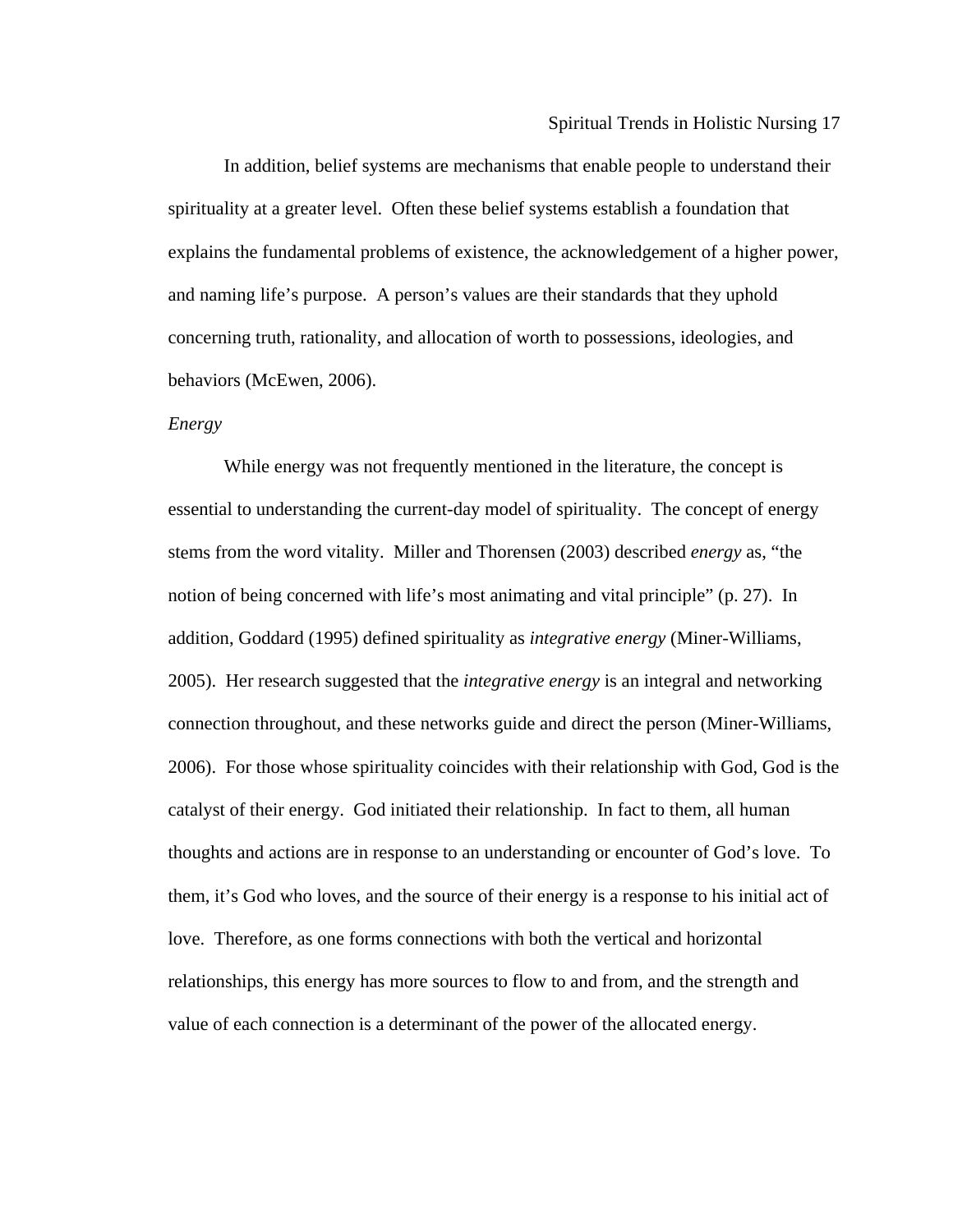*Hope* 

The idea of hope has been conceptualized in a variety of ways in research. Hope has been defined as the ability to see beyond one's present circumstances and draw one's strength from belief (Galek et al., 2005). As beliefs are fortified and congruent with the soul, one can focus their attention and rationale in what they trust. Trust is the foundation to hope. Hope is the strength a person receives from placing confidence in truths that exist outside of oneself. As hope is a source of resilience based on trust, one could understand why the research confirms that there is a positive relationship between hope and the will to live. The will to live is strengthened as hope is enriched. In fact, hope not only provides resilience but healing. McEwen (2005) states, "Recent studies have linked hope—another commonly researched concept related to spirituality—with effective illness management in women with human immunodeficiency virus (p. 166). As these women gained hope from their strengthened spirituality, they received a physical healing, but an even better type of a healing emerged. Their once broken person was transformed into a new, whole person. Hope helps them see beyond their illness as well as discover healing in and through their illness.

### *Transcendence*

According to Teixeria (2008) transcendence is parallel to spirituality in that it is also an inherent quality of every human. Transcendence helps the spirit because as a person transcends, one can adapt to the past, present, and future stresses. One rises above the claustrophobia of the parameters of time and daily life to the sphere of what is meaningful. Villagomeza (2005) defined transcendence as, "an expansion of personal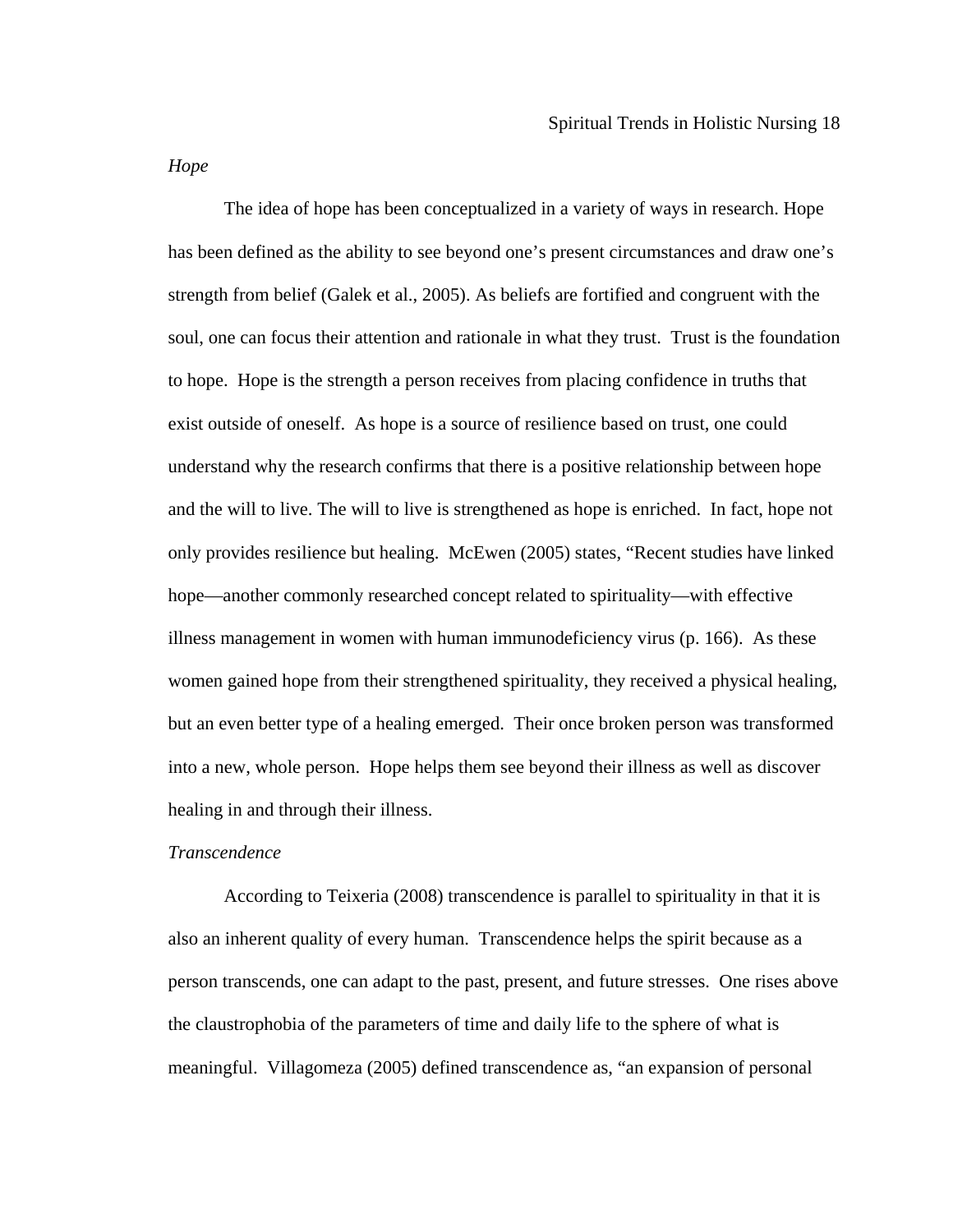boundaries beyond the immediate or constricted views of oneself and the world that results in self empowerment and the ability to cope with stressful situations" (p. 287). then lose the self to experience the other. The nurse transcends self through self-sacrifice and awareness" (p. 27). As the concept of transcendence coincides with spirituality, a The fruits of self-transcendence allow a person to gain a greater awareness and often increase one's altruistic efforts and decrease one's vain pursuits (Teixeria, 2008). For example, Teixeria (2008) states that "the nurse's inner striving for full awareness can person will feel a greater connection to their *integrative energy* or God as this connection enables transcendence (Teixeria, 2008).

### Discussion

### *Theoretical Framework*

another presupposition is that spirituality produces health; yet, spiritual and physical health cannot be equated. As previously mentioned, the social, physical, psychological, and spi ritual are integral parts to the whole. One cannot separate the body from the soul. For all intensive purposes of this framework, "Health is defined as wholeness, and unity demonstrate this, Mary Rockword, Ph.D., RN (2005) states that research has proved that When these prevalent themes are understood, one can better reflect on the entire entity of spirituality; yet to achieve an even broader conceptualization, one must relate these prevalent themes and understand their connections. To preface this framework, the presupposition is that the spirit or spirituality is the raw substance of our being. Also, and harmony of the body, mind, and spirit (Miner-Williams, 2006, p. 818). To spirituality can heal a person. By connecting a patient to their spirituality, a person is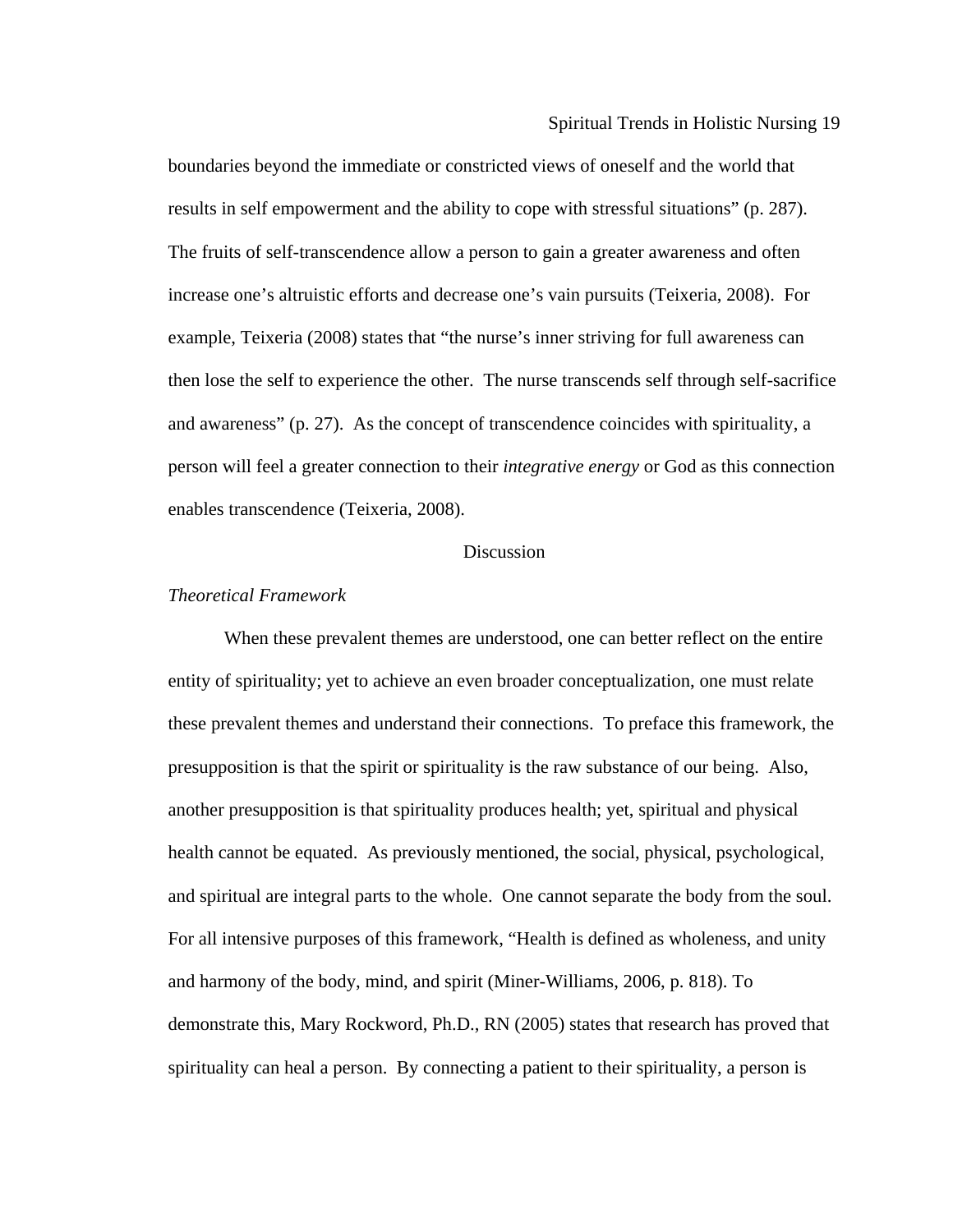Spiritual Trends in Holistic Nursing 20

state of stress to relaxation. As the body enters a state of relaxation, the parasympathetic nervous system slows the heartbeat down, transports blood to the intestines to facilitate digestion, drops the blood pressure, and decreases oxygen demand (Rockwood, 2005). In one's heart rate and hormone levels. As Rockwood (2005) observed in recent studies that and leave the hospital a day earlier than those who do not have art in their rooms" (p. 123), and in the last 20 years, nurses now realize the healing effects of spiritual tools, music, and art. These spiritual modulations are effective tools for healing. able to engage the parasympathetic nervous system, which transitions a person from a addition, as one pursues spirituality, these endeavors activate the hypothalamus, which initiates the response of the autonomic nervous system that maintains the equilibrium of "…art in an intensive care unit relaxes patients; these patients use less pain medication

consider how the synergy of these elements adds to the health of a person. Each person is values, which are influenced from one's surroundings, help bring understanding of one's greater sense of health. For example, some people have God or deity-based spiritualities, As one considers these thoughts of health and these themes of spirituality, one must a unique combination of body, mind, and spirit. As human beings, we individually contain a different spirit or *integrative energy*. As development begins, one's spirit and existence, meaning, and purpose in life. As one establishes values and beliefs that authentically correspond with one's core and as they become interconnected with the vertical and horizontal relationships, the synergy of the elements will contribute to a and they view their relationship with God, which is a relationship of love, as the primary catalyst towards their spirituality. From this relationship from God, which ignites their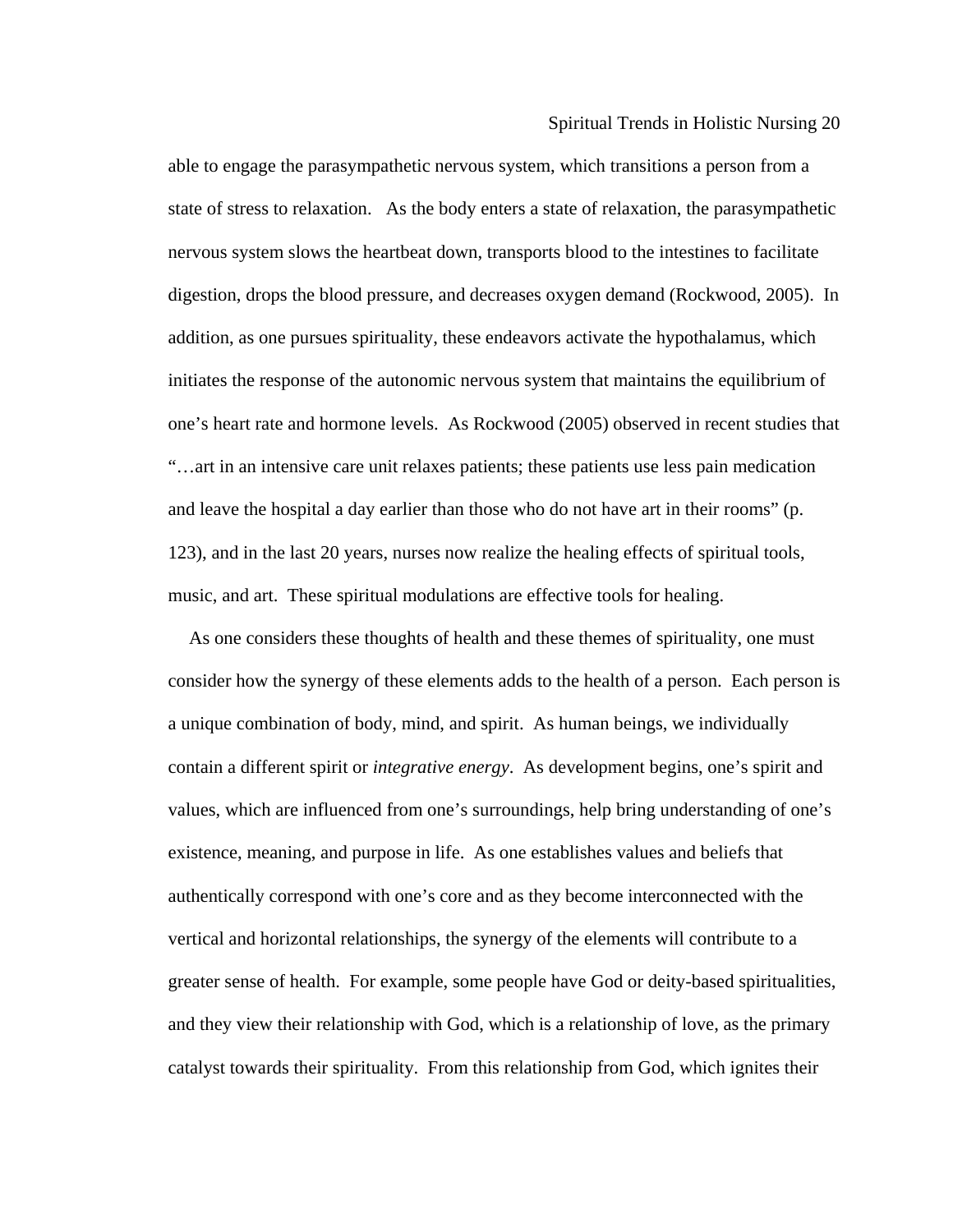*integrative energy* and facilitates meaning and purpose, the person will form intimate vertical and horizontal relationships. Consequently, as this interconnectedness between God, self, and others begins to strengthen, an authentic spirituality manifests in discernable products of love, hope, harmony, and peace. Therefore, these so-called fruits of the spirit contribute to a sense of overall health and formulate a resilience that enables one to withstand suffering. Likewise, those, who focus on the *integrative energy* within themselves, experience the same continuum to spiritual health.

component of health. Thus, spirituality is relevant in the nursing field. However, of nursing one can as Miner-Williams (2006) states, "...both provide spiritual nursing As a theoretical framework has been established, the complexity of spirituality has been simplified in a manner that can be internalized and that can be applied in practical ways. As mentioned previously, spirituality is an integral, synergistic although a greater understanding of spirituality has been obtained, the challenge is integrating spirituality in everyday nursing care. To integrate "spirituality" into the field care and can provide nursing care spiritually" (p. 818).

### *The Nurse as a Healer*

To begin internalizing and applying the concept of spirituality, the nurse must, first and foremost, be comfortable with spirituality. According to Harrington (1995), if a nurse does not prioritize spirituality in his or her own life, one will consequently neglect to prioritize spiritual care in one's patient's life (Baldacchino, 2006). Often nurses experience anxiety and discomfort when discussing the topic of spirituality. Being an intimate and personal matter in the Western mindset, spirituality is not often associated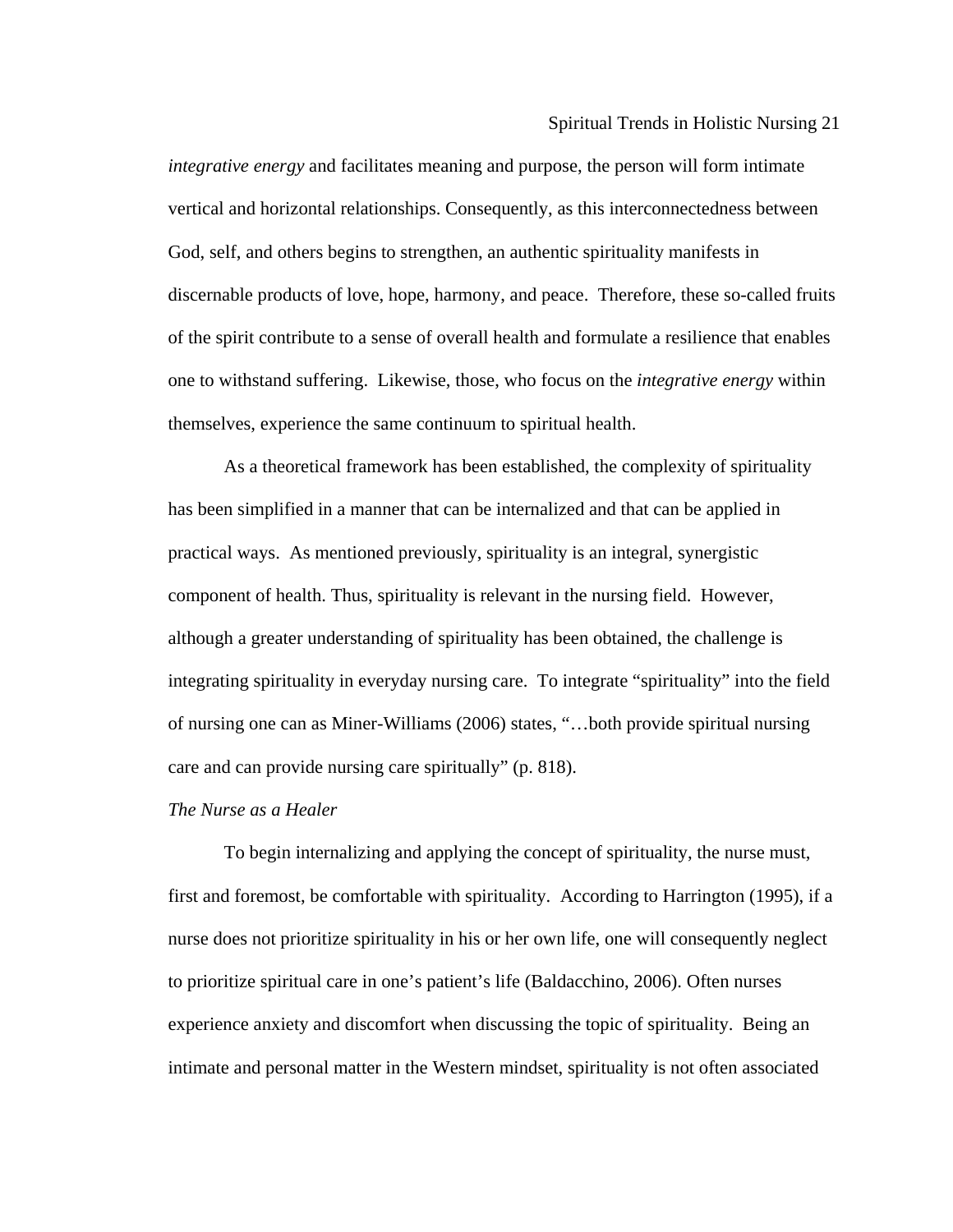nurse, one must begin to visualize oneself as a healer and must be reflective about one's direction of wholeness and interrelatedness. In addition, in Jackson's (2004) review of literature, she quoted: with medical care. However, through the theoretical framework, one can grasp the concept of spirituality and understand its relevance to the health continuum, yet as a own spiritual state. Jackson helps to clarify the concept of a nurse as a healer. The word *healer* implies an active role that catalyzes movement and change (2004). A healer, according to Keegan, is capable of foreseeing and enabling the spirit of another in the

Dossey et al. describes healing as a blending of technology with care, love, and compassion; as learning to open that which has been closed in order to expand inner potentials; and as a lifelong journey where we seek healing for ourselves or help others to recover from illness or transition to a peaceful death. (p. 68)

understand the people and actions that promote restoration. Along these lines, Conti-O'Hare states, "Without awareness, they (nurses) drain their healing energies, making themse lves therapeutically ineffective and incapable of transcending their own Consequently, nurses will be confident in caring—finding security in themselves and However, to be effective healers, one needs to be self-aware. When self-aware, one can acknowledges the wounds and activities that deplete one's energy, yet one can also wounding" (Jackson, 2004, p. 69). As nurses understand their integral spiritual, mental, and physical components, they are able to relate to their patient as a whole. their spirit. Thus, the wholeness of others and their specific needs become increasingly apparent. In spite of both the patient and the nurse having different expectations, socio-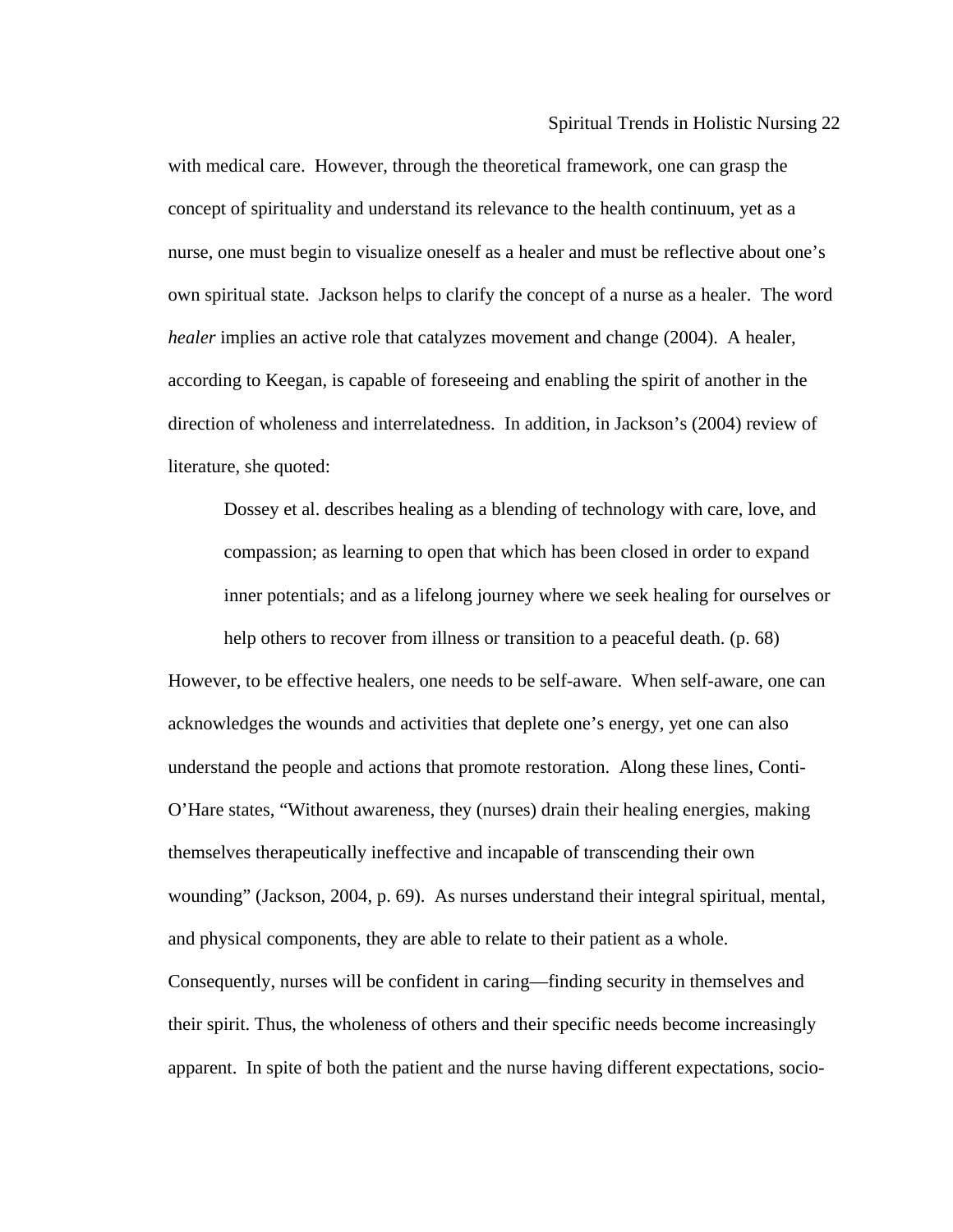cultural backgrounds, ideologies, and environments, they enter into a partnership of the nurse-patient relationship. In moments of the nurse-patient relationship, opportunities arise to deliver love and energy that catalyze healing on all holistic levels. As nurses know and understand their patient's needs, they will conduct accurate spiritual assessments and facilitate appropriate spiritual interventions.

# *Spiritual Assessment*

is our deepest and most potent resource for healing" (Jackson, 2004, p. 79). Even in today's nursing profession, the Joint Commission on Accreditation for Health Care Organizations (JCAHO) formally recognizes the need to meet a patient's spiritual needs. Angst a nd inadequacy for nurses are often byproducts from lack of assessment skills for observing spiritual distress and lack of education, training, and skill in providing spiritual internal cues (such as lab values); however, spiritual assessments are far more difficult. The difficulty arises as spiritual distress deviates from the usual tangible manifestations verbal and non-verbal cues, a spiritual assessment requires a greater depth of insight into According to Florence Nightingale, "Spirituality is intrinsic to human nature and care (Villagomeza, 2005). Physical assessments note observable manifestations and (Baldacchino, 2006). Although occasionally, spiritual concerns can be translated into the core of a person.

Although the need for providing spiritual care has been noted, the question must be asked as to what spiritual needs the patient has and how as nurses are we able to assess spiritual deficit or distress. Throughout the reviewing of the current trends of spirituality, Taylor, in a qualitative research study that involved cancer patients and their family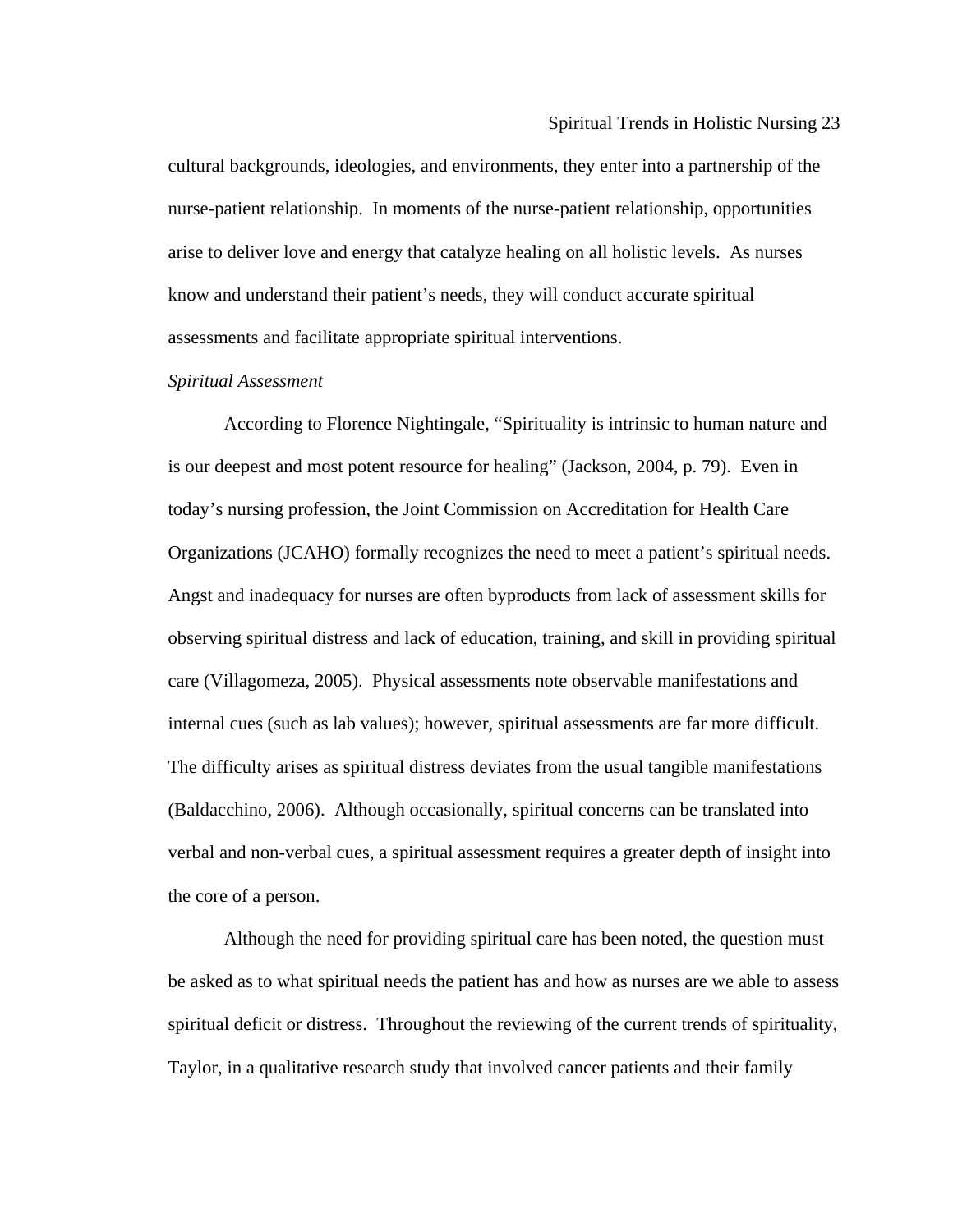2005). Taylor's (as cited in Villangomeza (2005)) seven spiritual needs are as follows: members, devised a comprehensive collection of seven spiritual needs (Villangometza,

gratitude; (3) the need to give and receive love; (4) the need to review beliefs;  $(5)$  the need to have meaning;  $(6)$  the need for religiosity; and  $(7)$  the need to prepare for death. (p. 287) (1) The need to relate to an Ultimate Other; (2) the need for positivity, hope, and

Without these spiritual needs met, a person will exhibit spiritual distress.

Districtu and *distringere* are the Latin derivatives for the word distress, which are response to a demand or stressor that is harmful to the individual" (Villangomeza, 2005, defined as "to draw apart or hinder," and are related to the current terms of stress and strain, which are associated with the symptomatology of misery, pain and suffering (Villangomeza, 2005). Ridner (2004) and Armstrong (2003), from their research on psychological distress, defined distress as, "a non-specific, biological, or emotional p. 287). Usually the word distress is associated with concrete, physical strain. The concept is tangible. However, when the concept of distress merges with the idea of spirituality to *spiritual distress*, it losses its tangibility and transitions to the abstract.

mentioned concepts of spirituality: connectedness, one's value and belief system, energy, nature" (Villangomeza, 2005, p. 288). Spiritual Distress is a diagnosis by NANDA that Spiritual distress is the dissonance and disharmony between the previously hope, and transcendence. As termed by North American Nursing Diagnosis Association (NANDA), spiritual distress is "the disruption in the life principle that pervades a person's entire being that integrates and transcends one's biological and psychological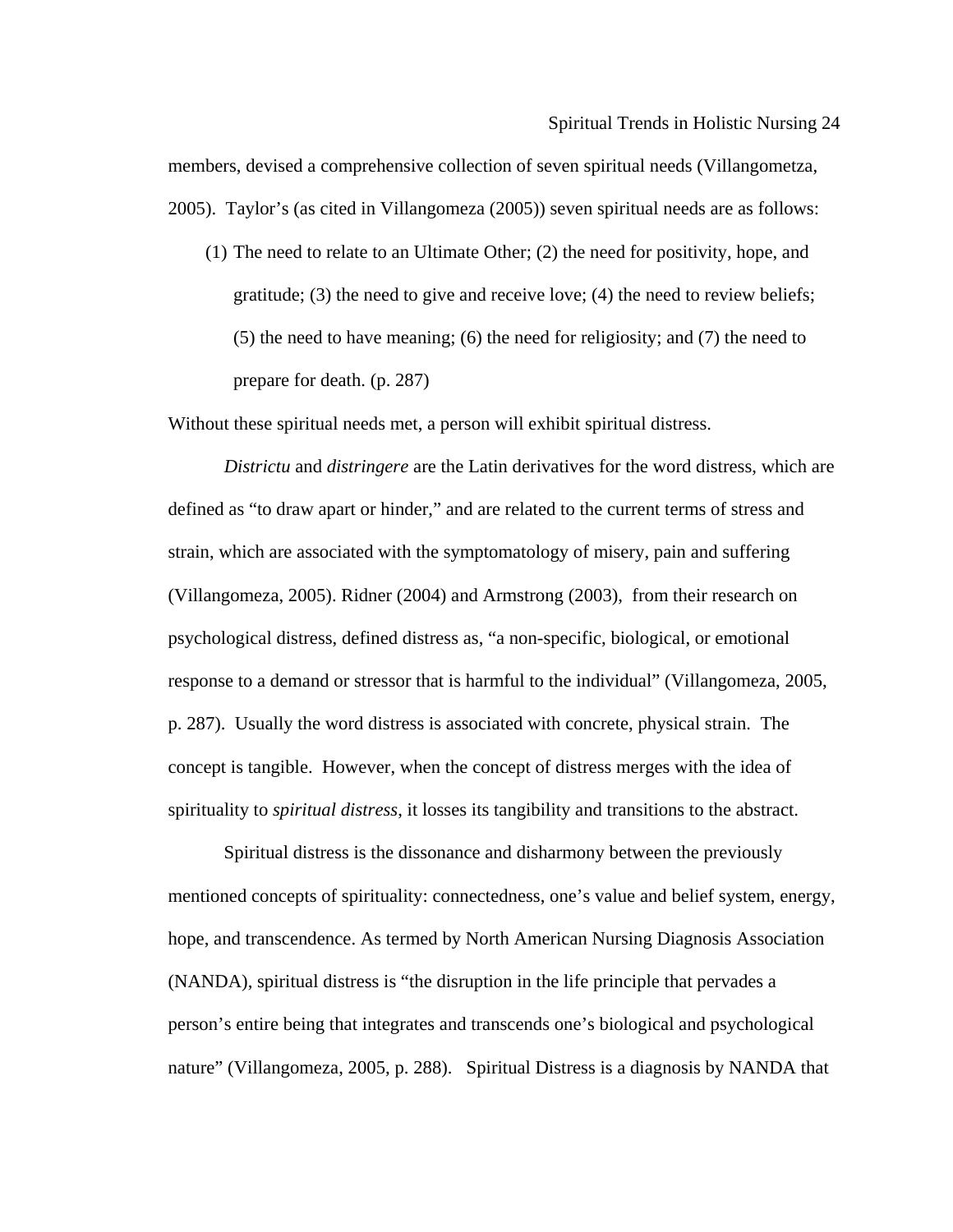is evidenced by a gamut of emotions: crying, being withdrawn, worrying, difficulty concentrating, hostility, apathy, feeling of pointlessness and hopelessness. Spiritual distress manifests itself in various ways depending on the attribute of spirituality that is impaired (Villangomeza, 2005).

God/transcendent power, a patient will manifest a desire for alienation, frequent selfblame, difficulty accepting themselves, separation from normal support systems and If a person has an impaired sense of connection with oneself, others, or separation from the source of inner strength. They demonstrate a disinterest in the environment and nature, and feel disconnected from God or a transcendent being (Villangomeza, 2005).

If a person is experiencing dissonance from their beliefs and values, often they will manifest distress by stating a lack of faith. In addition, the patient will notify the nurse about inner-turmoil, feeling abandoned or expressing anger towards God or a transcendent being. They will question if this life circumstance is a punishment from God, or they will ask and seek answers for the *why* questions (Villangomeza, 2005).

purpose and meaning in life, which can manifest as questioning the reasons for their loses the ability to think positively, complains of tiredness, withdraws away from people, Furthermore, physical illness can initiate a person to question their sense of suffering. They will display a difficulty implementing their purpose in life amidst their current circumstances. In addition, when vitality in a patient's life diminishes, a patient turns inward, and feels "broken-hearted."

Lastly, as a person loses their sense of transcendence, they often lack the inability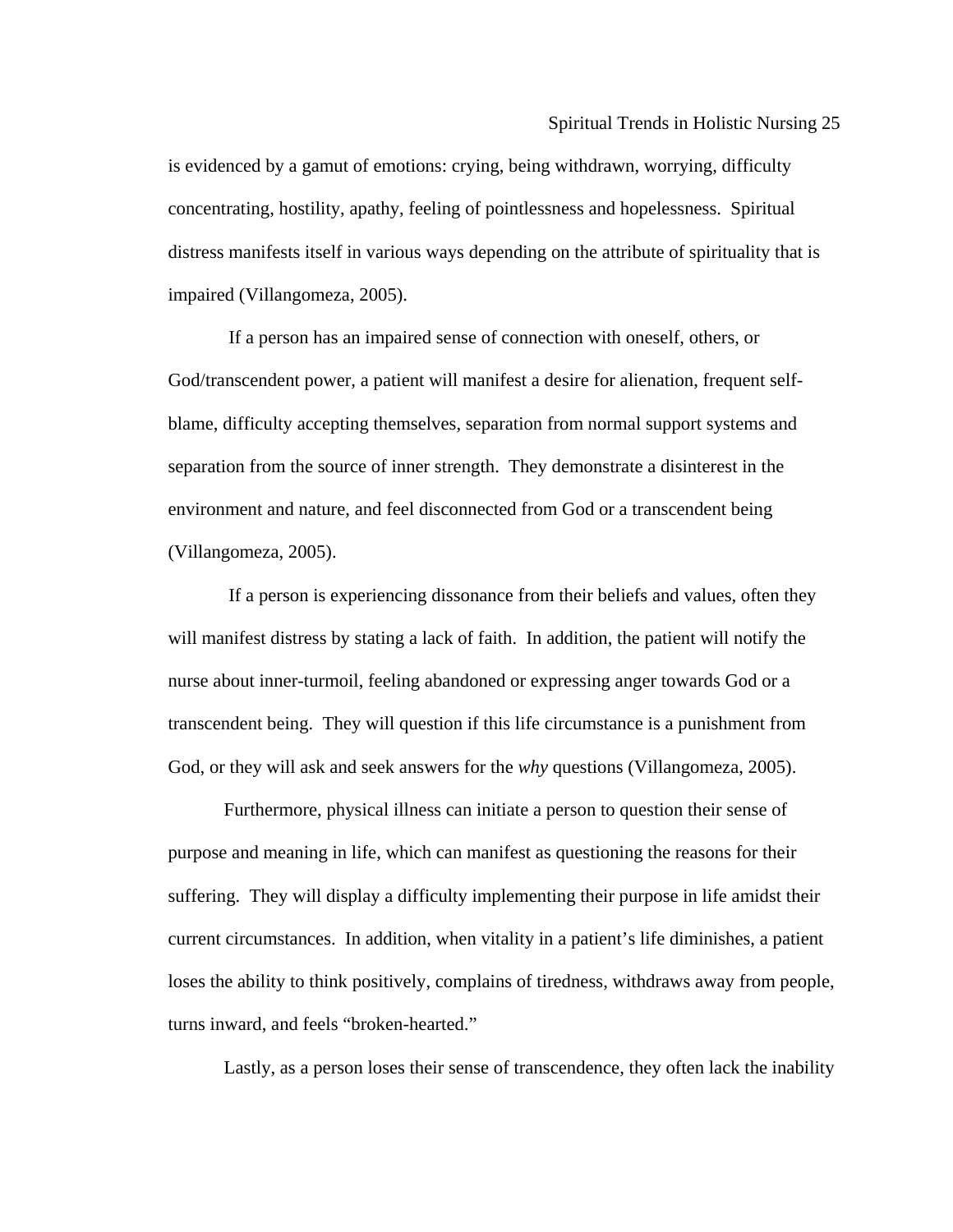Spiritual Trends in Holistic Nursing 26

to think introspectively and lose their inability to forgive and reconcile with others. They distressed patient, currently a standardized assessment tool for spiritually distressed patients does not exist, although spiritual assessment tools are mentioned in literature. resilience, and interconnections (McEwen, 2005). In addition, the HOPE model of taking a spiritual history and the FICA manipulate acronyms to structure questions for easy memory (McEwen, 2005). For instance, FICA stands for the categories: Faith and belief, Importance (determining the importance that faith has in your life), Community (support systems such as churches, mosques, and interests groups), and Address in care (allowing the patient to have autonomy) (Elkwin and Cavendish, 2004). However, despite the fact that no universal standard exists, as a nurse understands the concept of spiritual distress, assessment does not necessarily involve direct patient questioning that is guided by set lose their feelings of relatedness with anything or anyone outside themselves (Villangomza, 2005). While these are general guidelines in identifying a spiritually Dossey's Spiritual Assessment Tool utilizes questions that assist with assessing, evaluating, and initiating introspection in the concepts of purpose and meaning, one can begin to assess according to this level of holism. According to Villangomza, list of questions, rather by casually observing stories and developing a therapeutic relationship, these skills often reveal more about a patient's spiritual needs (2005).

needs to be done to understand which tool performs the most accurate assessment. In More research is needed to determine effective procedures that identify spiritual distress in the health care setting. Again, while published assessment tools exist, analysis addition, although there are six common underlying concepts that aid in assessing a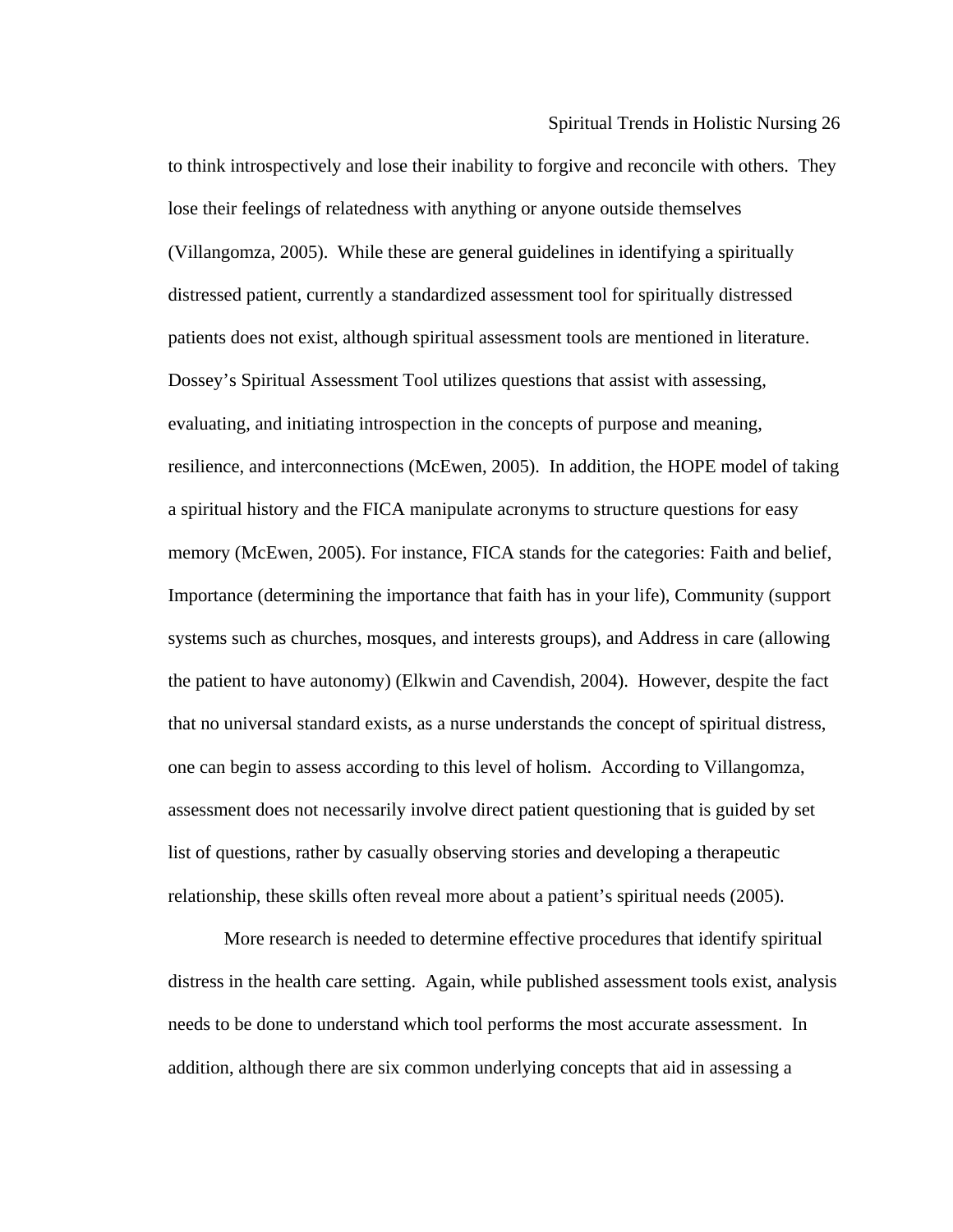between the symptomatology and etiology of depression and spiritual distress. As one spiritual distress. Once one identifies spiritual distress, appropriate interventions need to spiritually distressed patient, more research needs to be done to distinguish the difference takes into account the areas still in need of research, one can still assess a patient with be provided.

#### *Spiritual Intervention*

Once a nurse can recognize spiritual distress, one must perform the necessary spiritual interventions. In analyzing the current literature trends, a wide range of interventions were narrowed down to six main categories: establishing a trusting relationship, providing a supportive spiritual environment, responding sensitively to a patient's belief system, acknowledging the importance of *presence*, demonstrating actions, affections, and words with care, and integrating spirituality into one's scheduled care.

## *Establishing a Trusting Relationship*

a person's birth, developing a relationship of love and trust is essential to a human's minimizing their separation is the baby's greatest spiritual need (Elkins and Cavendish, Clark et al. states that when a nurse has the opportunity to show one's patient empathetic care, these moments help establish a trusting relationship (2004). Even from survival. For a baby, developing a love-trust relationship with their parents and 2004). In addition, at the beginning stages of life, a nurse needs to provide continuity of care to fortify a trusting relationship. Developing a trusting relationship feeds a baby's spirit, and without a loving and trusting relationship, babies will physically die as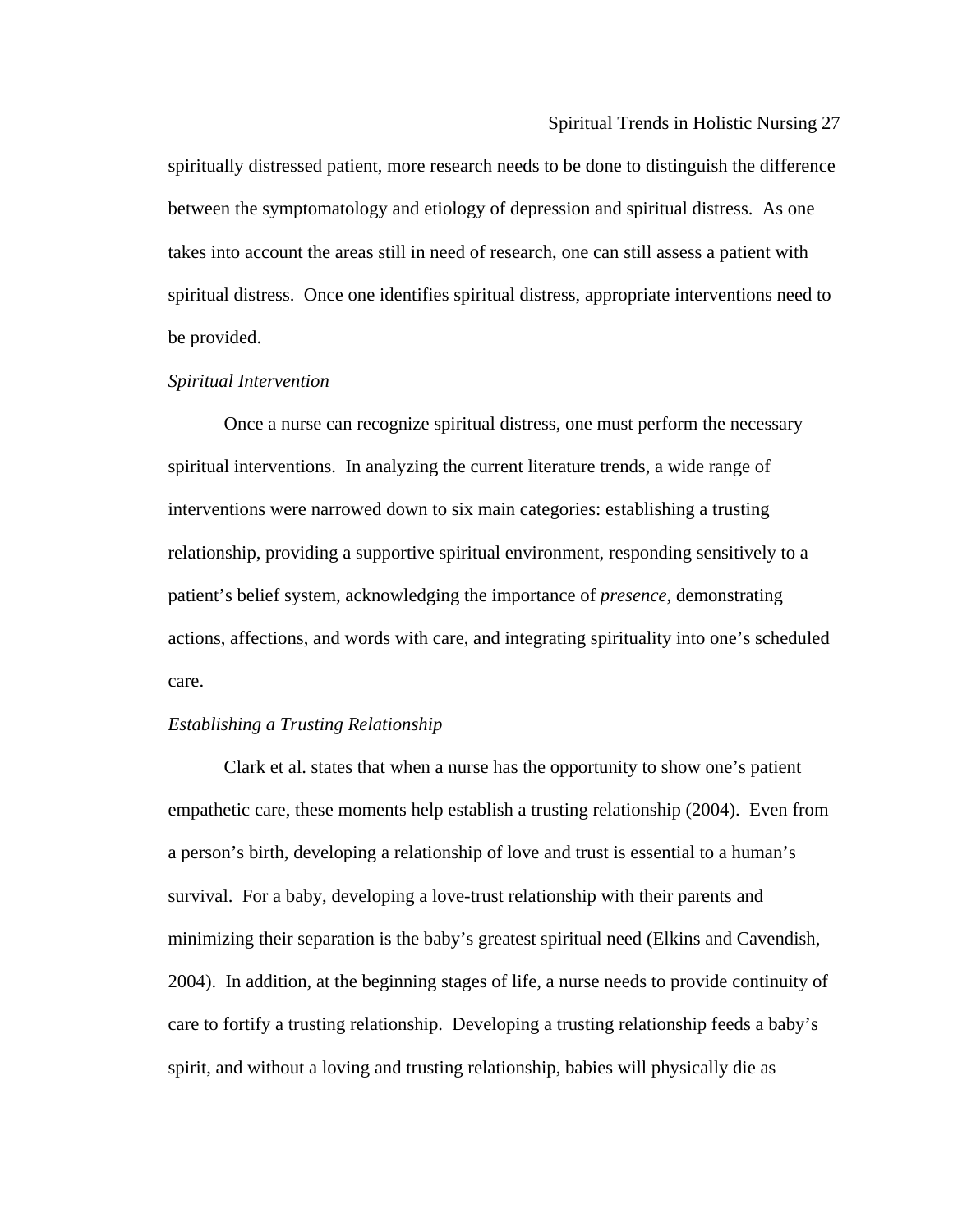can facilitate healing (Clark et al., 2004). evidenced in their failure to thrive. To nurture and enhance a nurse-patient relationship, some specialized medical wards have developed a long-term patient allocation method. This method allows the patient to be assigned to the same nurse through the duration of their stay. Because the patient has continuity of care, a stronger therapeutic relationship

# **Providing a Supportive, Spiritual Environment**

As a nurse, one will need to act as the facilitator of the spiritual environment. For example, if a person performs certain spiritual routines at a specific time of day, a nurse can plan care to avoid interruptions around this time and to promote a patient's sense of nurses for help, and in their time of need nurses need to instinctively provide comfort peace. In addition, a sense of privacy needs to be provided. Often patient's will look to measures, psychological support, and spiritual guidance (Clark et al., 2004).

# Sensitively Respond to the Patient's Belief System

Just as providing a spiritual environment allows for spiritual strengthening, having respect and enabling patients to continue their own spiritual practices maintains establish a bond of trust. If nurses do not respect their patient's thoughts and beliefs, a patient will not trust in the nurses' care. To respect another's beliefs requires nurses to acknowledge the differences in beliefs and try to understand how a person arrived at that and fosters the growth of their spirit. First of all, part of a therapeutic relationship is to evaluate if they are judging a person's spirituality by their own standard. However, there exist transpiritual truths, ethics and key concepts of spirituality (belief, meaning, transcendence, etc.) that can guide the practice of spiritual care. In addition, nurses can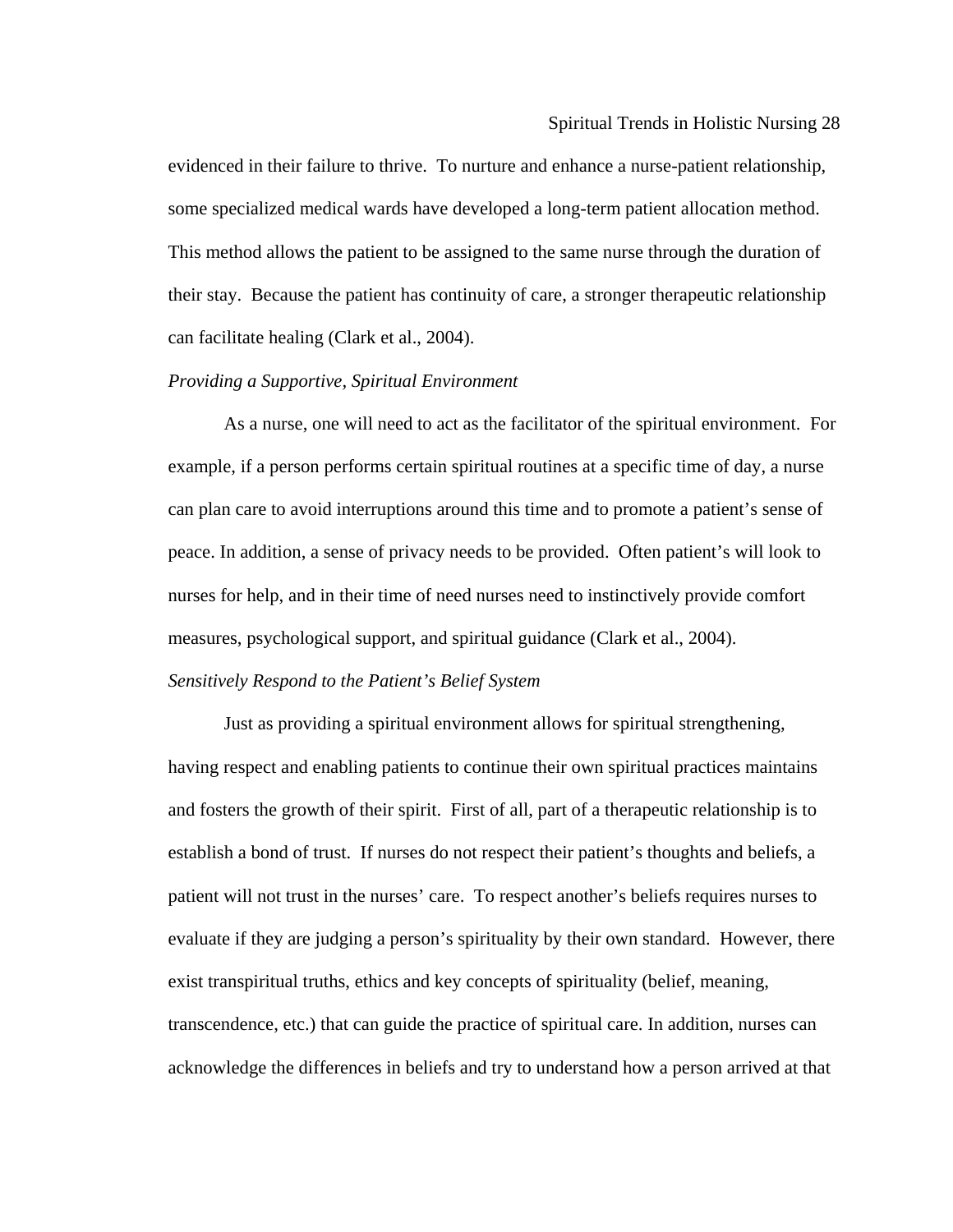states her experience among a people group that had a different spiritual belief than her own. Arlene Miller (1999) in her book, Called to Care: A Christian Theology of Nursing, belief. Although nurses might appreciate the difference in the patient's belief, they are not mandated to be involved directly. While observing the patient's rituals and practices might be informative, nurses are not required to accept a belief that is contrary to their own. For example, a nurse, Sonia, who is an expert in the field of cross-cultural nursing, noted Sonia's care for a dying Hindu patient:

chant prayers to Shiva, a common Hindu practice with dying patients. She replied patient's religious leader if she was requested to do so. She prays for wisdom in her nursing interventions [guided by her own faith]. (p.113) I (Arlene) asked her what she would do if a dying Hindu patient wanted her to that she could not do that, but she often asked for permission to pray to her God until the Hindu priest arrived. Patients rarely refused. She would send for the

Acceptable tolerance will help nurses in spite of major differences in beliefs and values to truth. In fact, if a nurse feels a patient's belief system inhibits spiritual healing, a patient with an informative and non-offensive tone only out of love to the nurse's patient.love their patients despite initial apathy, annoyance or offense behaviors. However, acceptable tolerance does not signify believing that every belief coincides with absolute has the right to know this practice is holistically unhealthy, and he or she needs to communicate the rationale why this practice is potentially harmful. This should be said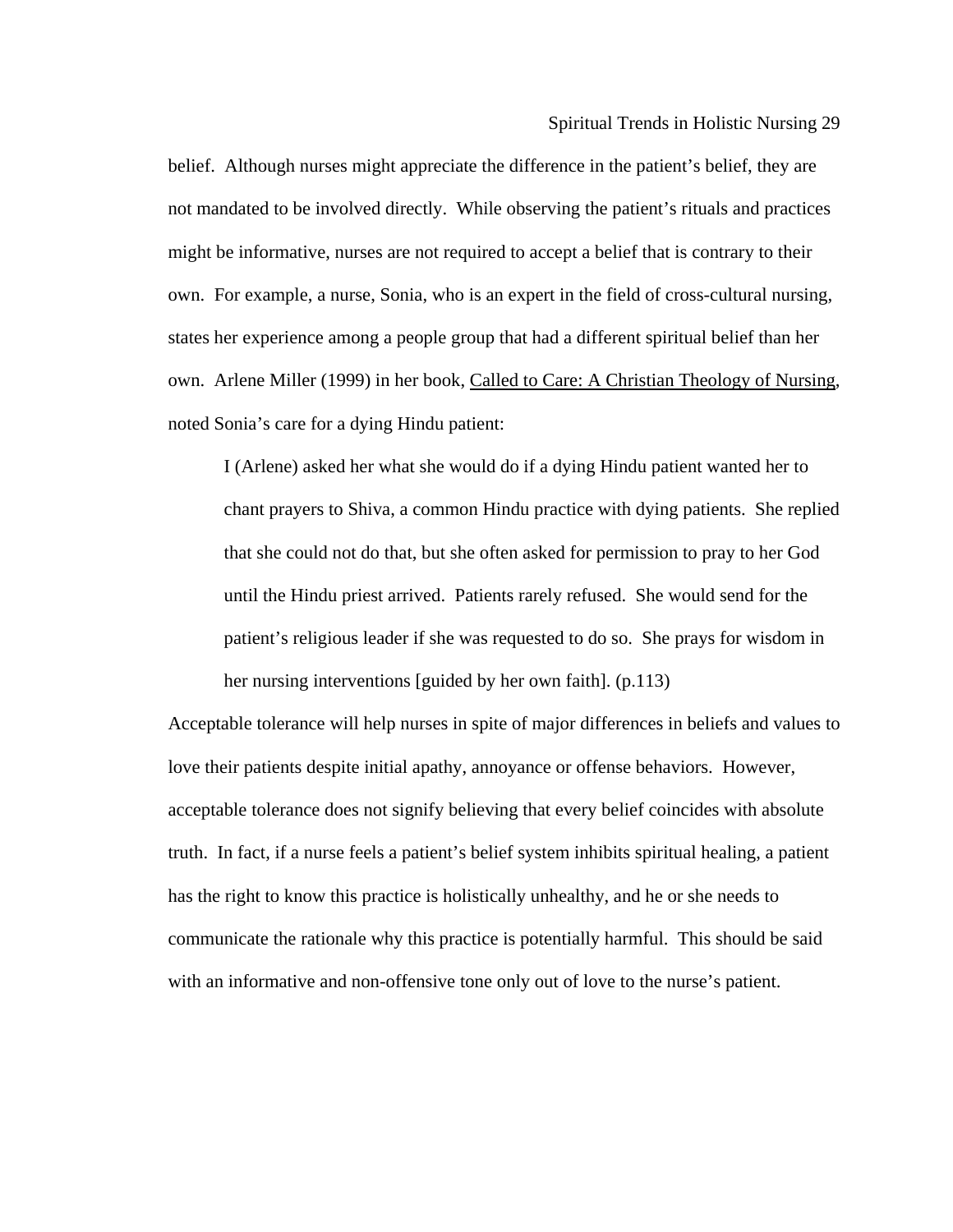# *Acknowledging One's Presence*

essence. As a nurse, one can be present in different manners. Being physically present, a needs for help, comfort, and support (Dossey et al., 1995). In addition, being therapeutically present, the nurse is attending the patient as a whole person and enabling the patient to use the depth of their own inner resources: mind, body, relationships, and soul to promote healing on all levels (Dossey et al., 1995). The word "presence" often has implications of *being*, *existence*, *actuality*, and nurse completes needed tasks of meeting the patient's physical need (Dossey et al., 1995). Being psychologically present, a nurse considers her presence important because *being with* one's patient works as a therapeutic tool that assists in meeting the client's

comple ted to identify the effects of "in-the-moment, relationship-centered whole person care" by The New England School of Whole Health (Donadio, 2005). This qualitative nurse educator followed a specific curriculum based on "Maslow's Hierarchy of Human To demonstrate the importance of nurse presence, a two-year piloting study was study was based out of Union Hospital in the Cardiac Rehabilitation Department. Each Needs," which enforced teachings that assisted nurses from moving beyond tasked-based care to care that takes into account the human experience (Donadio, 2005).

Consequently, because of the nurse's additional training, each patient valued the time and felt the confidence that they would be able to overcome the expected trials (Donadio, 2005). In conclusion, when nurses have presence, they can understand more than just the pathological condition of the patient. When nurses relate to their patient's illness, their they spent with their nurse and indicated that they were able to understand their illness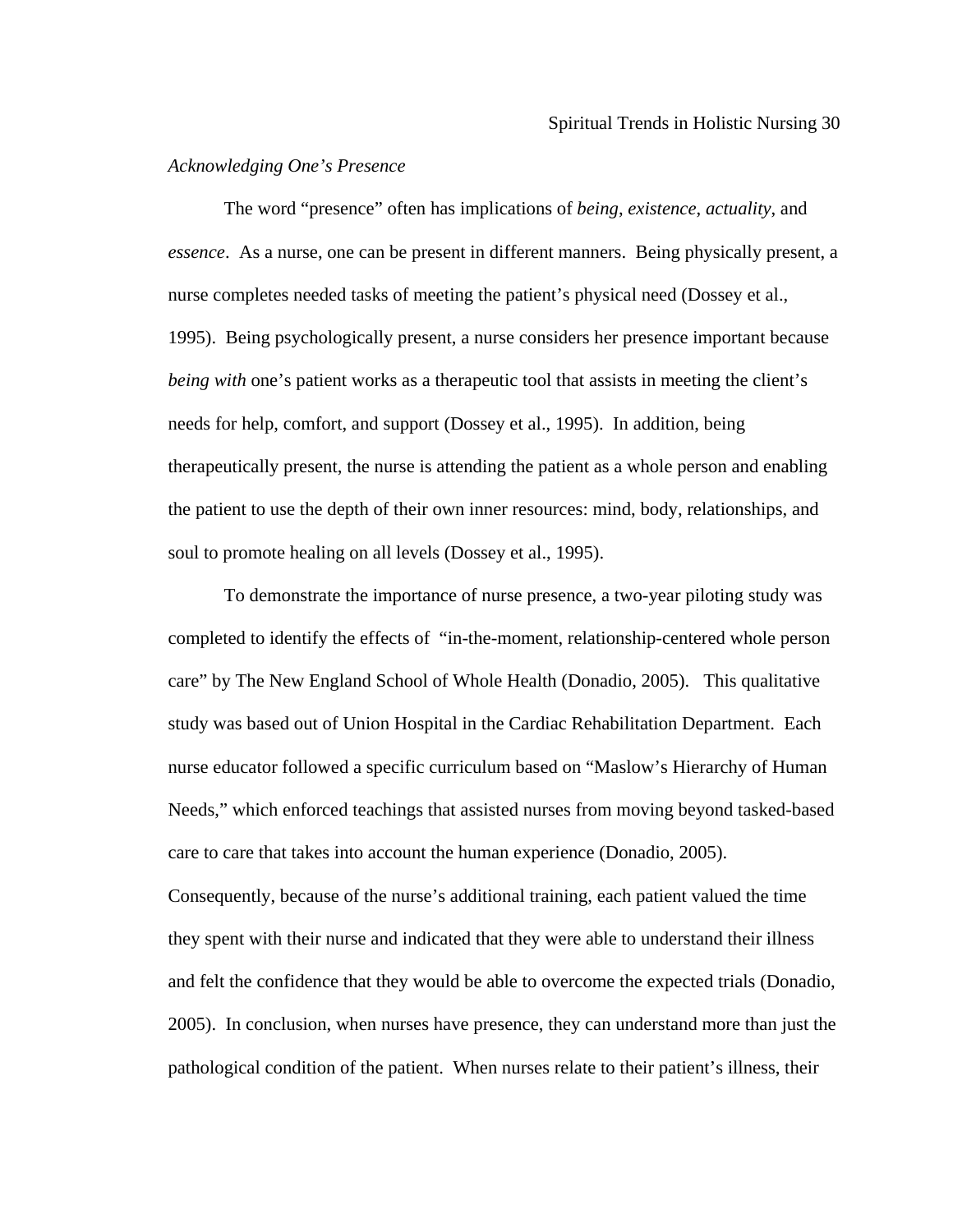presence enables greater healing.

## *Demonstrating Actions, Affection, and Words with Care*

intervene spiritually is caring through a nurse's actions and words (Fawcett and Noble, Listening also allows for time for the patient to express the most relevant, pressing centuries to promote healing. In current nursing practice, physical touch has been In addition to *being* with the patient, others suggest that an excellent way to 2004). Active listening to a patient in a sensitive manner and with responsive feedback allows the nurse to understand the turmoil in which the patient is going through. spiritual concerns. With this knowledge, the nurse can continue to guide his or her care in a way that is therapeutic to that specific patient. Moreover, touch has been used for acknowledged in encompassing care in 5 areas: physical comfort, emotional support, psychological comfort, social interactions, and spiritual sharing (O'Brien, 2003). As one acts, speaks and listen with care, nurses are required to invest their time and themselves, which helps develop a stronger therapeutic relationship. Investing one's time and fortifying relationships are essential for establishing trust, which are needed grounds for laying a foundation for providing spiritual care (Fawcett and Noble, 2004).

# *Integrating Spiritual Practices in One's Care Plan*

The actions of a nurse foster holistic care, and moreover, the spiritual practices that a person might know to be effective should be encouraged and made available. Of spiritual practices, prayer is one the most frequently associated interventions of spiritual care. Over the last couple of years, research on the subjects of healing and prayer have been prevalent. DiJospeh (2005) et al., noted that: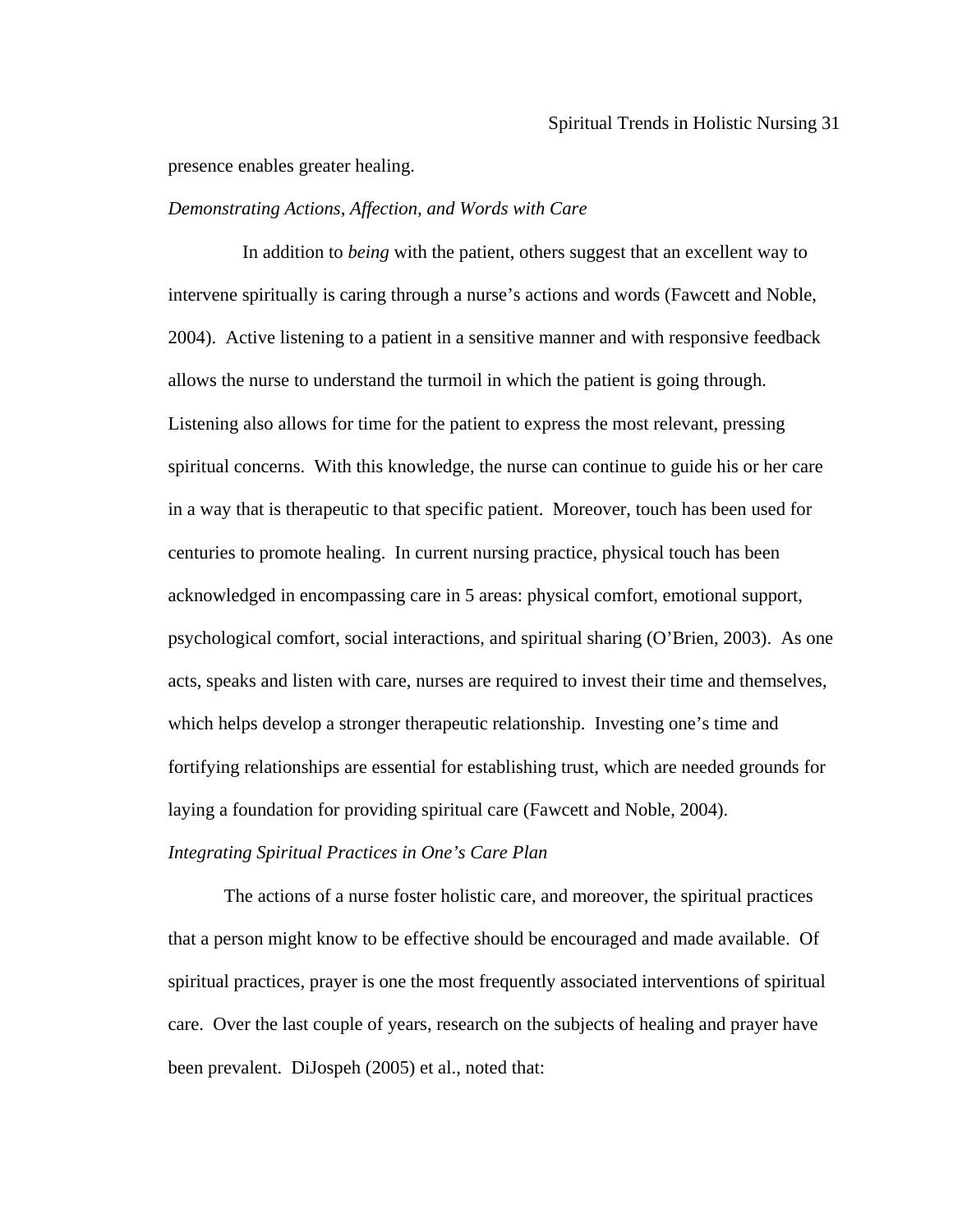A recent Centers for Disease Control and Prevention (CDC) Nation Center for Health Statistic survey indicates that more than 33% of Americans used CAM in 2002 than in the prior years. Prayer was the most widely used therapy; 43% of Americans pray for their health, 24% pray for the health of others, and 10% participate in prayer groups for their health. (p. 148)

informal, silent or verbal, or even with rituals or at spontaneous occasions: "Prayer, one through the rosary, or pray in a certain posture, and some of these practices can still be practiced in the hospital (DiJoseph, 2005). According to Roger, prayer is interrelated with a p erson's energy and the environmental fields of energy, and when one prays, one is in communion with these energy fields that can potentially bring about positive change suggests, "To preserve patient's autonomy and to provide a safe and comfortable According to DiJoseph, prayer is one of the most commonly preformed spiritual practices, and is defined as one's personal connection with a form of deity or higher power that is associated with one's belief system (2005). In addition, she mentions that prayer is manifested in many different forms with many different practices: formal or of the oldest methods used to achieve peace, has been associated with feelings of calmness, relief, rest and well-being, healing, and recovery" (DiJoseph, 2005, p. 152). As each patient is different, they each have different ways to express themselves in prayer. As a nurse, one needs to assess and be attentive to the specific spiritual needs of the patient. In regards to prayer, certain patients might customarily burn incense, pray (DiJoseph, 2005). To make prayer possible, hospitals should designate rooms that facilitate the patient's ability to maintain their personal prayer practices. DiJoseph wises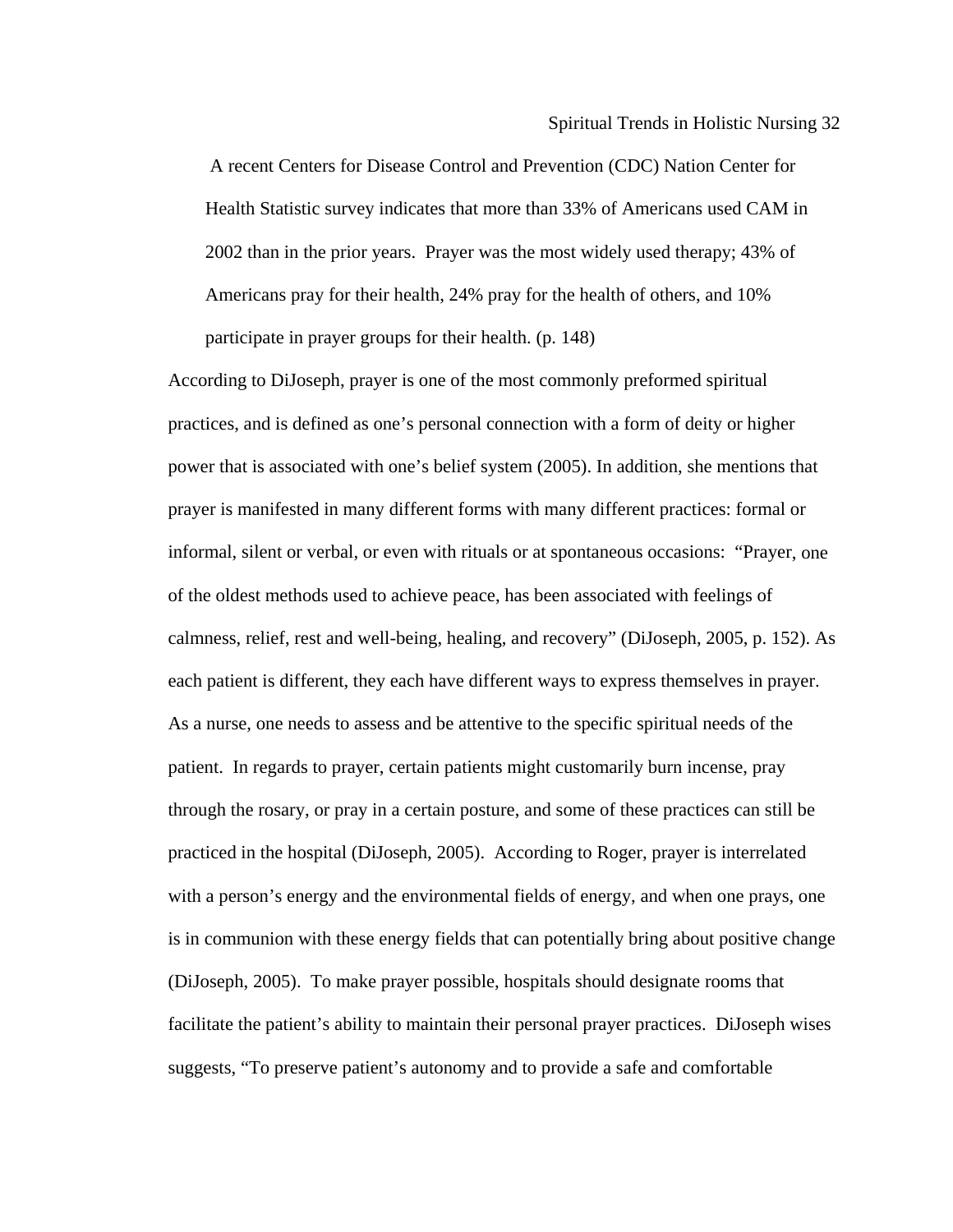environment for the expression of individual beliefs, the nurse can support the patient's choic e of a particular form of prayer by providing space, privacy, and respect for sacred objec ts" (2005, p. 150).

implemented. If a patient enjoys reading and meditating on certain religious texts, a nurse could make those texts available (such as the Bible, Torah, The Book of Mormon, or the Holy Qu'ran). In addition, the nurse has the opportunity to respect the patient's nurses recognize that the spiritual needs of their patients are beyond the scope of their practice, nurses can refer these patients to a spiritual counselor. Although, a nurse should Although prayer is used frequently, other spiritual practices can also be specific rituals. For instance, Orthodox Jews maintain certain dietary restrictions, and as these restrictions establish a healthy lifestyle, a hospital can accommodate to these restrictions. Also, fundamental Muslims participate in a ceremonial washing and prayer five times a day that takes about 15 minutes. Nurses need to respect the rituals and spiritual practices that are involved in a patient's care as long as they are feasible. Yet sometimes, nurses may feel inadequate to meet the spiritual needs of their patient. When have a basic comprehension of the basic religious and spiritual counselors available so that he or she may refer a specific patient to the appropriate spiritual leader.

#### *Difficulties in Providing Care*

spiritual interventions, fear of offending a person, trepidation of imposing one's own Despite the provision of practical interventions that a nurse can perform to provide spiritual care, nurses have legitimate barriers to overcome. These barriers include but are not limited to: lack of one's own spirituality, insufficient knowledge of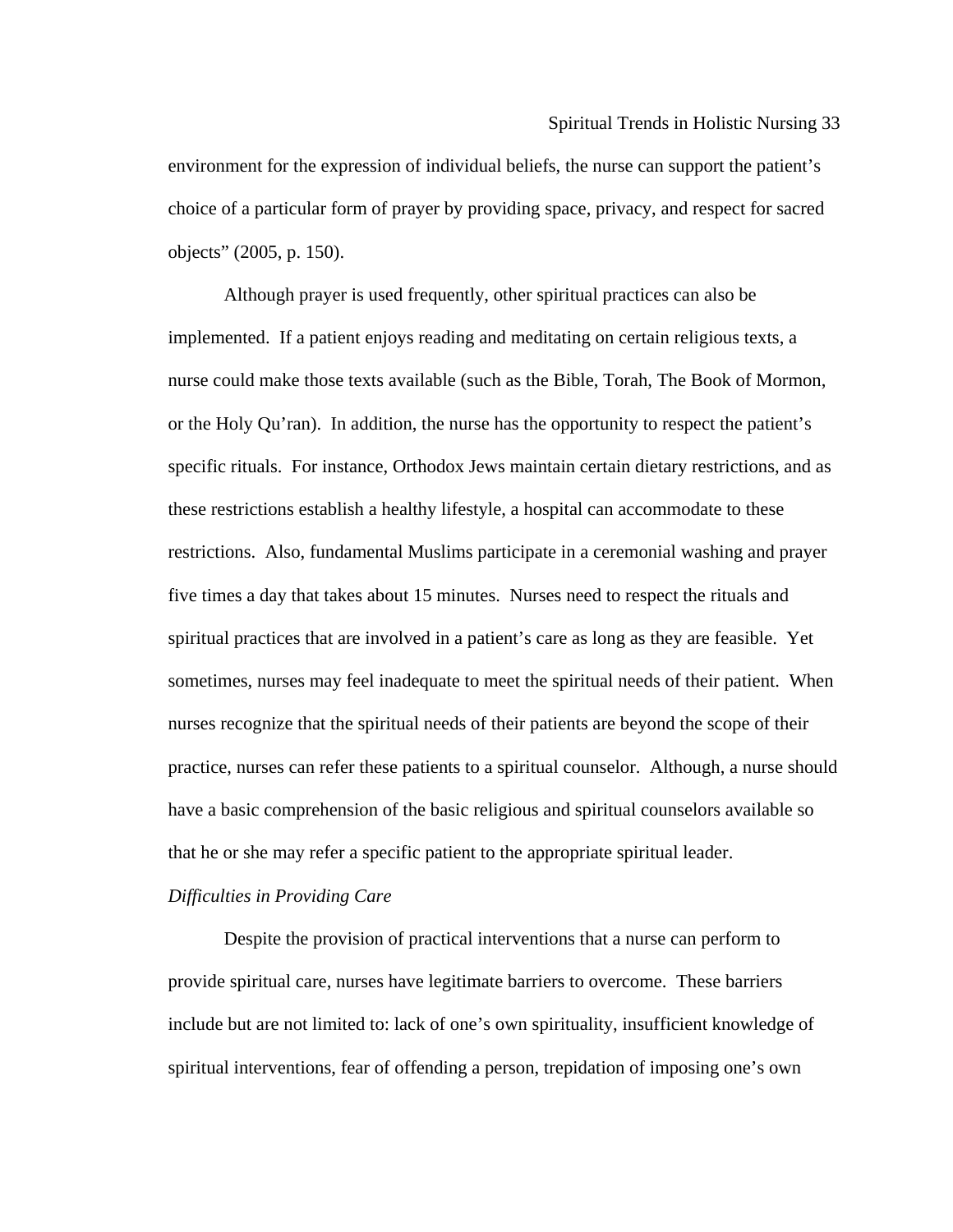to the hospital shifting from organization to corporation. These changes manifest in nursing care being directed toward task-based care, in contrast to, patient-centered care. spirituality on vulnerable patients, and lack of time (Clark et al., 2004). As Elkins and Cavendish (2004) observed, accommodations, in nursing care, have been necessary due

diminishes the nurse's ability to take care of a patient holistically (Villagonmeza, 2005). Although a person's spirit is an integral aspect of the whole person, spiritual concerns are often neglected because these concerns are phenomenological in nature. Aspects of care that are phenomenological in nature are difficult to research because in contrast to biological studies, which are validated by quantitative studies, spirituality simply cannot be proved by concrete data (Villagonmeza, 2005). Because of this paradigm shift, patients' biological needs are the primary focus; however, this focus In addition to the recent paradigm shift, the anxiety that many nurses feel is associated with their lack of knowledge about spirituality. Nurses perceive that they have inadequate education or lack the appropriate skills to assist patients with their spiritual needs (Villagonmeza, 2005). Moreover, many nurses omit spiritual care due to the discomfort of discussing a line of care that is too personal.

#### Case Study

In applying this knowledge, a case study was found to illustrate how the theory of spirituality can be translated to actual practice. A case study was obtained from the research journal of Mary O'Brien (2003), author of Spirituality in Nursing. She helped manage a five-year study of the nursing needs of persons living with HIV. In her journa l she describes a particular event in the ICU where spiritual interventions were needed ( the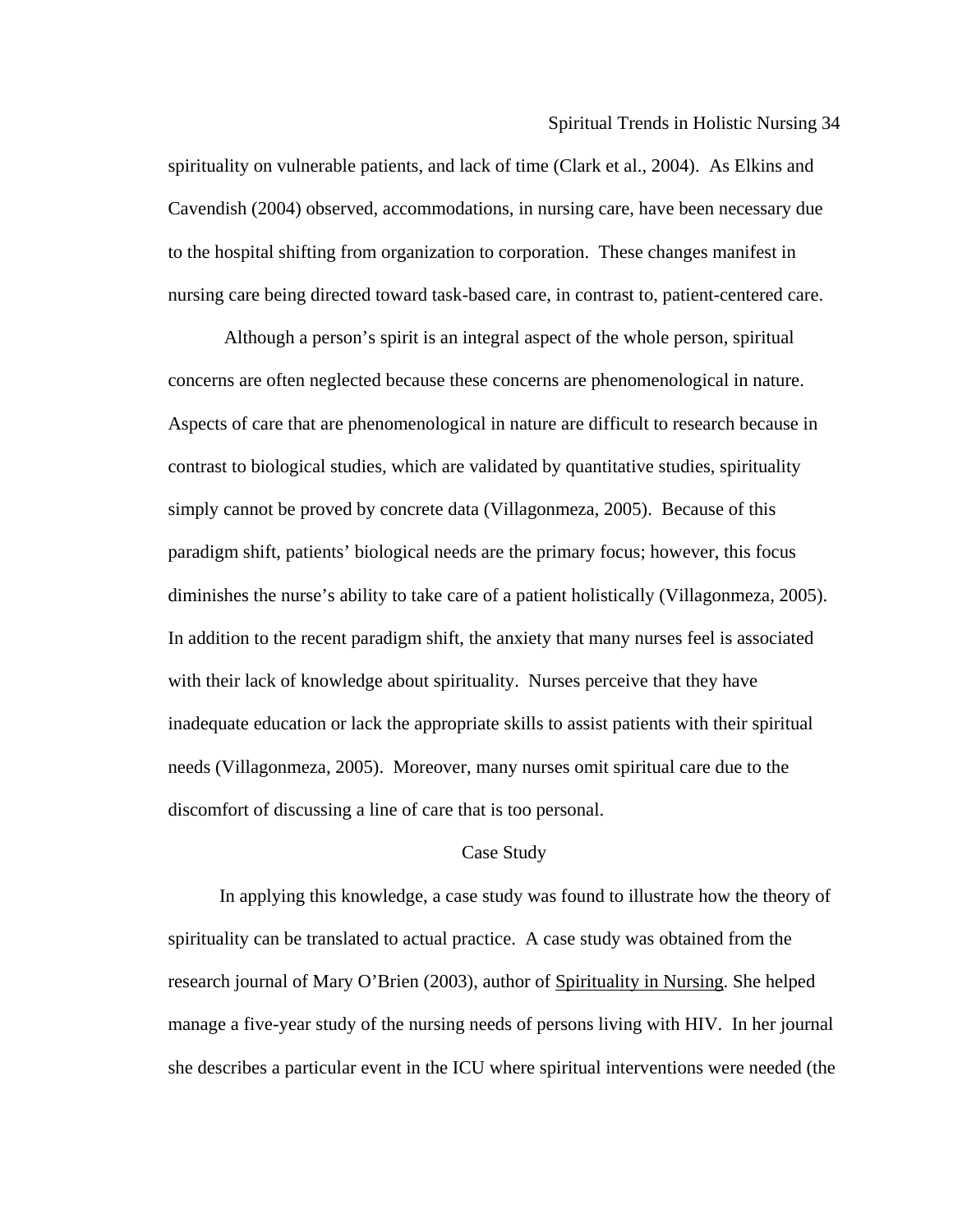following is paraphrased).

day!" she thought. The fall wind was blowing the remaining leaves off the trees while her way to work when she received the call from Luke, a friend of Jonathan. Jonathan Mary set down the phone and peered out of the car window. "What a melancholy the sky had the coloring of a stagnant river: grey with a vague hint of green. She was on was one of her patient's with AIDS. Luke had apologized for calling so early but the desperation was apparent in his voice as he spoke, "Jonathan asked that I get in touch with you. He was admitted to the ICU during the night and they're putting him on a ventilator; it does not look good."

As she continued to drive to the hospital that dreary day, Mary remembered the strategies. "How his enthusiasm for the study was equal to his enthusiasm for life! It and and years that followed, their relationship deepened through laughter, doubts, fears, tears that the human immunodeficiency virus introduced into his life. However, through all the adversities, Mary was still amazed at the tenacity of his sincere joy. As Mary's thoug hts wandered from the hopeful land of the past to the ominous future, she could not first time she had taken care of Jonathan. About five years prior, she had been searching for persons living with HIV to participate in a five-year study to investigate coping was contagious and touched everyone he was around," she thought. During the months help fearing for her patient's and now dear friend's prognosis.

When Mary arrived to the ICU, Jonathan had already been placed on a ventilator and was barely conscious. Luke was standing by the bedside. He was an aeronautical engineer who was detail-orientated and very intellectual. After he relayed the events of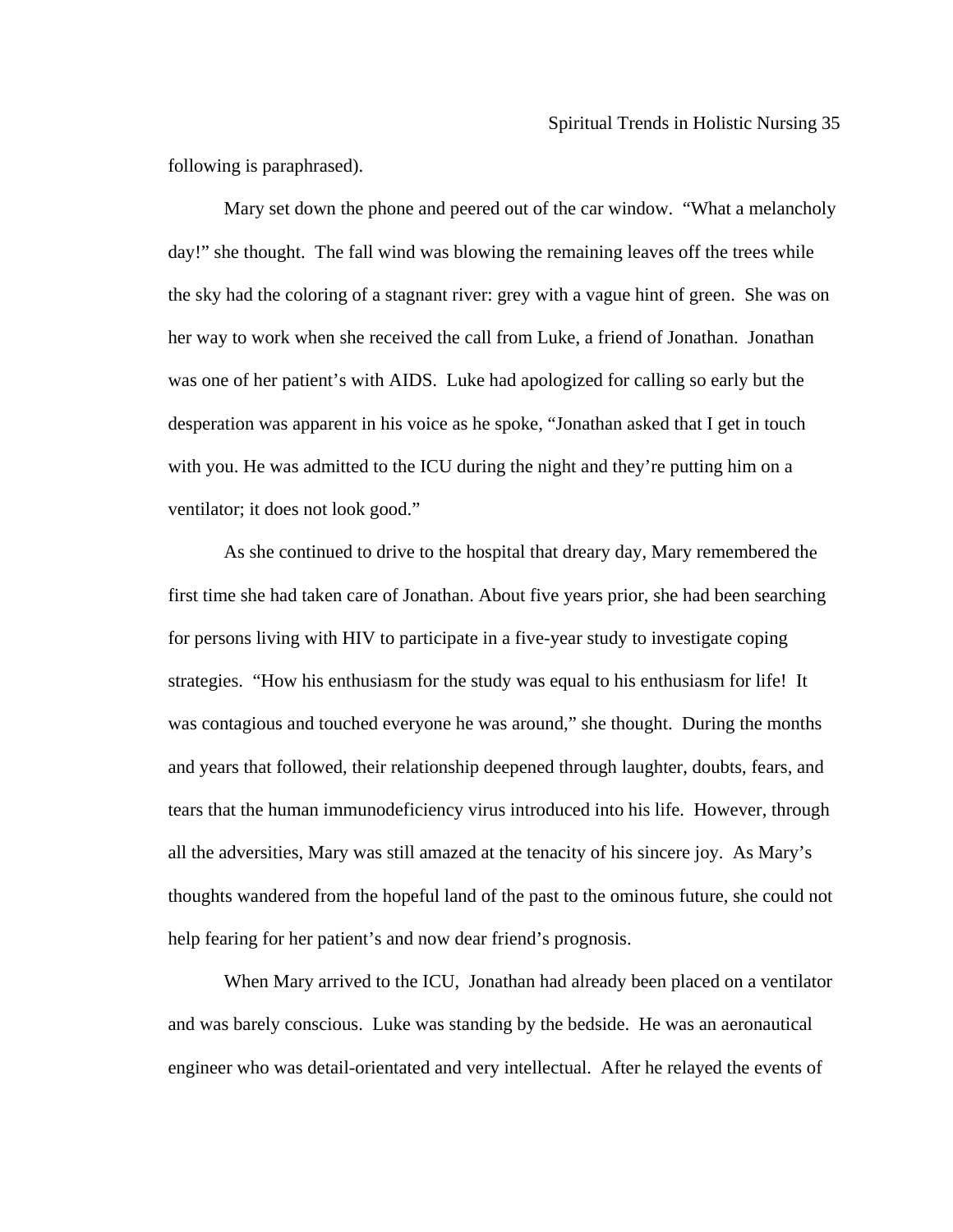the last couple of hours, he paused, and as if he gained reassurance, he petitioned, "Mary Elizabe th, would you do something for Jonathan?"

"Of course!" She responded without hesitation.

I have difficulty with the mystery, but for Jonathan it's important. He didn't go to church Again a pause, "Religion is not something that is very big with me; as a scientist a lot, but faith in God was a real part of his life. Would you say a prayer for him?"

 qualified to pray. She was wishing the chaplain would be present for a time like this. However, almost instantaneously, she realized that since she, the nurse, had been requested to pray, surely God would compensate for her perceived weakness—especially remembers Jonathan, Luke and her all holding each others' hands and forming their own joined circle--a community of worship. When she finished, she glanced at Luke, and his Initially, Mary was filled with panic. She thought as a nurse she was not in regards to prayer. Although to this day Mary does not remember her prayer, she eyes were streaming with tears of gratitude as he gently whispered, "Thank You." For Mary, she gave thanks to the God of love who cares for us when we feel the most inadequate.

Upon reflection of the event, Mary wrote in her research journal:

called to lived reality of God's love which may be manifested in terms of spiritual The experience with Jonathan and Luke taught me that we, as nurses, are indeed care, as well as physical and emotional support. I recognized the importance of allowing myself to be used as God's instrument in the midst of feelings of personal inadequacy. Although I did not feel competent to minister spiritually,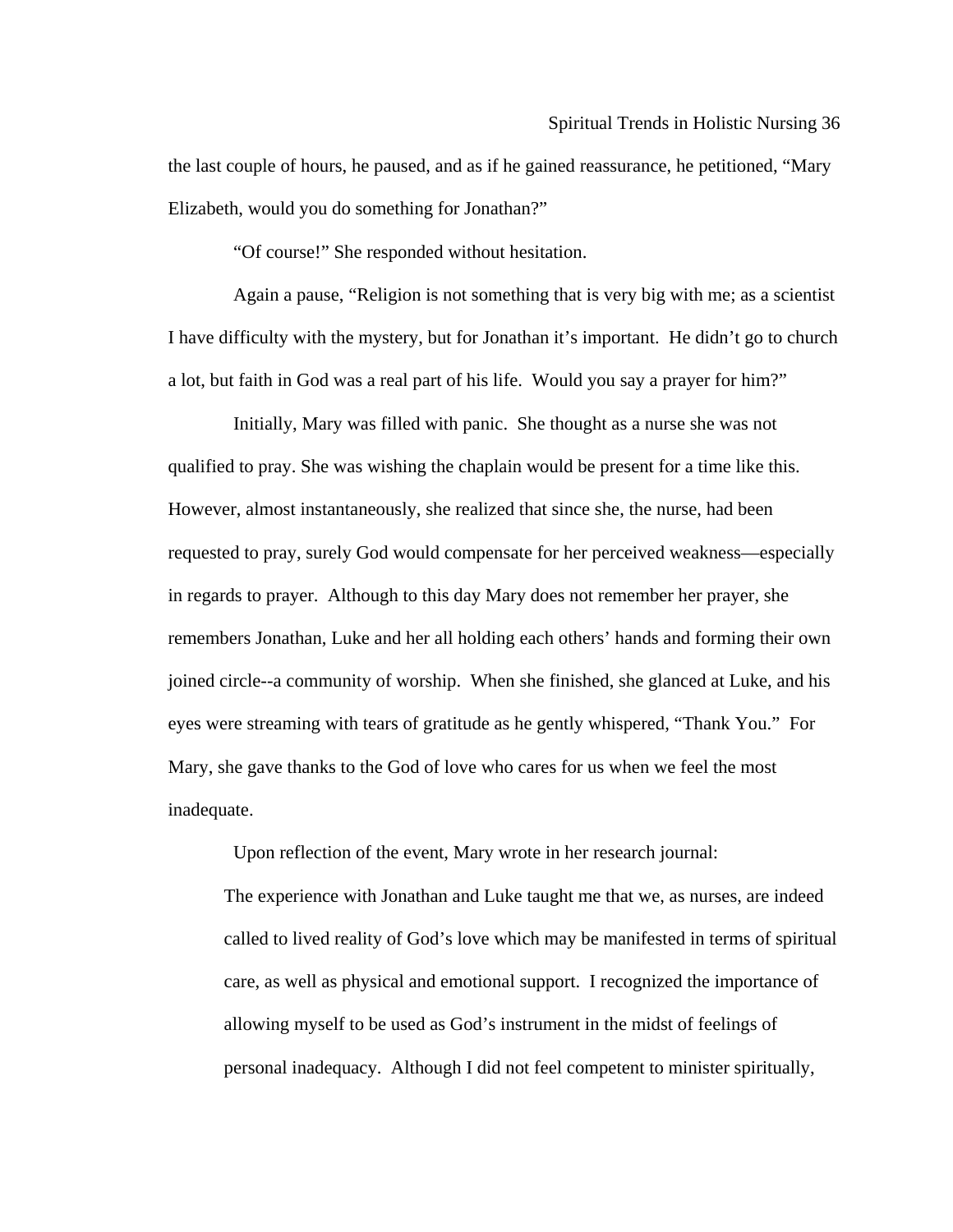told me several days later, after Jonathan's death, that he felt peace after we prayed together; that this was a turning point, and that he had now begun to think a bout his spiritual life and how he might understand God. I believe that not only a gainst palm, we became aware of our connectedness both as a human family and through prayer, at the time, the Spirit provided the courage and the words. Luke the praying together, but also our joining hands, as a worshiping community, was an important dimension of our liturgy. Through the intimate touch of palm as a spiritual family of God. We were thus able to support and strengthen each other, even as we sought the support and strength of the Creator. (p. 164)

of all, although Mary had established a therapeutic relationship with her patient as his understand her role in connecting with the horizontal relationships as she sought to care for Jonathan. In addition, Mary transcended above her own fear and feelings of inadequ acy to a desire to love for her patient and now dear friend. In this case study, one can note several correlations to the literature review. First nurse, she felt inadequate to prayer with and for him. As evidenced in literature, a majority of nurses are anxious in giving spiritual care. Because Mary had connectedness with her vertical relationship (in her case—the Judeo-Christian God), she was able to

questio n is not if a person can be spiritual without a belief in God; however, the more approp riate question is if a person can be a complete spiritual person without a relation ship with God. Fawcett and Noble claim (2004): For those nurses who claim a belief in the Judeo-Christian God, the essential

If a nurse's aim is to aid a patient's restoration to full spiritual health, it becomes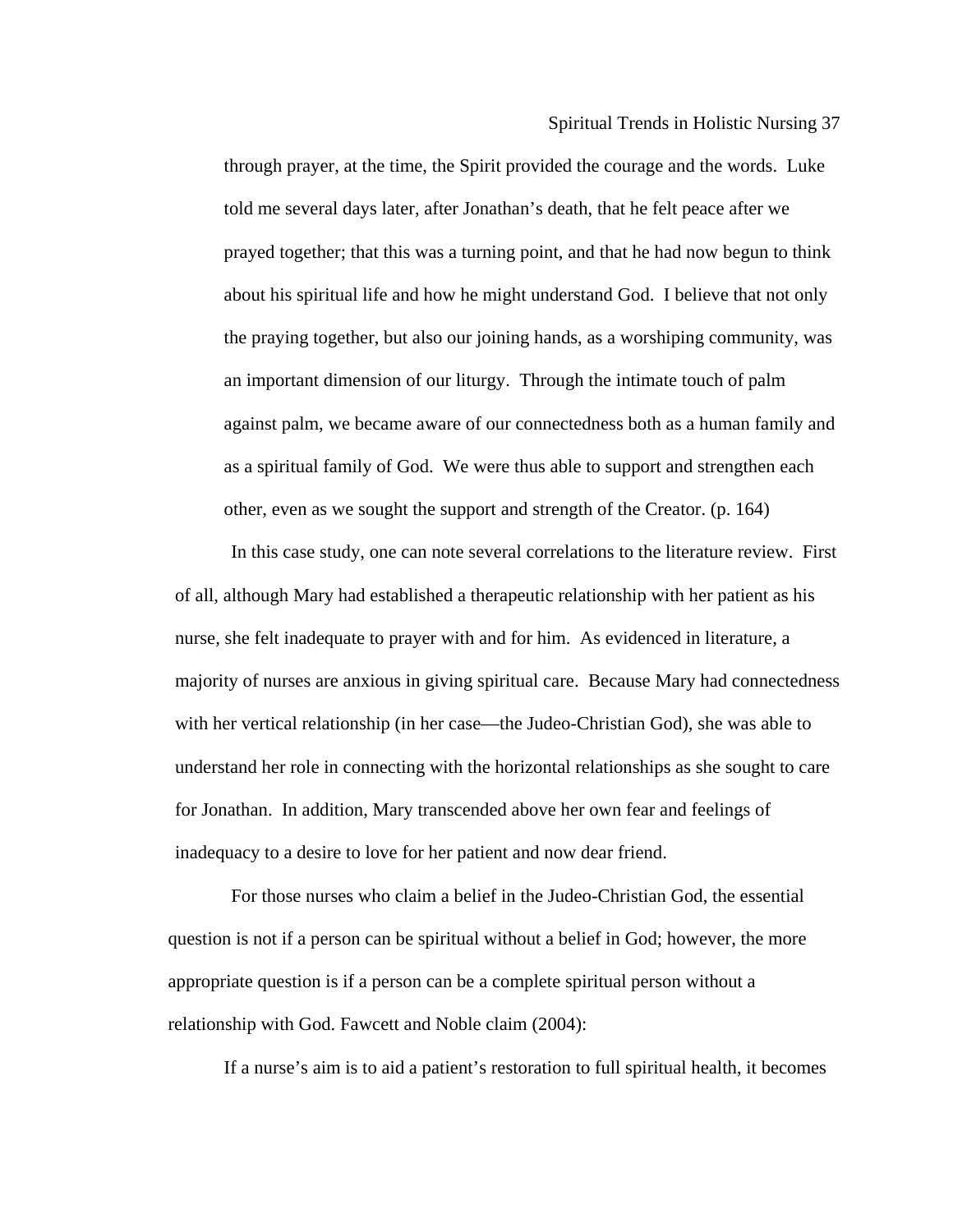existence or not of a universal truth becomes a matter of utmost consequence, for of fundamental importance whether or not God is required for this end. The only in the absence of a universal truth is the 'tolerance and tapestry' approach to spiritual care valid or ethical. (p. 140)

If, on th e contrary, this absolute truth exists, then one must learn about it, in order that as a nurse, one can deliver complete, encompassing spiritual care. If the nurse, despite her belief, can practice with individuality and wholeness, then the nurse may feel permitted to share with the patient his or her whole self, including his or her relationship with God. However, this must be done with the utmost sensitivity and respect (Fawcett and Noble, 2004).

person's spiritual need, then each person's journey to spirituality needs to be respected a nd encouraged. However, just in other areas of holistic nursing, guidelines are established to enable patients to heal properly. Nurses know that certain truths guide their p ractice. Although the following analogy is faulty on several levels, it sufficiently helps demonstrate the necessity of guidelines that facilitate holistic spiritual care. For example, when a patient with diabetes insists on eating ice cream every day to help maintain appropr iate blood sugar levels, the nurse knows this information is incorrect if not that are purely sugar, while initially rising blood sugar levels, their blood sugar levels will just as quickly fall. If a patient made this assertion, a nurse would need to ensure that proper education would be given to the patient to manage their diabetes. The same is trueIf we accept the tolerance of different forms of spirituality to adequately satisfy a harmful. In the example, one knows, physiologically, that if a patient consumes foods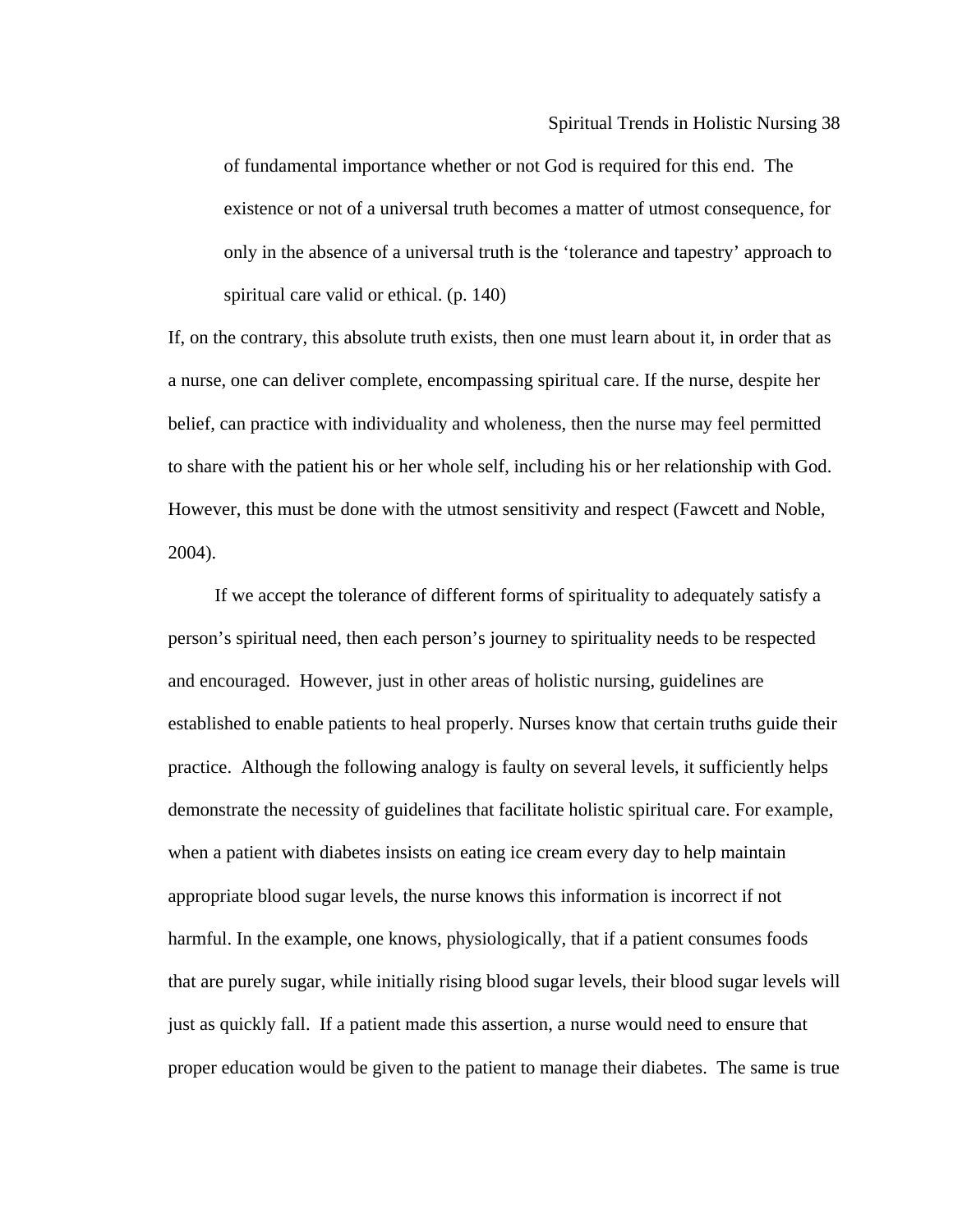with sp irituality.

that hav ing a relationship with God is a guideline that promotes healing. A person's wholeness, their physical emotional, social and spiritual integration can only become a incomplete without Him, is that God created them to be in relationship with Him, and this indicate that a person's spiritual needs can only be fulfilled with God through a personal love-i nitiated relationship with Christ. To paraphrase Shelly and Fish (1988), our job as through Jesus Christ and his reconciliation. Understanding that this relationship is the Guidelines are required to receive spiritual healing. Shelly and Fish (1988) claim reality through a dynamic and personal relationship with God (Fawcett and Noble, 2004). In addition, "Kumar (2000) asserts that the reason that people need God and are relationship is the sole purpose of human life" (Fawcett and Noble, 2004, p. 139). As Fawcett and Noble (2004) state, if these claims are in fact truth, then their implications nurses would be offering meaning and purpose, love and relatedness, and forgiveness source of fulfillment is essential to caring for patients as whole entities. However, nurses have the duty to assist patients to worship and practice their beliefs, faith, and spirituality despite their beliefs of these practices.

# Discussion

 While spirituality is an essential aspect of holistic nursing care, the current literature is often theoretical in nature and neglects to correlate theory to practical application by getting lost in vague, ambiguous language. In literature, there is a paucity in establishing guides for assist nurses to practice competent spiritual care. This literature review identified the key concepts of spirituality: purpose, interconnectedness (with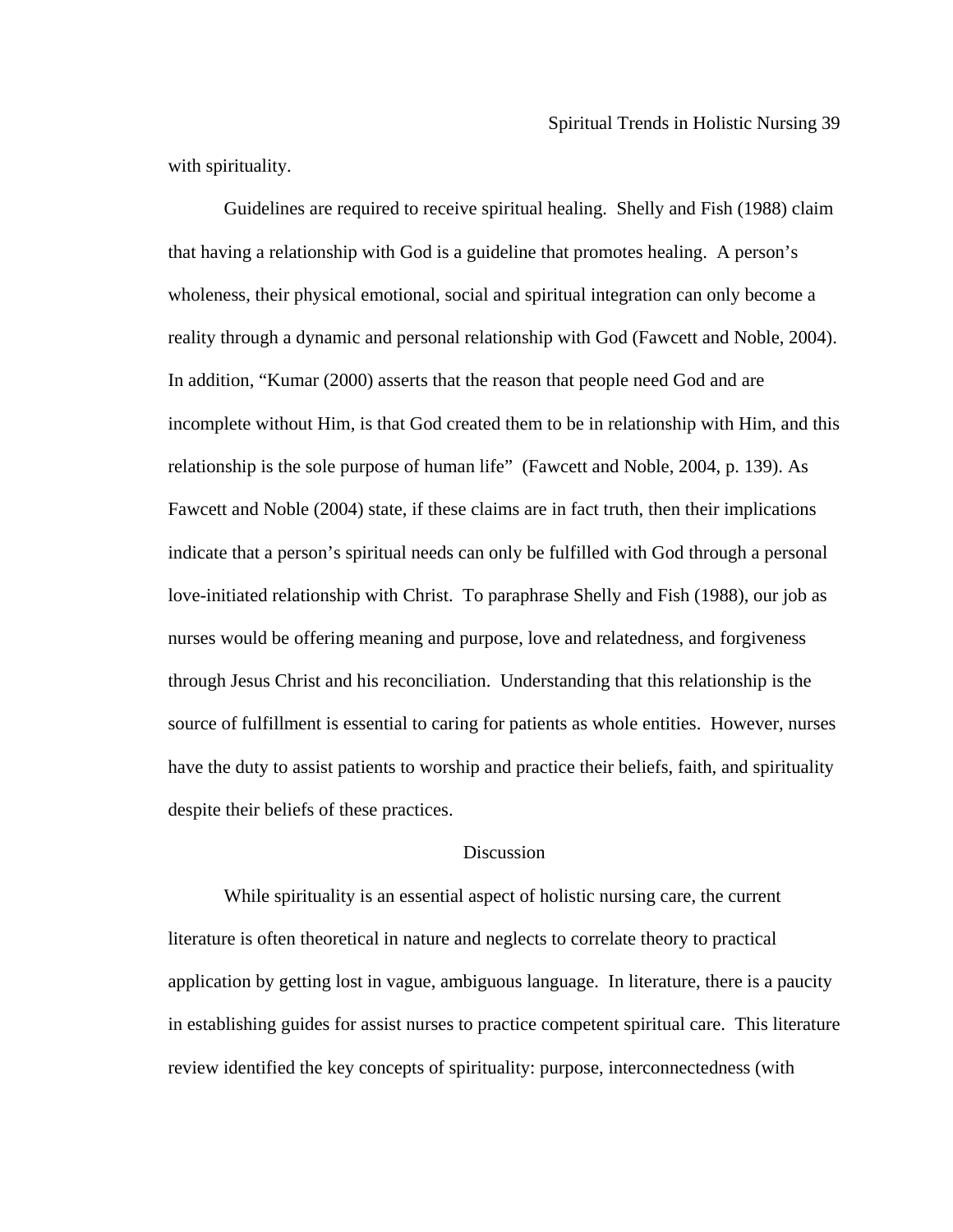Spiritual Trends in Holistic Nursing 40

vertical and horizontal relationships), belief, integrative energy, transcendence and hope. Once th e key concepts were identified, the relationships between these key elements were horizontal in response to love and trust, and from trusting people and forming beliefs, a research needs to investigate effective methods of educating nurses in the realm of spirituality. In addition, there is a need for proper assessment guidelines. Spiritual distress manifests when one or more of the key concepts of spirituality are impaired, and general guidelines, but there remains a need for a more standardized tool for assessing analyzed to comprehend a greater picture of the whole concept of spirituality. As a person develops, they formulate thoughts and perceptions of the world around them. Theses beliefs are often are influenced or initiated by one's relationships either vertical or person can experience hope and the ability to see beyond oneself to the needs of others. As these elements start to interact and the network of their entities strengthens, a person acquires purpose, which catalyzes an excitement and energy to live life. These concepts and their correlations were obtained from common themes in literature. However, the majority of articles are often based on a specific aggregate like oncology, MI, dialysis, or terminally ill patients. In addition, based on this literature review, serious gaps in research still need to be addressed. The lack of spiritual care is rooted in nurses' knowledge base; thus, nurses' education and their spiritual awareness manifest in a decreased aptitude in assessing and providing a patient spiritual care. For this reason, spiritual distress most often has the signs and symptoms of withdrawing from relationships, crying, worrying, having a difficulty concentrating, exhibiting an increased hostility or apathy towards others and experiencing a sense of hopelessness. These are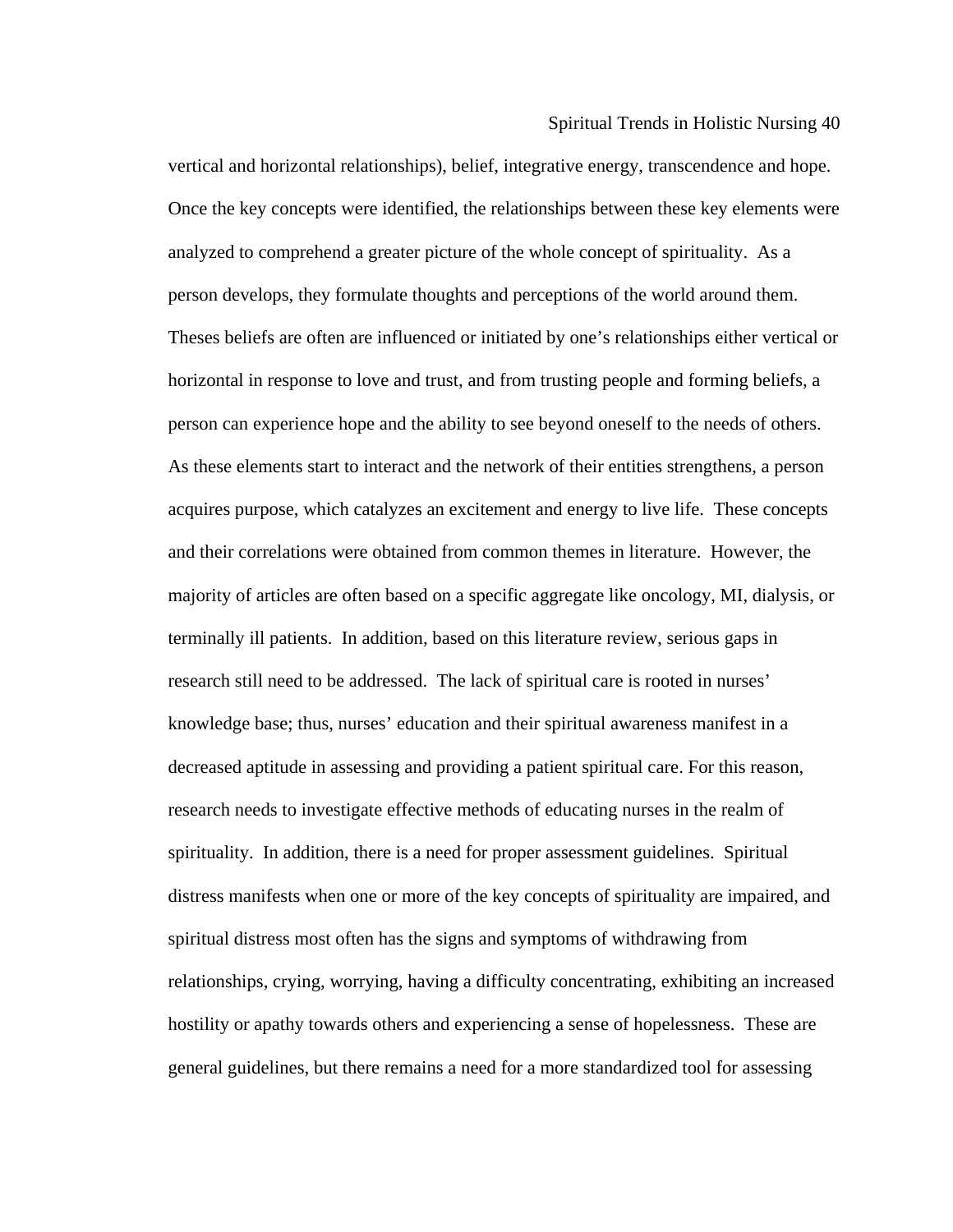# Spiritual Trends in Holistic Nursing 41

of delivery and specific patient. Moreover, research also needs to discuss not only the specific type of delivery of spiritual care but also to determine how the quality of delivery recognition, restoration, and revitalization of the spirit will occur, and perhaps for the first spiritual needs. In addition, although interventions have been listed, there exists a scarcity of in the area of evaluating the appropriateness of interventions based on the time impacts care. Overall, as nurses begin to internalize the importance of spiritual care, time, a patient can experience a sincere love, hope, and purpose.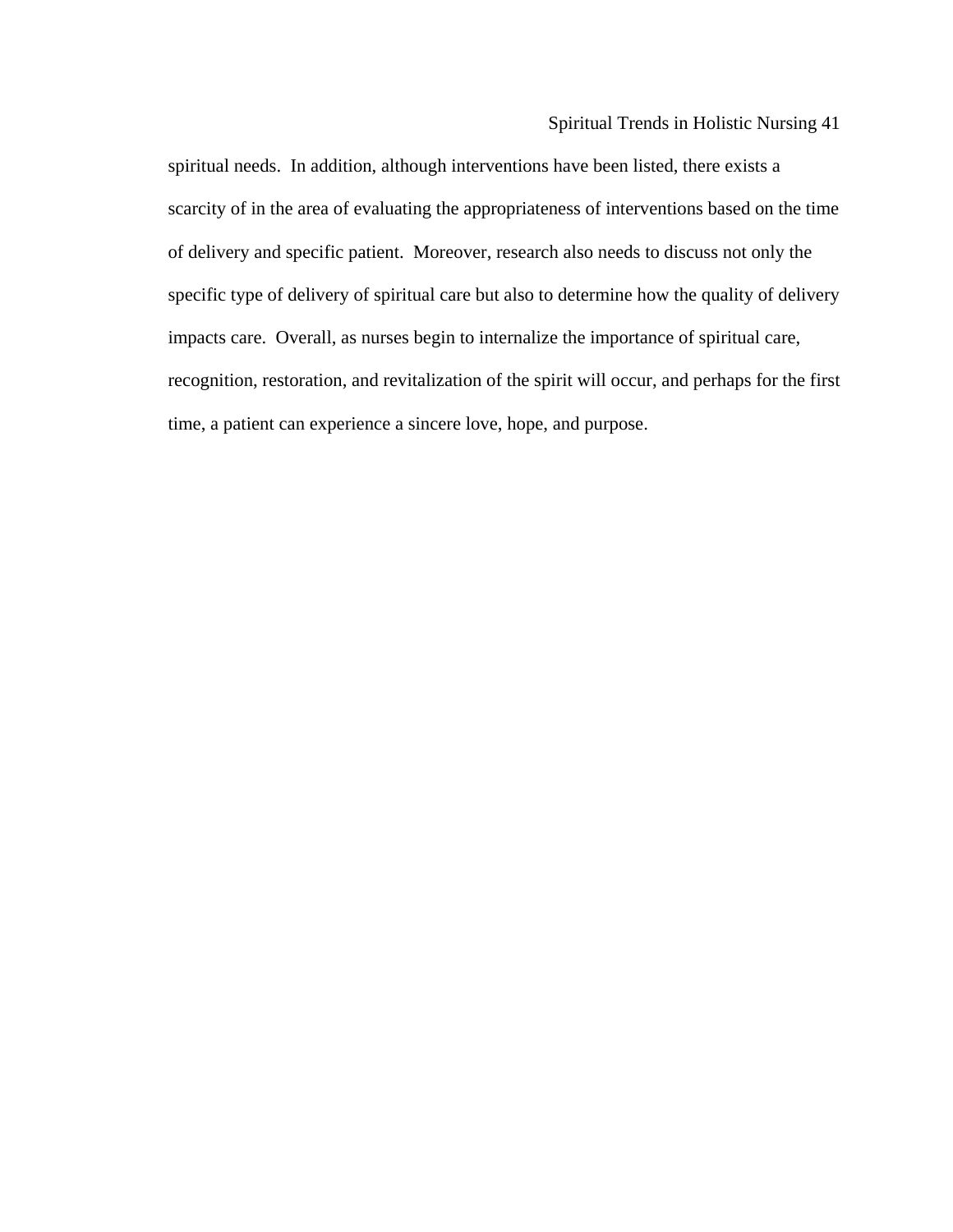### References

*Nursing*, 15, 885-896. Retrieved on October 30, 2007 from CINAHL database. Baldacchino, D. (2006). Nursing competencies for spiritual care. *Journal of Clinical* 

Beckman, S., Boxley-Harges, S., Bruick-Sorge, C, and Salmon, B. (2007). Five strategies that heighten nurses awareness of spirituality to impact client care. *Holistic Nursing Practice*, *21*(3), 135-139. Retrieved January 20, 2008, from OVID database.

- Belcher, A. and Griffiths, M. (2005). The spiritual care perspectives and practices of hospice nurses. *Journal of Hospice and Palliative Care*, *7*(5), 271-279. Retrieved January 20, 2008, from the OVID database.
- Blumenthal, J.A., Babyak, M.A., Ironson, G, Thorensen, C., Powell, L., Czjkowksi, S., Burg, M., Keefe, F.J., Steffen, P., and Catellier, D. (2007). Spirituality, religion, and clinical outcomes in patients recovering from an acute myocardial infarction. *Psychosomatic Medicine*, *69*, 501-508. Retrieved January 20, 2008, from MEDLINE database.
- Callister, L.C., Bond, A.E., Masumura, G., and Mangum, S. (2004). Threading Spirituality Throughout Nursing Education. *Holistic Nursing Practice*, *18*(3), 160-166. Retrieved on October 22, 2007.
- Como, J. (2007). A literature review related to spiritual health and health outcomes. *Holistic Nursing Practice*, *21*(5), 224-236. Retrieved January 20, 2008, from the OVID database.

Cloninger, Robert C., (2007). Spirituality and the science of feeling good. *The Southern*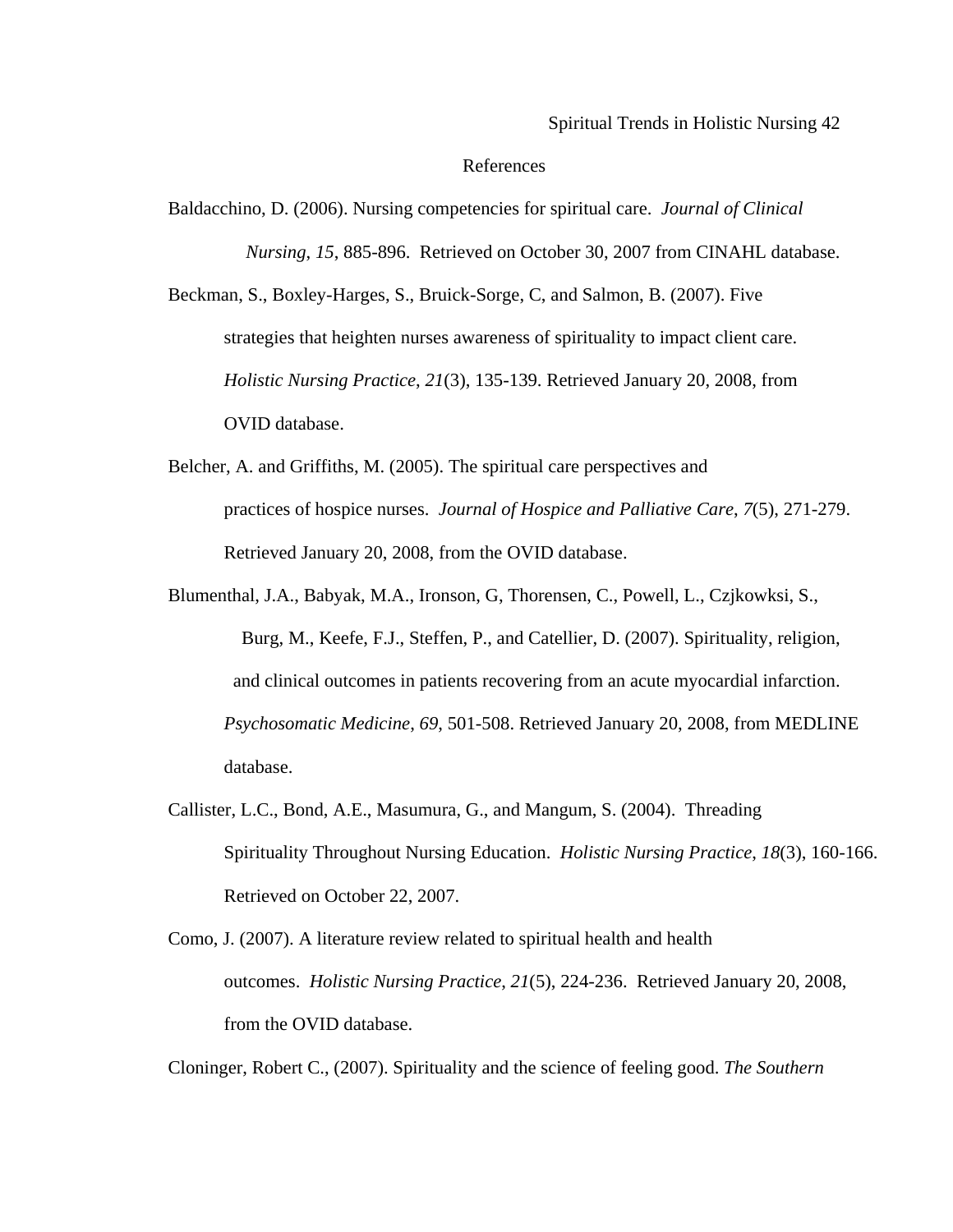*Medical Journal*, *100*(7), 740-742. Retrieved January 20, 2008, from MEDLINE database.

- Spiritual care at the end of life in long-term care. *Medical Care*, 46(1), 85-91. Daaleman, T., Williams, C.S., Hamiltion, V.L., and Zimmerman, S. (2008). Retrieved January 20, 2008, from MEDLINE database.
- relevant to holistic care. *Holistic Nursing Practice*, 19(4), 147-154. Retrieved on DiJoseph, J. and Cavendish, R. (2005). Expanding the dialogue on prayer October 30, 2007 from OVID database.
- whole person care model. *Holistic Nursing Practice*, *19*(2), 74-77. Retrieved on Donadio, G. (2005). Improving healthcare delivery with the transformational November 6, 2007 from OVID database.
- Dossey, B.M., Keegan, L., Guzzetta, C.E., and Kolkmeier.(1995). *Holistic nursing: A handbook for practice*. Gaithersburg, MD: Aspen Publication.
- spiritual care, *Holistic Nursing Practice*, 18(4), 179-184). Retrieved on October Elkins, M. and Cavendish, R. (2004). Developing a plan for pediatric 13, 2007 from OVID database.
- society experienced as a christian nurse. *Journal of Clinical Nursing*, 13, 136-142. Fawcett. T.N. and Noble, A. (2004). The challenge of spiritual care in a multi-faith Retrieved October 15, 2007 from CINAHL database.
- spiritual needs: a comprehensive instrument. *Holistic Nursing Practice*, 19(2), 62-69. Galek, K., Flannelly, K.J., Vane, A., and Galek, R.M. (2005). Assessing a patient's Retrieved October 30, 2007 from CINAHL database.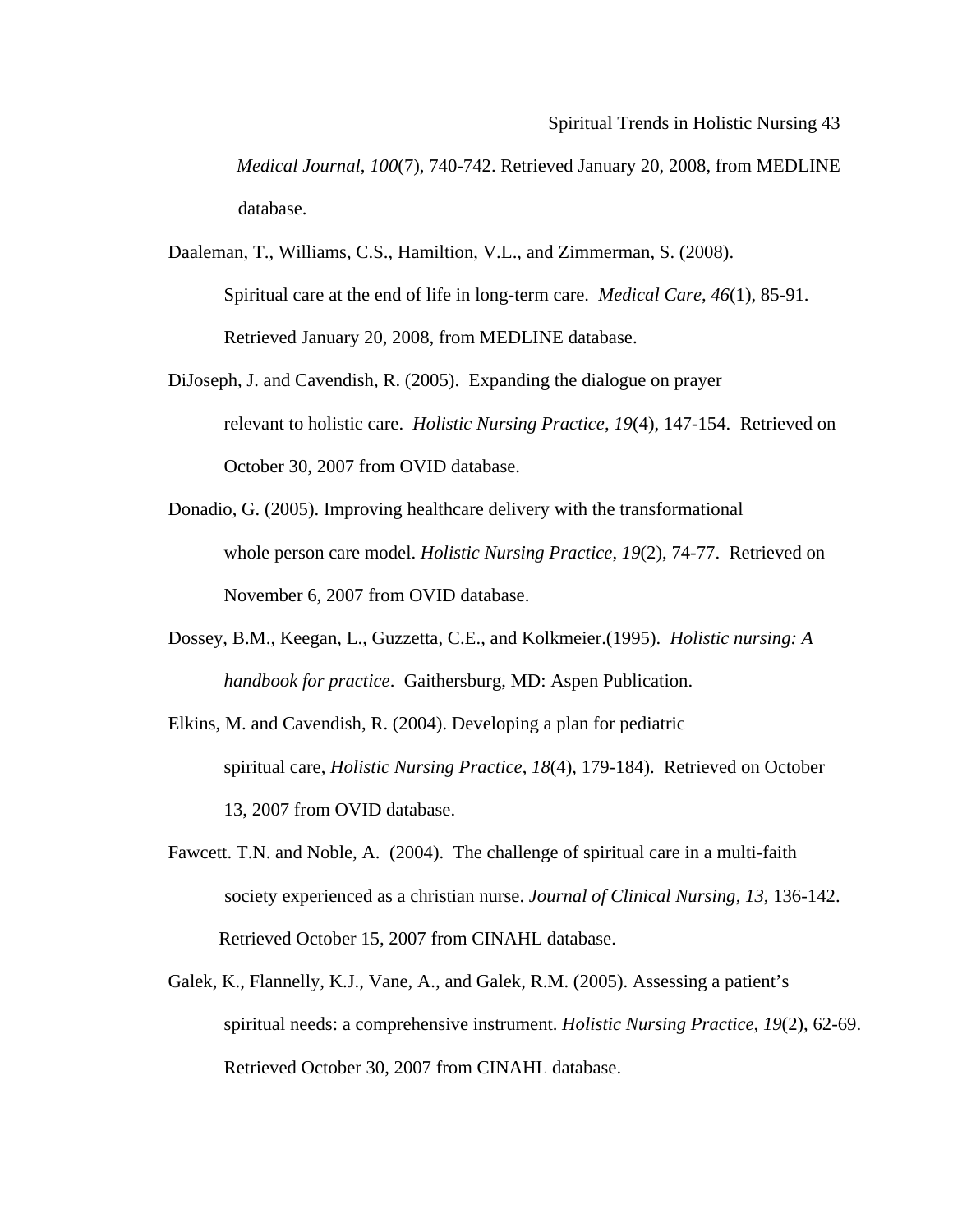- *sing Practice*, *18*(1), 36-41. Retrieved on October 30, 2007 from *Holistic Nur* Grant, D. (2004). Spiritual interventions: How, when, and why nurses use them. CINAHL database.
- African American cancer survivors: Having a personal relationship with God. Cancer Nursing, 30(4), 309-316. Retrieved January 20, 2008, from CINAHL Hamilton, J.B., Powe, B.D., Pollard., A.B., Lee., K.J., Felton, A.M. Spirituality among database.
- Jackson, C. (2004). Healing ourselves, healing others: First in a series. *Holistic Nursing Practice, 18*(2), 67-81. Retrieved on October 13, 2007 from CINAHL database.
- Lane, M. (2005). Creativity and spirituality in nursing: Implementing art in healing. *Holistic Nursing Practice*, *19*(3), 122-125. Retrieved on October 30, 2007 from CINAHL database.
- Leavey, G., Loewenthal, K., and King, M. (2007). Challenges to sanctuary: The Medicine, 65, 548-559. Retrieved on October 30, 2007 from MEDLINE clergy as a resource for mental health care in the community. *Social Science and*  database.
- relationship between spirituality and depressive symptoms: testing psychosocial mechanisms. *The Journal of Nervous and Mental Disease*, *195*(8), 681-688). Mofidi, M, DeVellis, R.F., Blazer, D.G., Panter, A.T., and Jordan, J.M. (2007). The Retrieved January  $20<sup>th</sup>$ , 2008, from MEDLINE database.

McEwen, Melanie. (2005). Spiritual nursing care: state of the art. *Holistic Nursing*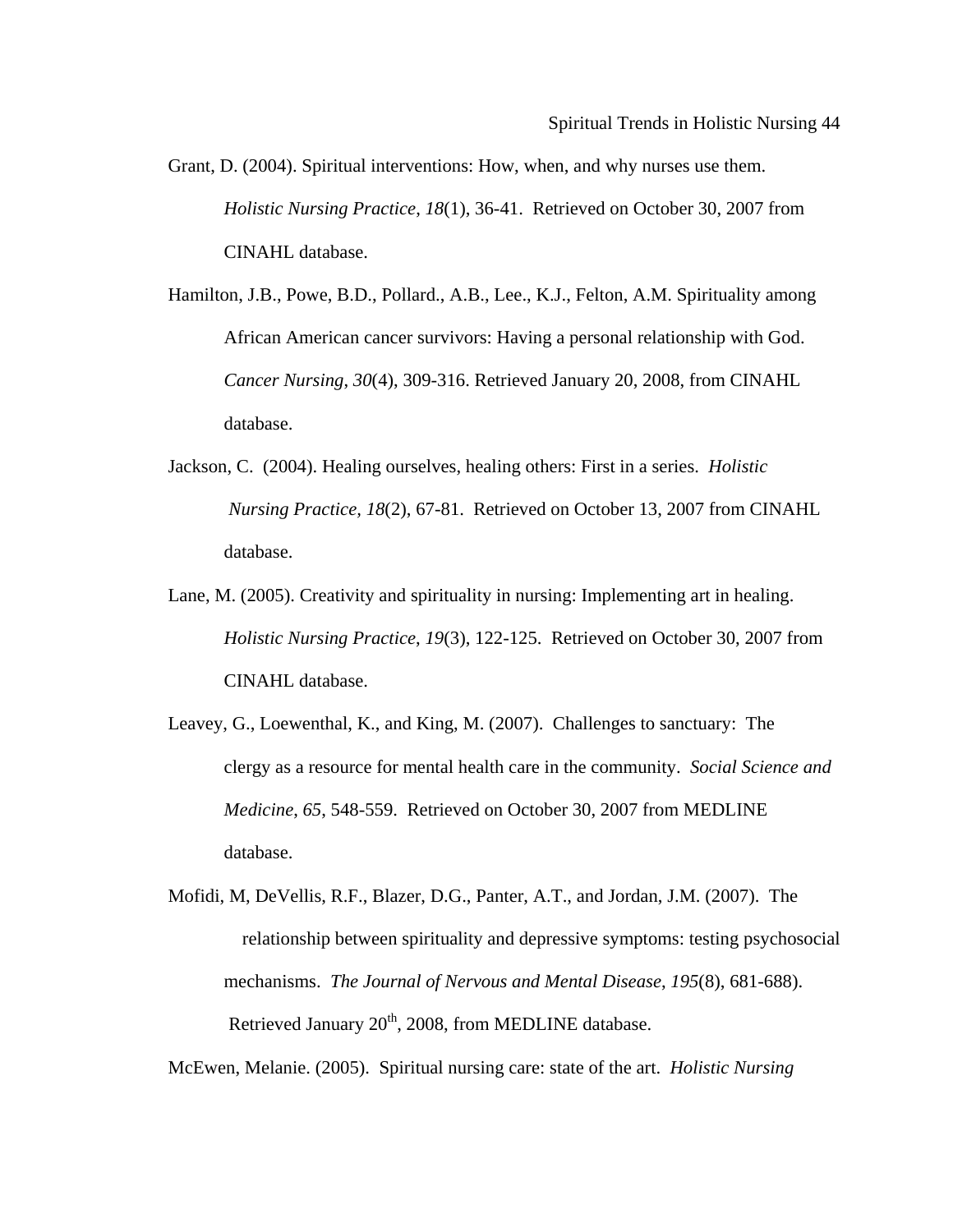*Practice*, 19(4), 161-168. Retrieved on October 13, 2007 from CINAHL database.

- Miner-Williams, D. (2005). Putting a puzzle together: Making spirituality meaningful for nursing using an evolving theoretical framework. Journal of *Clinical Nursing, 15, 811-821. Retrieved on October 13, 2007 from CINAHL database.*
- O'Brien, M. (2003). *Spirituality in nursing: Standing on holy ground, 2<sup>nd</sup> ed.*

Mississauga, ON: Jones and Barlett.

- Shelly, J. and Miller, A. (1999). *Called to Care: A Christian Theology of Nursing*. Madison, WI: InterVarsity Press.
- *Practice*, *22*(1), 25-31. Retrieved January 20, 2008, *Holistic Nursing*  Teixeira, E. (2008). Self-Transcendence: A concept analysis for nursing praxis. from the OVID database.
- Tzeng, H. and Yin, C. (2006). Learning to respect a patient's spiritual needs concerning an unknown infectious disease. Nursing Ethics,  $31(1)$ , 17-28. Retrieved on October 30, 2007 from CINAHL database.
- Tzeng, H. and Yin, C. (2007). Learning the available and supplied environment. *Nursing Economics*, 25(3), 167-173. Retrieved on October 20, religious facilities for inpatient services: An example of taiwan's hospital 2007 from CINAHL database.
- Journal of the American Medical Directors Association, 7(1), 82-87. Retrieved Vandenberg, E.V., Tvrdik, A., and Keller, B.K. (2006). Use of the quality improvement process in assessing end-of-life care in the nursing home. on October 30, 2007 from the MEDLINE database.